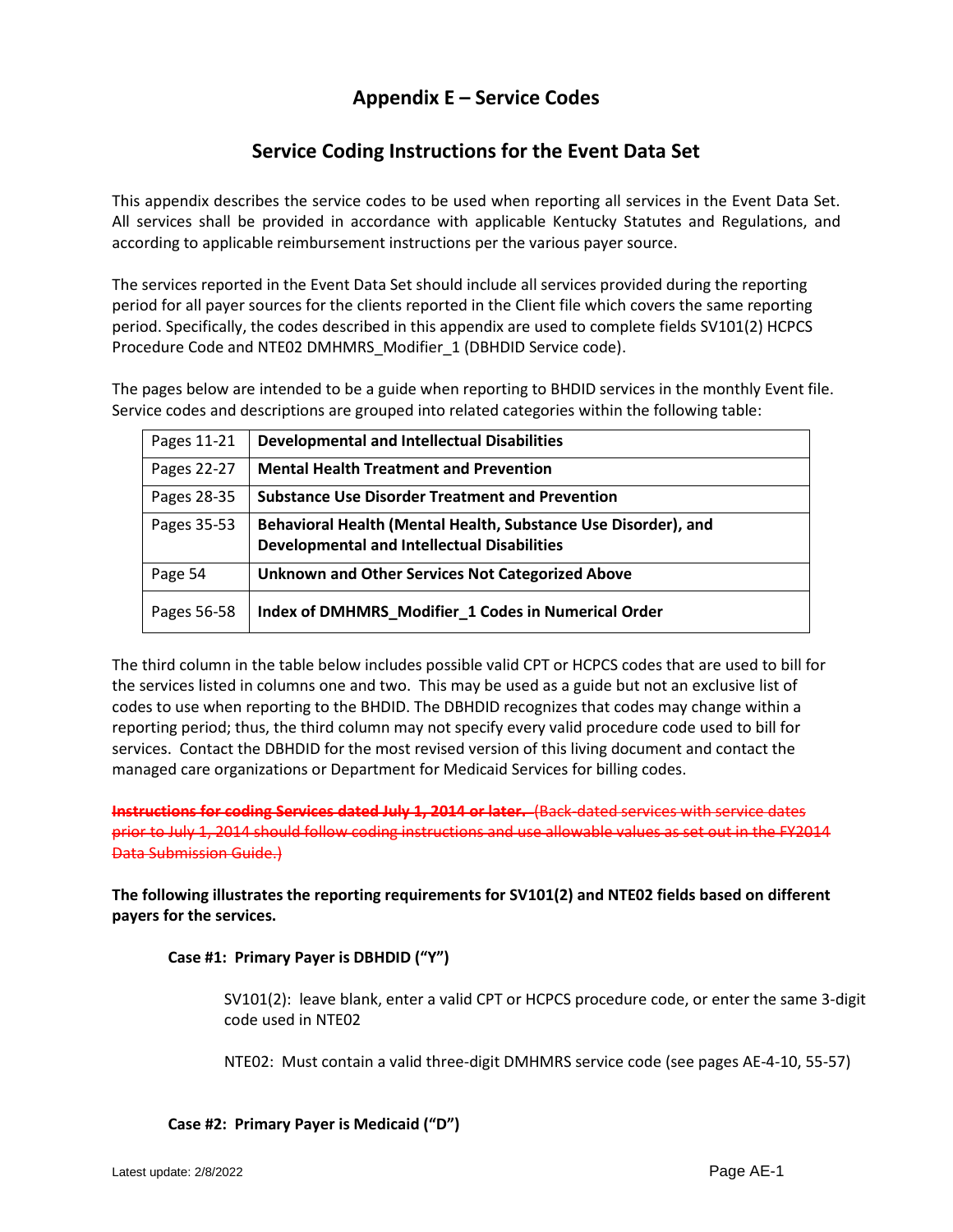SV101(2): Enter a valid CPT / HCPCS billing code (see pages 4-10 herein). If a billing code is not specified, you may use a valid CPT or HCPCS procedure code.

# NTE02: Enter either

- 1) A valid DBHDID Service code which is equivalent to the code entered in SV101(2) (see pages AE-4-10, 55-57)
- 2) Code '99' to signify that the code entered in SV101(2) is descriptive of the service

#### **Case #3: Other Primary Payer**

SV101(2): Enter a valid CPT or HCPCS procedure code (see pages AE-4-10, 55-57)

NTE02: Must contain a valid three-digit DBHDID service code (see pages AE-4-10, 55-57)

#### REMINDER:

For every service reported in the Event Data Set, a valid Payer source must also be listed in field DAO-05 (Source of Pay 1 Prime Payer).

# **Units of Service**

1 Client Day: A client day shall begin at midnight and end 24 hours later. A part-day of admission shall count as a full day.

1 Client Hour: A client hour shall start when a face-to-face contact starts and shall end 60 minutes later for the initial unit. Beyond the initial unit, less than thirty (30) minutes shall be rounded down; thirty minutes or later shall be rounded up. Example: Actual time 1 hour and 20 minutes = 1 hour. Rounding up is not allowed in Medicaid waiver.

¼ Client Hour: A client quarter hour shall start when a face-to-face contact starts. For those services where a unit of service is 15 minutes, the time may be rounded up or down. An initial unit of service less than 15 minutes may be billed as one unit. Beyond the initial unit, service times less than half the unit shall be rounded down; service time equal to or greater than half the unit shall be rounded up. Example: 20 minutes equals one unit. 25 minutes equals two units. Rounding up is not allowed in Medicaid waiver.

1 Staff Hour: A staff hour shall start when the service begins and shall end 60 minutes later for the initial unit. Beyond the initial unit, less than thirty (30) minutes shall be rounded down; thirty minutes or more shall be rounded up. Rounding up is not allowed in Medicaid waiver.

1/4 Staff Hour: A staff quarter hour shall start when the service begins. For those services where a unit of service is 15 minutes, the time may be rounded up or down. An initial unit of service less than 15 minutes may be billed as one unit. Beyond the initial unit, service times less than half the unit shall be rounded down; service time equal to or greater than half the unit shall be rounded up. Rounding up is not allowed in Medicaid waiver.

#### **Special Units:**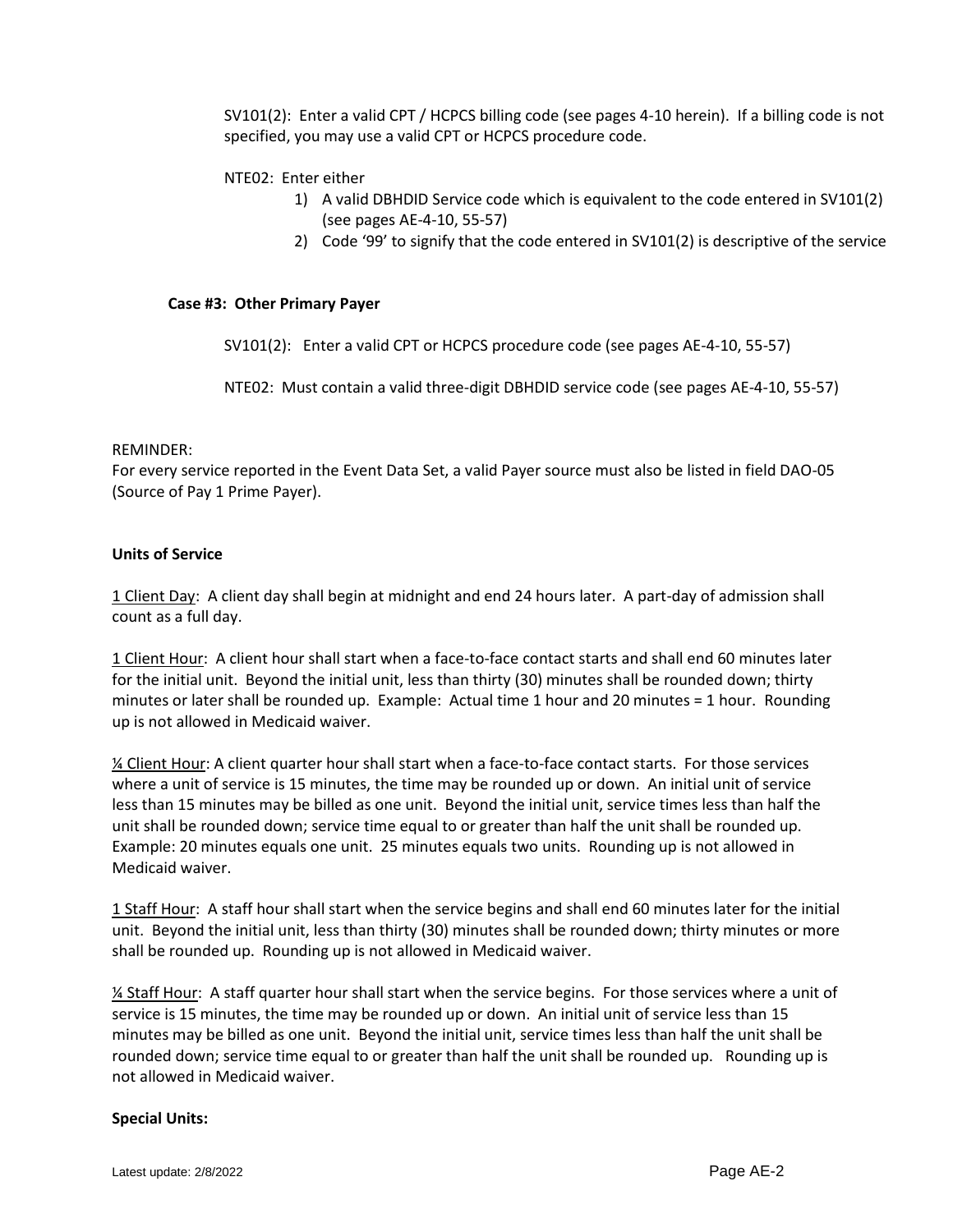**Targeted Case Management for Adults with Serious Mental Illness (SMI)** (060): A unit of service shall be one month; for a billable service to have occurred, at least 4 service contacts shall have occurred. Two of the contacts shall be face-to-face with the client. The other two contacts may be face-to-face or by telephone with or on behalf of the client.

**Targeted Case Management for Children with Severe Emotional Disorder (SED)** (061): A unit of service shall be one month. For a billable service to have occurred, at least 4 service contacts shall have occurred. Two of the contacts shall be face-to-face with the client; at least one of these contacts shall be with the child and the other shall be with the family, parent(s), or person in custodial control. The other two contacts may be face-to-face or by telephone with or on behalf of the child.

**Targeted Case Management for Individuals with Moderate to Severe Substance Use Disorder (SUD)** (264): A unit of service shall be one month; for a billable service to have occurred, at least 4 service contacts shall have occurred. Two of the contacts shall be face-to-face with the client. The other two contacts may be face-to-face or by telephone with or on behalf of the client. There is a special case to this rule found in the reimbursement regulation; if the recipient is under the age of eighteen, contacts shall include one face-to-face with the recipient and one face-to-face with the recipient's parent or legal guardian.

**Targeted Case Management for Individuals w Co-Occurring Mental Health (SMI, SED) or Substance Use Disorders (SUD) and Chronic Complex Physical Health Issues** (266): A unit of service shall be one month. For a billable service to have occurred, at least 5 service contacts shall have occurred. Three of the contacts shall be face-to-face with the client. The other two contacts may be face-to-face or by telephone with or on behalf of the client. When used with clients under age 18 having SED, two contacts shall be face-to-face with the client, two contacts shall be face-to-face with parent or guardian and one face-to-face or by telephone with or on behalf of the child. This shall be delivered in accordance with the current Kentucky State Plan Amendment and Reimbursement Regulations.

# **Additional Notes:**

- 1. Rounding up is not allowed in Medicaid waiver programs.
- 2. When submitting Event Data for a service, all units for that service date shall be reported on one line of the Event Data Set. For example, a service is provided to a client for one hour. The unit of service for that service is 1/4 hour or fifteen (15) minutes. The event should be reported on one line as 4 units of service (i.e.., the client received 4 15-minute units).
- 3. Throughout this document, "Behavioral Health" means that the service may apply to either the mental health or substance use disorder programs.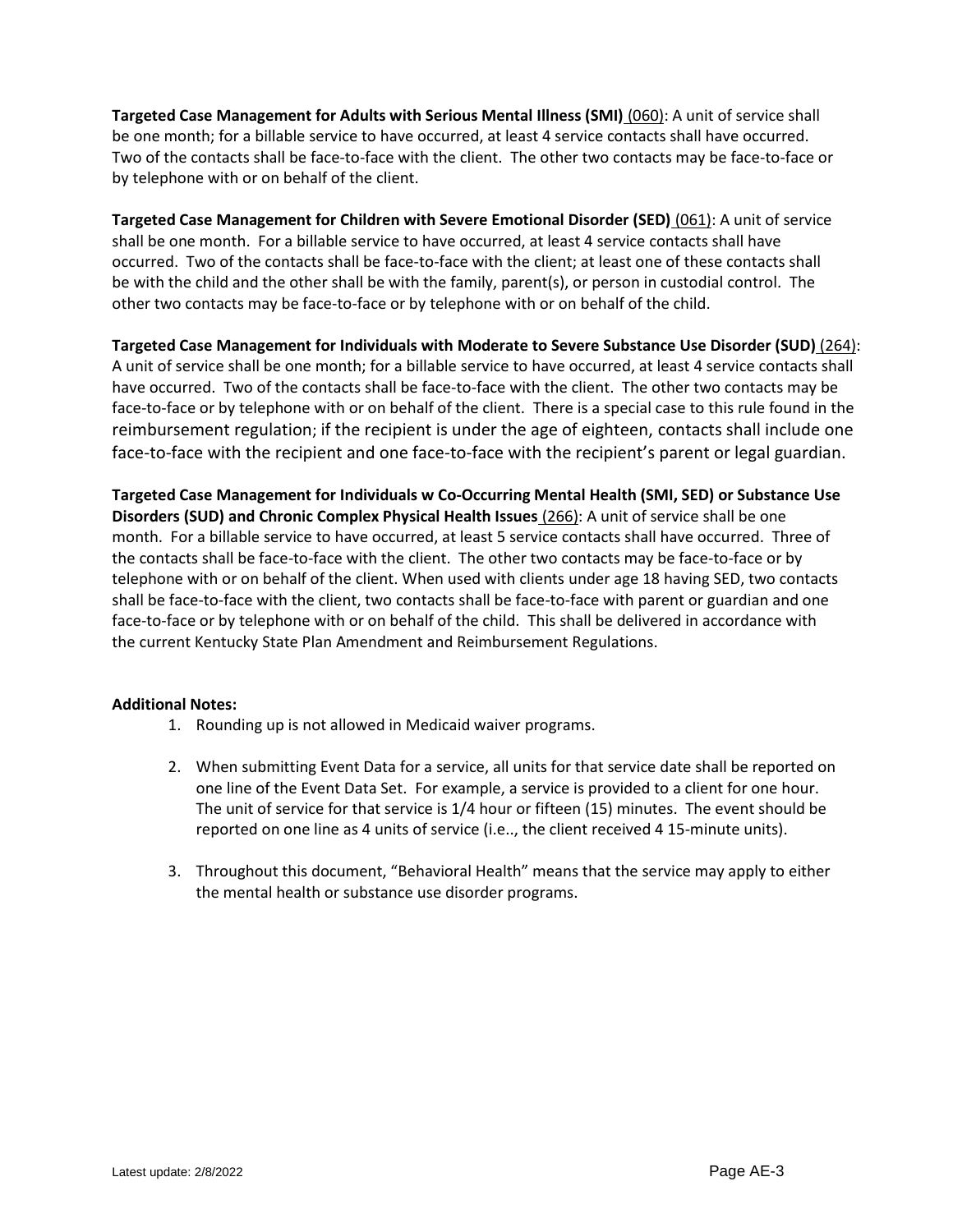# **DBHDID Service Code Definitions and Crosswalk**

The purpose of this crosswalk is to guide providers in the development of the Event data file that is submitted to the BHDID. In the chart below, codes listed in the column "Equivalent Billing Code(s)" may not specify every valid procedure code used for billing purposes per service. Since codes may change over time, the BHDID will attempt to update this web-posted document as often as needed. If questions come up, it is recommended that providers contact the DBHDID to secure the latest revision of this document. Contact[: HopeB.Beatty@ky.gov](mailto:HopeB.Beatty@ky.gov) .

Note: "Behavioral Health" refers to mental health and/or substance use disorder programs.

| <b>Service Name</b>                                                                     | <b>BHDID Data</b><br><b>Implementation Guide</b><br><b>Event Field NTE02</b><br>DMHMRS_Modifier_1<br>"DBHDID Service<br>Code" | <b>Equivalent Billing Code(s)</b><br>NOTE: This column may not specify every<br>valid billing procedure code. The DBHDID<br>recognizes that codes may change over<br>time. Contact the DBHDID for the most<br>revised version of this living document and<br>contact the managed care organizations or<br><b>Department for Medicaid Services for</b><br>billing codes. | <b>Appendix E</b><br>$(AE-)$<br>Page # |
|-----------------------------------------------------------------------------------------|-------------------------------------------------------------------------------------------------------------------------------|-------------------------------------------------------------------------------------------------------------------------------------------------------------------------------------------------------------------------------------------------------------------------------------------------------------------------------------------------------------------------|----------------------------------------|
| <b>Developmental and Intellectual Disabilities</b>                                      |                                                                                                                               |                                                                                                                                                                                                                                                                                                                                                                         |                                        |
| <b>Respite Care (Intellectual</b><br><b>Disabilities</b> )                              | 031                                                                                                                           | T1005                                                                                                                                                                                                                                                                                                                                                                   | 11                                     |
| <b>Behavioral Support (Intellectual</b><br><b>Disabilities</b> )                        | 084                                                                                                                           | 96152                                                                                                                                                                                                                                                                                                                                                                   | 11                                     |
| <b>Occupational Therapy</b>                                                             | 087                                                                                                                           | 97530;<br>97139 (when billed with GO modifier)                                                                                                                                                                                                                                                                                                                          | 12                                     |
| <b>Physical Therapy</b>                                                                 | 088                                                                                                                           | 97110;<br>97139 (when billed with GP modifier)                                                                                                                                                                                                                                                                                                                          | 12                                     |
| <b>Speech Therapy</b>                                                                   | 089                                                                                                                           | 92507                                                                                                                                                                                                                                                                                                                                                                   | 13                                     |
| <b>PASRR Specialized Services</b><br>(Intellectual Disabilities)                        | 090                                                                                                                           | Valid procedure code if applicable.<br>When DBHDID is payer source, apply<br>"Case #1" on page AE-1.                                                                                                                                                                                                                                                                    | 13                                     |
| <b>PASRR Goods Purchased</b><br>(Intellectual Disabilities)                             | 094                                                                                                                           | Valid procedure code if applicable.<br>When DBHDID is payer source, apply<br>"Case #1" on page AE-1.                                                                                                                                                                                                                                                                    | 13                                     |
| <b>Group Home Residential</b><br><b>Supports (Intellectual</b><br><b>Disabilities</b> ) | 095                                                                                                                           | T2016 (when billed with US modifier)                                                                                                                                                                                                                                                                                                                                    | 14                                     |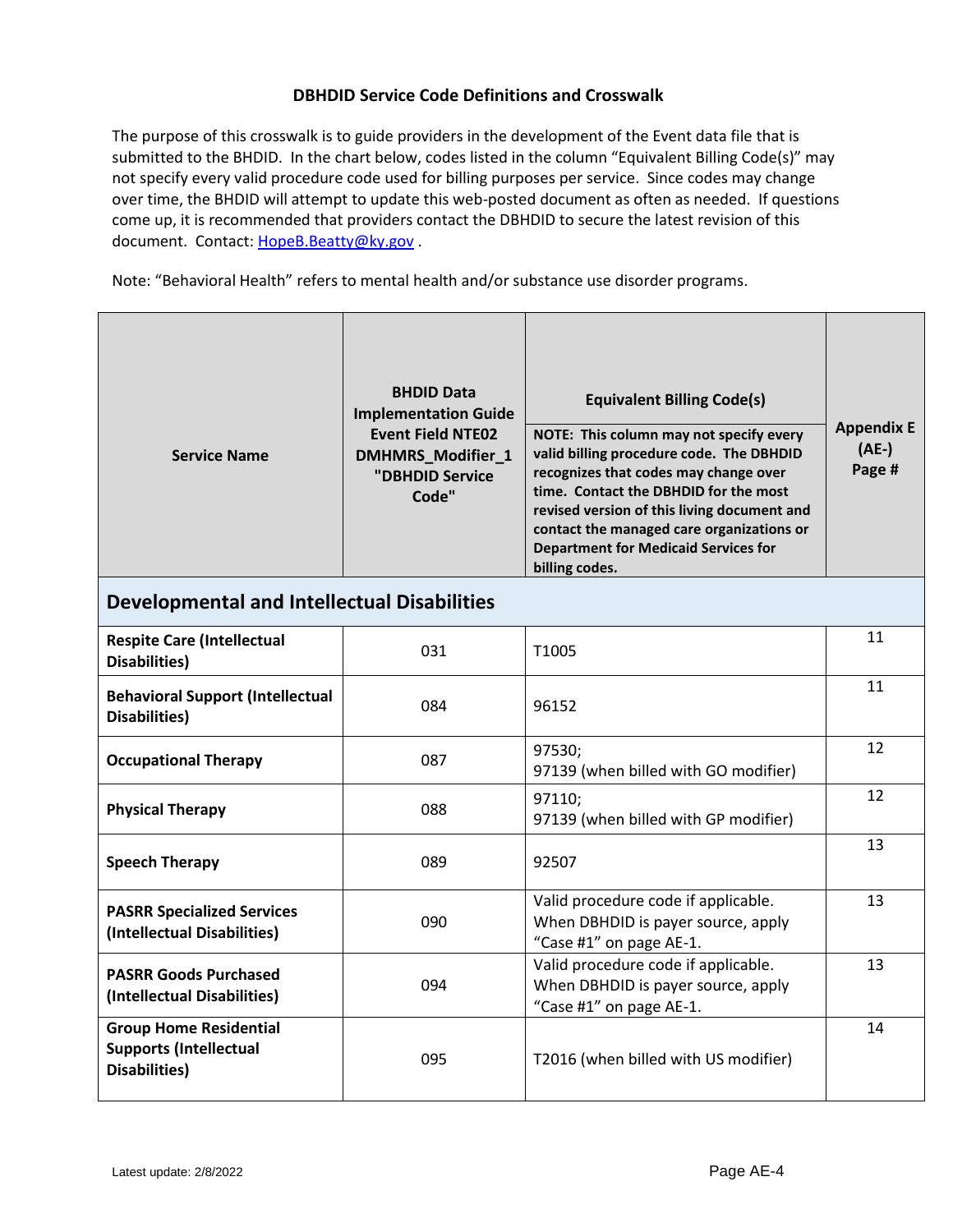| <b>Family Home Residential</b><br><b>Supports (Intellectual</b><br>Disabilities)                               | 096 | T2016                                                                                                | 14 |
|----------------------------------------------------------------------------------------------------------------|-----|------------------------------------------------------------------------------------------------------|----|
| <b>Staffed Residence Residential</b><br><b>Supports (Intellectual</b><br><b>Disabilities</b> )                 | 097 | T2016 (when billed with UP modifier)                                                                 | 15 |
| <b>Adult Foster Care Home</b><br><b>Residential Supports</b><br>(Intellectual Disabilities)                    | 177 | T2016; S9976                                                                                         | 15 |
| <b>Career Planning (Intellectual</b><br>Disabilities)                                                          | 178 | T <sub>2021</sub>                                                                                    | 16 |
| <b>Community Living Supports</b><br>(SCL-1); Personal Assistance<br>$(SCL-2)$                                  | 179 | 97535 (Community Living Supports SCL-<br>1)<br>T1019 (Personal Assistance SCL-2)                     | 16 |
| <b>Day Training (Intellectual</b><br>Disabilities)                                                             | 181 | T2021;<br>S5100                                                                                      | 16 |
| Alternative Residential (in own<br>home, or technology assisted<br>residential) (Intellectual<br>Disabilities) | 182 | S9976;<br>T2031                                                                                      | 17 |
| <b>Community Access (Intellectual</b><br>Disabilities)                                                         | 186 | 97535 (Individual);<br>97537 (Group);                                                                | 18 |
| <b>Crisis Prevention (Intellectual</b><br>Disabilities)                                                        | 191 | Valid procedure code if applicable.<br>When DBHDID is payer source, apply<br>"Case #1" on page AE-1. | 18 |
| <b>Transition (Intellectual</b><br>Disabilities)                                                               | 274 | Valid procedure code if applicable.<br>When DBHDID is payer source, apply<br>"Case #1" on page AE-1. | 19 |
| <b>Person Centered Coach</b><br>(Intellectual Disabilities)                                                    | 292 | H0023                                                                                                | 19 |
| <b>Consultative Clinical and</b><br><b>Therapeutic Services</b><br>(Intellectual Disabilities)                 | 293 | H0004                                                                                                | 20 |
| <b>Access and Referral (SGF)</b><br>(Intellectual Disabilities)                                                | 294 | 90899                                                                                                | 21 |
| <b>CASE MANAGEMENT for DEVELOPMENTAL AND INTELLECTUAL DISABILITIES</b>                                         |     |                                                                                                      |    |
| <b>Case Management for</b><br><b>Individuals with Intellectual</b><br><b>Disabilities (ID)</b>                 | 162 | T2022                                                                                                | 21 |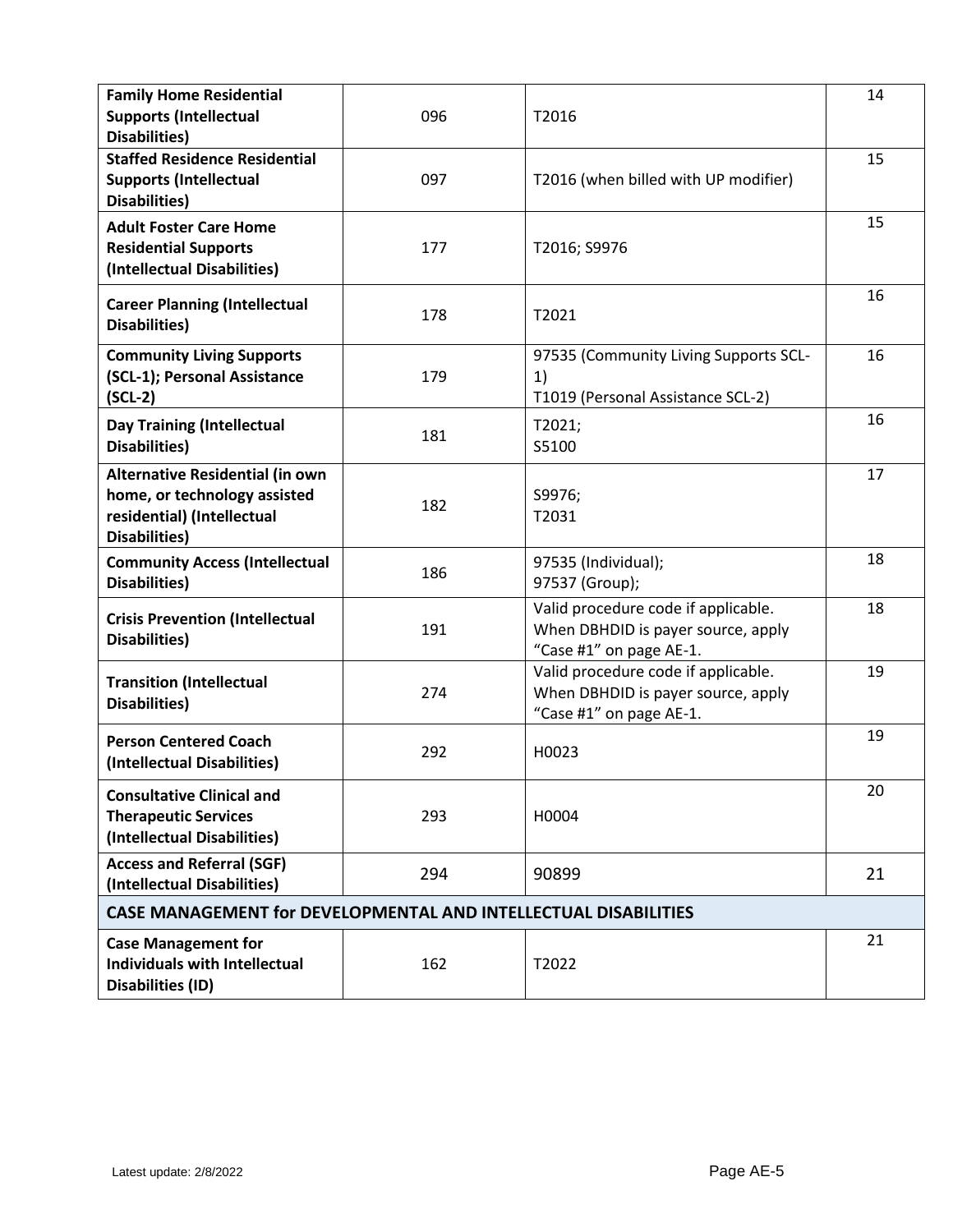| <b>Mental Health Treatment and Prevention</b>                                                  |                                                         |                                                                                                       |    |
|------------------------------------------------------------------------------------------------|---------------------------------------------------------|-------------------------------------------------------------------------------------------------------|----|
| <b>Specialized Personal Care Home</b><br><b>Services (Mental Health)</b>                       | 037                                                     | Valid procedure code if applicable.<br>When DBHDID is payer source, apply<br>"Case #1" on page AE-1.  | 22 |
| <b>Mental Health Prevention</b>                                                                | 072                                                     | Valid procedure code if applicable.<br>When DBHDID is payer source, apply<br>"Case #1" on page AE-1.  | 22 |
| <b>Therapeutic Rehabilitation</b><br><b>Program (Mental Health)</b>                            | 129 (Child/Youth)<br>130 (Adult)                        | H2019 (Mental Health) 15 min;<br>H2020 (Mental Health) (>3 hours event)                               | 23 |
| <b>Service Planning</b>                                                                        | 201 (Mental Health);<br>202 (Substance Use<br>Disorder) | H0032 (Mental Health);<br>T1007 (Substance Use Disorder w<br>modifier HF                              | 23 |
| <b>Assertive Community</b><br><b>Treatment (ACT)</b>                                           | 256                                                     | H0040 (Mental Health);                                                                                | 24 |
| <b>Comprehensive Community</b><br><b>Support</b>                                               | 257                                                     | H2014, H2015, H2021, H2016 (Mental<br>Health) 15 min;                                                 | 24 |
| <b>Mental Health Service, NOS</b>                                                              | 261                                                     | H0046 (unit of service is an Event, w<br>modifiers AF, AM, U3, SA, AH, AJ, U8,<br>HO, U4, U2, HN, U5) | 25 |
| <b>TARGETED CASE MANAGEMENT for MENTAL HEALTH</b>                                              |                                                         |                                                                                                       |    |
| <b>Targeted Case Management for</b><br><b>Adults with Serious Mental</b><br>Illness (SMI)      | 060                                                     | T2023 per month w no modifier                                                                         | 25 |
| <b>Targeted Case Management for</b><br><b>Children with Severe Emotional</b><br>Disorder (SED) | 061                                                     | T2023 per month w modifier UA                                                                         | 26 |

| <b>Substance Use Disorder Treatment and Prevention</b> |                          |                                                                                                      |    |
|--------------------------------------------------------|--------------------------|------------------------------------------------------------------------------------------------------|----|
| <b>Withdrawal Management (non-</b><br>medical)         | H <sub>0014</sub><br>041 |                                                                                                      |    |
| <b>Withdrawal Management</b><br>(medical)              | 042                      | H0008 (Alcohol);<br>H0009 (Other Drug)                                                               | 28 |
| <b>DUI Education</b>                                   | 070                      | Valid procedure code if applicable.<br>When DBHDID is payer source, apply<br>"Case #1" on page AE-1. | 28 |
| <b>Assessment DUI</b>                                  | 103                      | Valid procedure code if applicable.<br>When DBHDID is payer source, apply<br>"Case #1" on page AE-1. | 29 |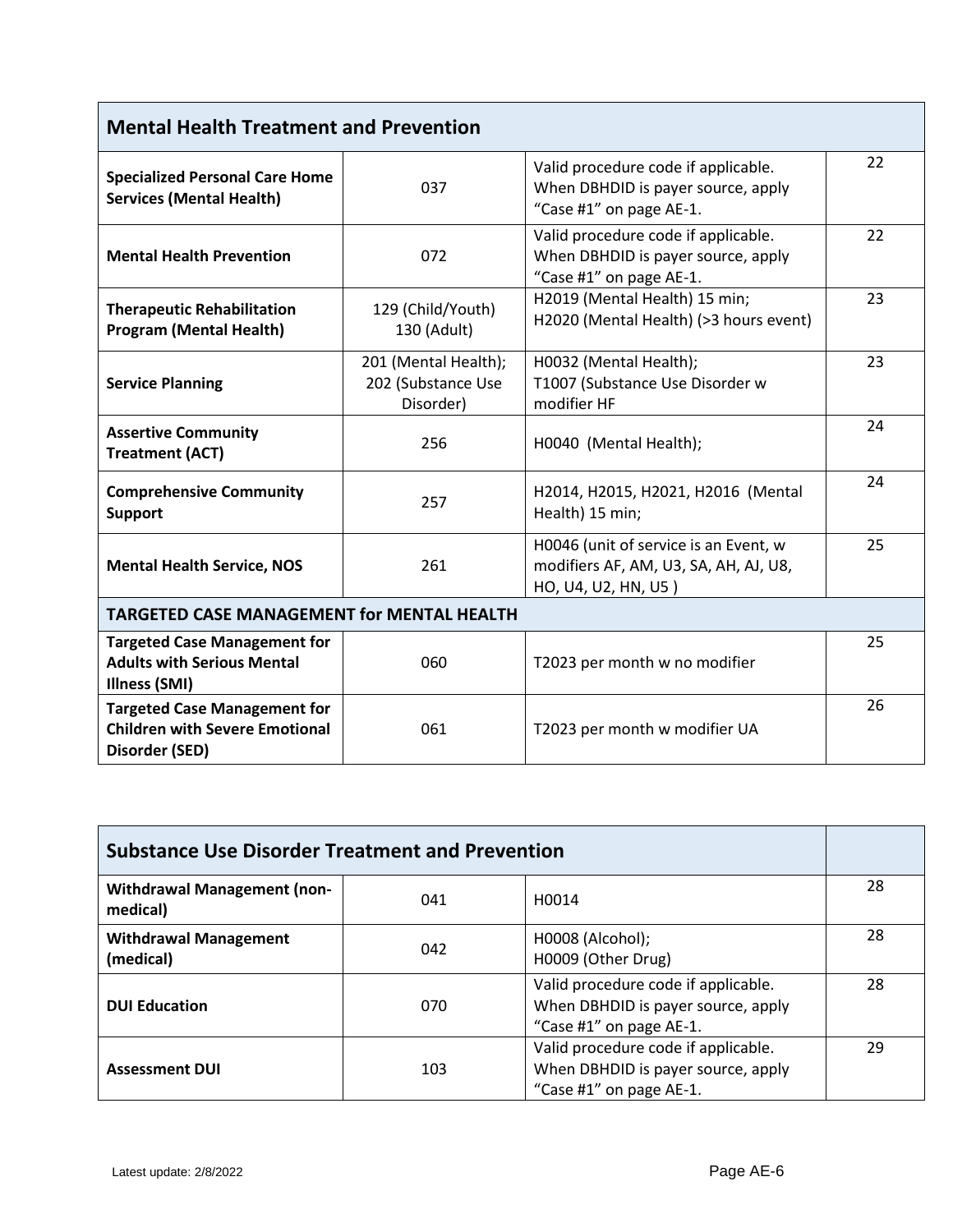| <b>Assessment - Alcohol</b><br><b>Intoxication</b>                                                                                     | 104                                  | Valid procedure code if applicable.<br>When DBHDID is payer source, apply<br>"Case #1" on page AE-1.                              | 29 |
|----------------------------------------------------------------------------------------------------------------------------------------|--------------------------------------|-----------------------------------------------------------------------------------------------------------------------------------|----|
| <b>Residential Services for</b><br><b>Substance Use Disorders</b>                                                                      | 118 (Short Term);<br>119 (Long Term) | H0018 - Short Term<br>H0019 - Long Term                                                                                           | 29 |
| Screening, Brief Intervention,<br>and Referral to Treatment<br>(SBIRT) (Treatment for<br><b>Substance Use Disorder Only)</b>           | 258                                  | 99408, H0049, H0050, 99409<br>(Substance Use Disorder) 15 min.                                                                    | 31 |
| <b>Buprenorphine and Methadone</b><br><b>Induction (by only Narcotic</b><br><b>Treatment Program)</b>                                  | 330                                  | (Use of H0033 ended on June 30, 2020)<br>H0016 - Medicaid billing requires<br>modifier HF<br>(Use of H0016 began on July 1, 2020) | 32 |
| H0020 - Methadone Medicated<br><b>Assisted Treatment Bundle</b><br>(by Narcotic Treatment<br>Program only)                             | 332                                  | H0020-Medicaid billing requires<br>modifier HF (Use of H0020 began on July<br>1, 2020)                                            | 32 |
| <b>Buprenorphine Medicated Assiste</b><br><b>Treatment Bundle, (by Narcotic</b><br><b>Treatment Program only)</b>                      | 333                                  | SV101(2): H0047-Medicaid billing<br>requires modifier HF (Use of H0047<br>began on July 1, 2020)                                  | 32 |
| <b>Interim Housing for individuals w</b><br><b>Substance Use Disorder who are</b><br>receiving SUD outpatient or<br>aftercare services | 240                                  | When DBHDID is payer source, apply<br>"Case #1" on page AE-1.                                                                     | 33 |
|                                                                                                                                        |                                      | TARGETED and other CASE MANAGEMENT for SUBSTANCE USE DISORDER                                                                     |    |
| <b>Targeted Case Management for</b><br><b>Individuals with Moderate to</b><br>Severe Substance Use Disorder<br>(SUD)                   | 264 (SUD)                            | T2023 per month w modifier HF                                                                                                     | 33 |
| <b>Case Management for Pregnant</b><br>and/or Post-partum Women<br><b>Individuals w any Substance</b><br><b>Use Disorder</b>           | 265 (Preg/Post-<br>partum)           | H0006 (alcohol and/or Drug)                                                                                                       | 34 |

| Behavioral Health (Mental Health, Substance Use Disorder), and |     |                                    |    |
|----------------------------------------------------------------|-----|------------------------------------|----|
| <b>Developmental and Intellectual Disabilities</b>             |     |                                    |    |
|                                                                |     | 90791; 90792; 96150; 96151; 96152; | 35 |
|                                                                | 001 | 96153; 96154; 96155;               |    |
| Assessment                                                     |     | H0001 (Substance Use Disorder);    |    |
|                                                                |     | H0031 (Mental Health)              |    |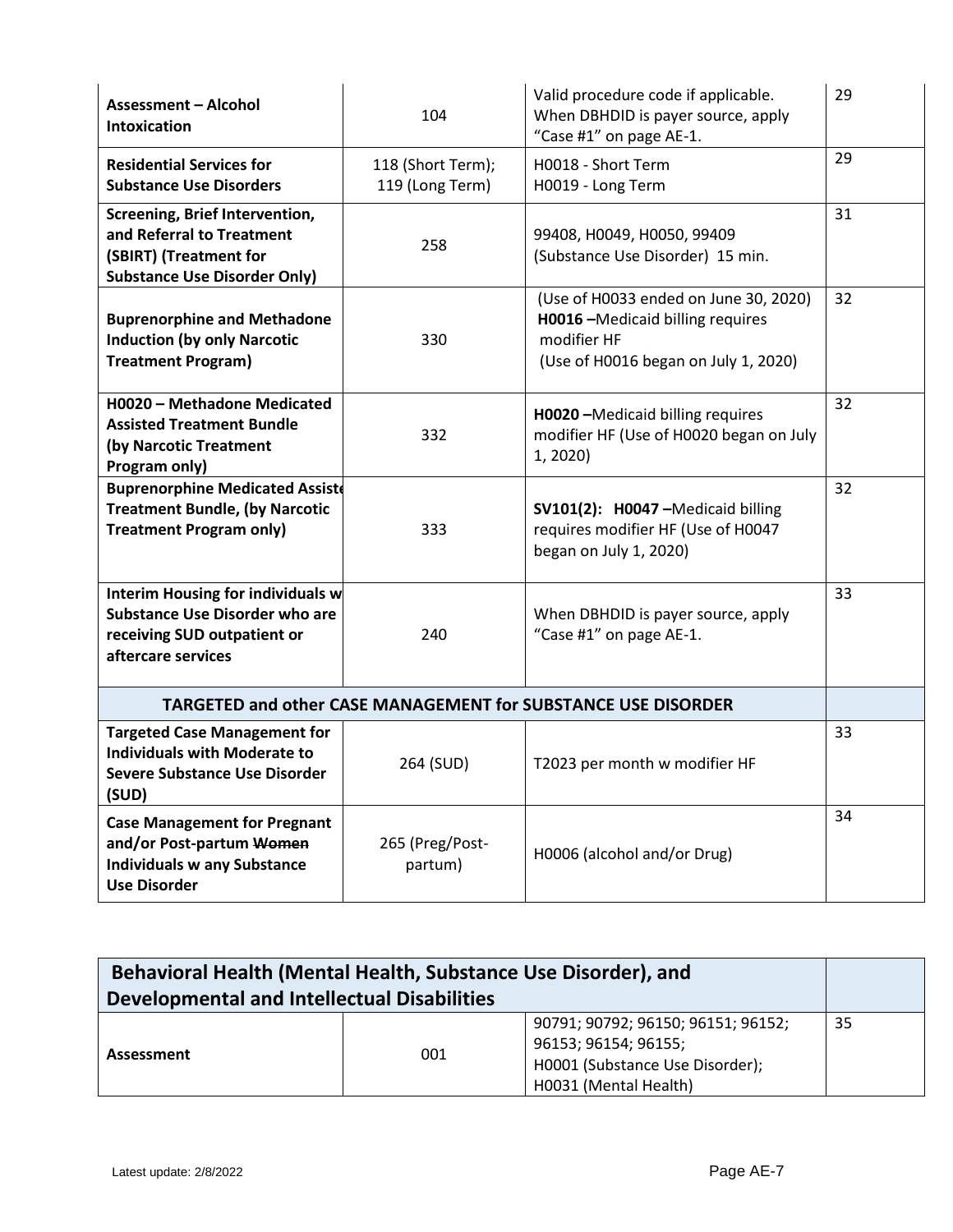| <b>PASRR Level II Evaluation</b>                                                               | 004                                                     | T2011 or other valid procedure code                                                                                                                      | 35 |
|------------------------------------------------------------------------------------------------|---------------------------------------------------------|----------------------------------------------------------------------------------------------------------------------------------------------------------|----|
| <b>Consultation PASRR</b>                                                                      | 006                                                     | Valid procedure code if applicable.<br>When DBHDID is payer source, apply<br>"Case #1" on page AE-1.                                                     | 36 |
| <b>Psychiatric Diagnostic</b><br><b>Evaluation</b>                                             | 010                                                     | 90791; 90792 (with Med Services)                                                                                                                         | 36 |
| <b>Psychological Testing</b>                                                                   | 020                                                     | 96102; 96103; 96105; 96110; 96111;<br>96116; 96118; 96119; 96120; 96125;<br>96127; 96101 (Behavioral Health or<br>Intellectual Disabilities)             | 36 |
| <b>Miscellaneous Services</b><br><b>Purchased</b>                                              | 024                                                     | When DBHDID is payer source, apply<br>"Case #1" on page AE-1.                                                                                            | 37 |
| <b>Miscellaneous Goods</b><br><b>Purchased</b>                                                 | 025                                                     | E1399 or other valid procedure code                                                                                                                      | 37 |
| <b>Therapeutic Foster Family</b><br><b>Treatment</b>                                           | 027                                                     | S5145 or valid procedure code                                                                                                                            | 38 |
| <b>Residential Support (Supported</b><br>Housing per diem)                                     | 040                                                     | H0043 or other valid procedure code                                                                                                                      | 38 |
| <b>Individual Outpatient Therapy</b>                                                           | 050                                                     | 90785; 90832; 90833; 90834; 90836;<br>90837; 90838; 90839; 90840; 90845;<br>99354; 99355; 90865; 90870; 90875;<br>90876; (Behavioral Health)             | 39 |
| <b>Individual Outpatient Therapy</b><br>(Psychiatrist)                                         | 051                                                     | 90785; 90832; 90833; 90834; 90836;<br>90837; 90838; 90839; 90840; 90845;<br>99354; 99355; 90865; 90870; 90875;<br>90876; (Behavioral Health)             | 39 |
| <b>Group Outpatient Therapy</b>                                                                | 052                                                     | 90853, 90849, H0005, T1006<br>(Behavioral Health)                                                                                                        | 39 |
| <b>Consultation (Behavioral</b><br>Health)                                                     | 073                                                     | Valid procedure code if applicable.<br>When DBHDID is payer source, apply<br>"Case #1" on page AE-1.                                                     | 40 |
| <b>Screening</b>                                                                               | 101 (Mental Health);<br>102 (Substance Use<br>Disorder) | 99408; 99409; G0396; G0397; H0002;<br>H0049; H0050; T1023; 99420 (Substance<br>Use Disorder)<br>90899 (Mental Health);<br>H0002 (Substance Use Disorder) | 40 |
| <b>Behavioral Health Prevention</b><br>Education for pregnant and/or<br>postpartum individuals | 105 (Substance Use<br>Disorder                          | H0024 (2 hours or under),<br>H0025 (greater than 2 hours)                                                                                                | 41 |
| <b>Residential Crisis Stabilization</b><br>(Behavioral Health)                                 | 138 (Adult);<br>139 (Child/Youth)                       | S9485 (Behavioral Health)                                                                                                                                | 41 |
| <b>Day Treatment</b>                                                                           | 128 (Child/Youth <21)                                   | H2012 (Behavioral Health)                                                                                                                                | 42 |
| <b>Intensive Outpatient Program</b>                                                            | 154 (Mental Health);<br>153 (Substance Use<br>Disorder) | S9480 (Mental Health);<br>H0015 (Substance Use Disorder)                                                                                                 | 43 |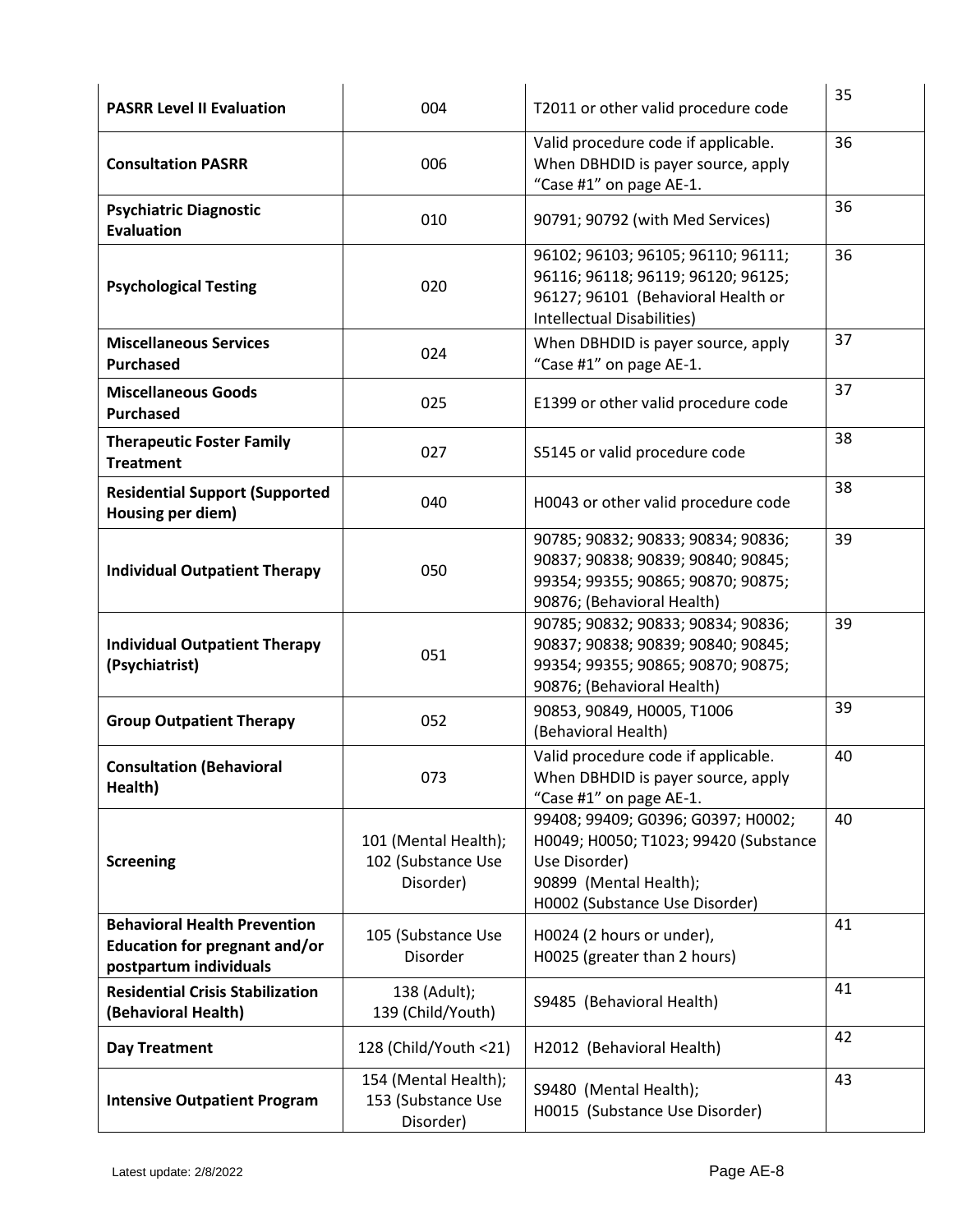| <b>Outreach and Education</b>                                                        | 174                                                                                                             | Valid procedure code if applicable.<br>When DBHDID is payer source, apply<br>"Case #1" on page AE-1.                                                                                                                                                                                          | 43 |
|--------------------------------------------------------------------------------------|-----------------------------------------------------------------------------------------------------------------|-----------------------------------------------------------------------------------------------------------------------------------------------------------------------------------------------------------------------------------------------------------------------------------------------|----|
| Psychoeducational service, per<br>15 minutes                                         | 175                                                                                                             | H <sub>2027</sub>                                                                                                                                                                                                                                                                             | 44 |
| <b>Mobile Crisis</b>                                                                 | 176                                                                                                             | S9484 (Behavioral Health or Intellectual<br>Disabilities)                                                                                                                                                                                                                                     | 44 |
| <b>Crisis Intervention</b>                                                           | 200 (15 minutes)<br>(H2011)<br>210 (first 60 minutes)<br>(90839)<br>211 (each additional 30<br>minutes) (90840) | H2011; 90839, 90840 (Behavioral Health<br>or Intellectual Disabilities)                                                                                                                                                                                                                       | 45 |
| <b>Family Outpatient Therapy</b>                                                     | 253                                                                                                             | 90846 (Behavioral Health) w/out client<br>present;<br>90847 (Behavioral Health) w client<br>present;<br>T1006 (Substance Use Disorder) family,<br>couple counseling;<br>96154 (Behavioral Health) family w<br>client present<br>T1027 family training and counseling for<br>child development | 45 |
| <b>Collateral Outpatient Therapy</b>                                                 | 254                                                                                                             | 90887 (Behavioral Health)                                                                                                                                                                                                                                                                     | 46 |
| <b>Partial Hospitalization</b>                                                       | 255                                                                                                             | H0035; S0201 (Behavioral Health)                                                                                                                                                                                                                                                              | 46 |
| Outreach/Inreach                                                                     | 400                                                                                                             | DBHDID is payer source; See "Case #1"<br>on page AE-1                                                                                                                                                                                                                                         | 47 |
| <b>EVIDENCE-BASED PRACTICES</b>                                                      |                                                                                                                 |                                                                                                                                                                                                                                                                                               |    |
| <b>Supportive Housing -</b><br><b>Psychosocial Rehabilitation</b><br><b>Services</b> | 043                                                                                                             | H2017 (Individual/Group Psychosocial<br>Rehabilitative Services; Living Skills<br><b>Training</b>                                                                                                                                                                                             | 48 |
| <b>Supported Employment</b>                                                          | 085                                                                                                             | H2023; H2025;<br>T2019 (when billed with modifiers:<br><b>U4 PCJS Discovery</b><br>U5 Job Development & Analysis<br>U6 Job Acquisition w Support)                                                                                                                                             | 48 |
| <b>Adult Peer Support</b>                                                            | 145 (Individual);<br>146 (Group)                                                                                | H0038 Individual (Behavioral Health) w<br>modifier HF;<br>59446 H0038 Group (Behavioral Health)<br>w modifier HQ                                                                                                                                                                              | 50 |
| <b>Parent/Family Peer Support</b>                                                    | 147 (Individual);<br>148 (Group)                                                                                | H0038 Individual (Behavioral Health) w<br>modifier HF;<br>\$9446 H0038 Group (Behavioral Health)<br>w modifier HQ                                                                                                                                                                             | 51 |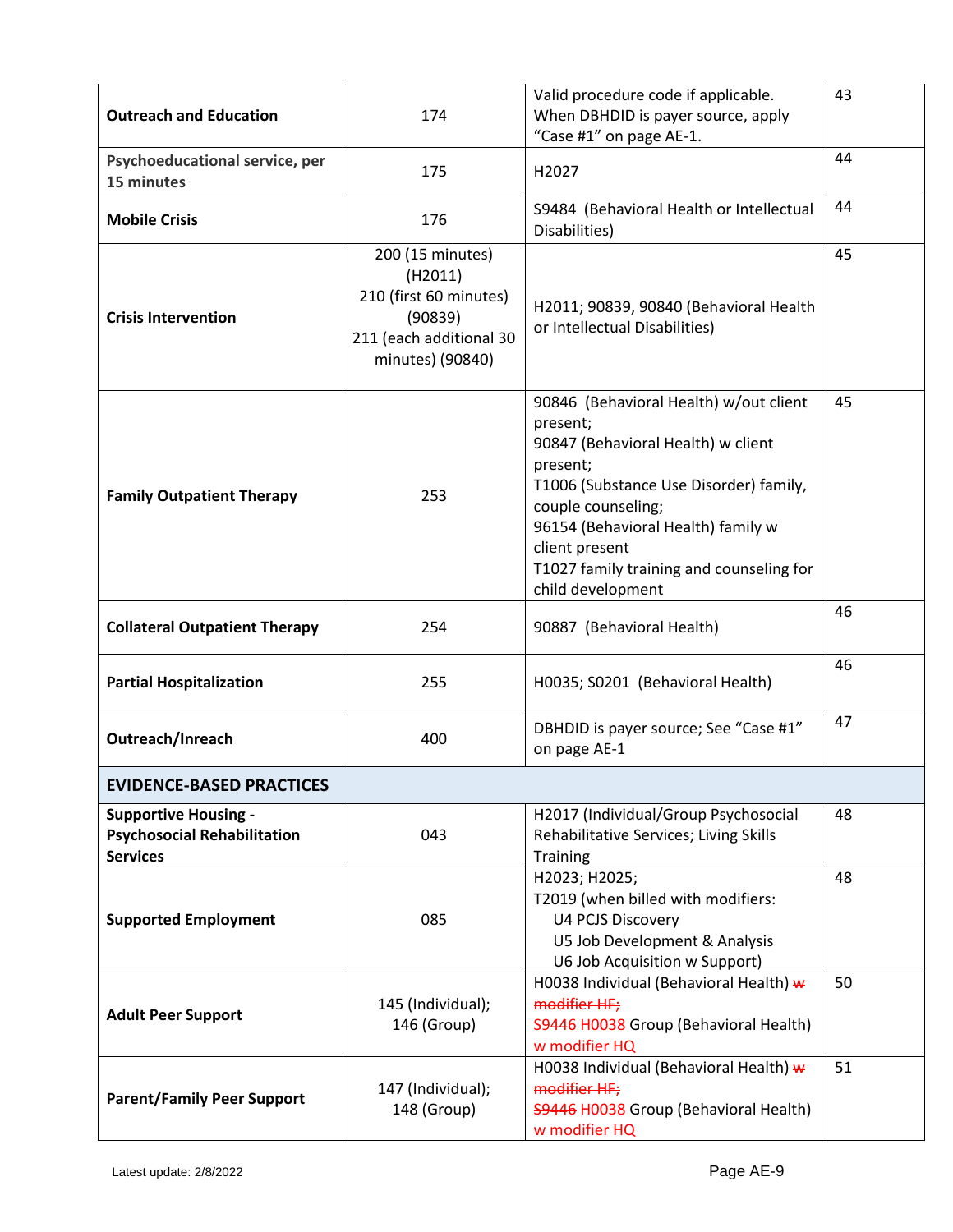| <b>Youth Peer Support</b>                                                                                                                                                                               | 149 (Individual)<br>150 (Group) | H0038 Individual (Behavioral Health) w<br>modifier HF;<br>59446 H0038 Group (Behavioral Health)<br>w modifier HQ | 51 |
|---------------------------------------------------------------------------------------------------------------------------------------------------------------------------------------------------------|---------------------------------|------------------------------------------------------------------------------------------------------------------|----|
|                                                                                                                                                                                                         |                                 | TARGETED CASE MANAGEMENT for CO-OCCURRING Mental Health or Substance Use Disorders and                           |    |
| <b>CHRONIC COMPLEX PHYSICAL HEALTH ISSUES</b>                                                                                                                                                           |                                 |                                                                                                                  |    |
| <b>Targeted Case Management for</b><br><b>Individuals w Co-Occurring</b><br>Mental Health (SMI, SED) or<br><b>Substance Use Disorders (SUD)</b><br>and Chronic Complex Physical<br><b>Health Issues</b> | 266                             | T2023 per month w modifier TG                                                                                    | 52 |
| Unknown and Other Services Not Categorized Above                                                                                                                                                        |                                 |                                                                                                                  |    |
| <b>Unknown / Not Collected</b>                                                                                                                                                                          | 098                             | Report procedure code used *                                                                                     | 54 |
| <b>Other non-BHDID Service</b><br>Specified in SV101(2)                                                                                                                                                 | 099                             | Report procedure code used *                                                                                     | 54 |
| <b>Physical Health Services</b>                                                                                                                                                                         | 900                             | Report procedure code used *                                                                                     | 54 |

\*Valid procedure code if applicable – If Medicaid is the payer for the service, use a valid CPT or HCPCS code. Otherwise, follow instructions for populating the SV101(2) field for non-Medicaid payers. When DBHDID is payer source, apply "Case #1" on page AE-1.

\*\*No required procedure code – Code not generally used for Medicaid services. Follow instructions for populating the SV101(2) field for non-Medicaid payers.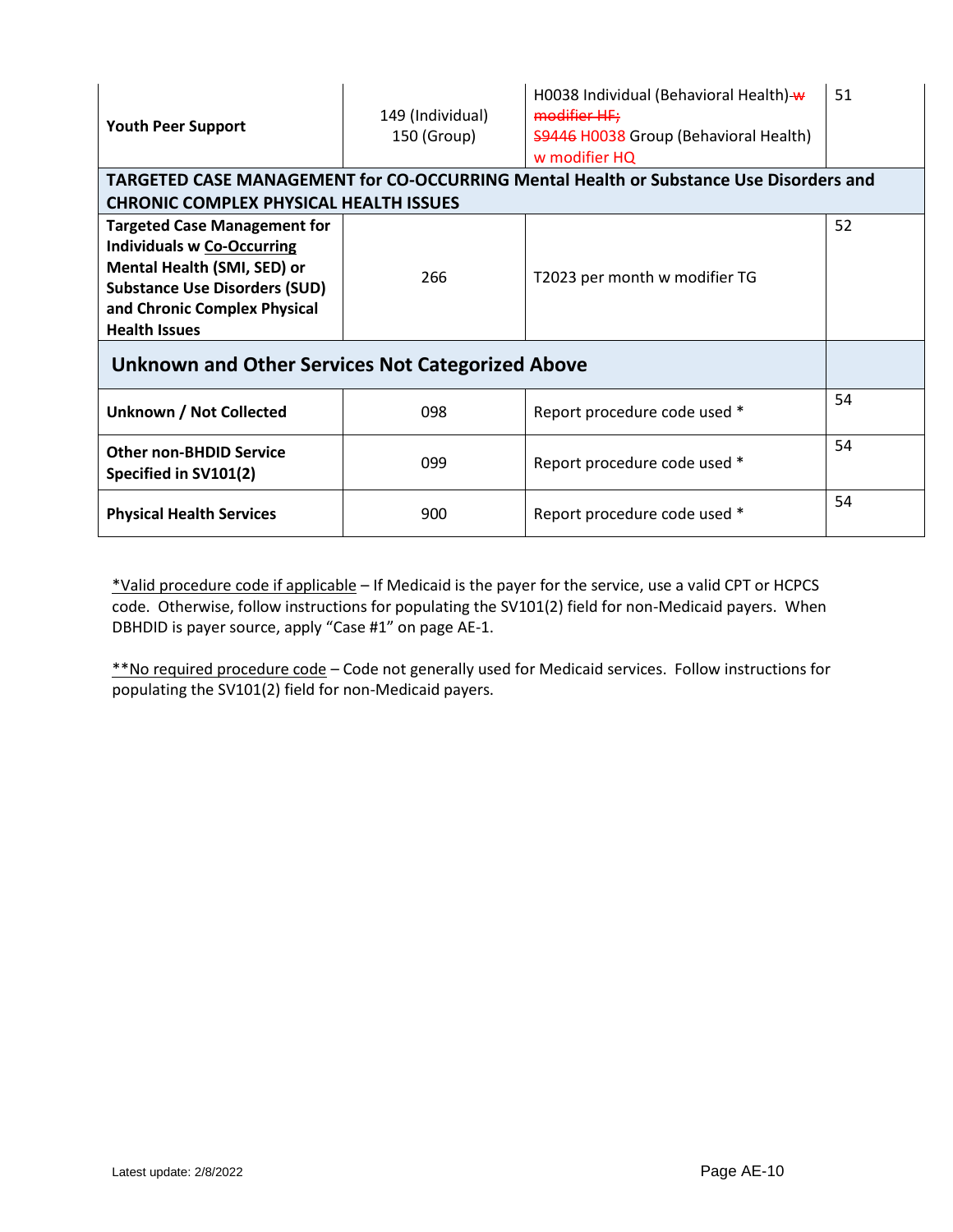# **Developmental and Intellectual Disabilities**

**Respite Care (Intellectual Disabilities)**

**SV101(2): T1005** 

**NTE02: 031**

**Unit of Service: 15 Minutes**

#### **Definition:**

Care provided to individuals unable to care for themselves, furnished on a short-term basis because of the absence or need for relief of those persons providing the care.

For ID program: Respite shall be provided to a person who resides in their own home or family's home and is unable to independently administer self-care. Respite is provided on a short-term basis due to the absence or need for relief of an individual providing care to a participant. Services shall be provided in accordance with applicable Kentucky Statutes and Regulations. Respite shall not be provided in a facility-based setting. These services are only provided to populations with Intellectual Disabilities.

#### **Positive Behavior Support (Intellectual Disabilities)**

**SV101(2): 96152 or other valid procedure code**

**NTE02: 084**

**Unit of Service: 15 Minutes**

#### **Definition:**

Positive Behavior supports: The utilization of evidence-based and best practices in behavioral techniques, interventions, and methods to assist a person with significant, intensive challenges which interfere with activities of daily living, social interaction, or work. Evidence-based or best practices regarding treatment of a behavioral health condition shall be the primary support if supplemental behavioral interventions are needed. Positive behavior support plans are developed with the individual and their person centered team and are related to goals of integration, such as increased participation in activities, enhanced coping or social skills. Plans are clearly based upon the information, data collected, and recommendations from the functional assessment.These services are only provided to populations with Intellectual Disabilities.

Problem behaviors necessitating the use of behavior support are those which:

- 1. are a danger to the person or others;
- 2. result in damage to property; or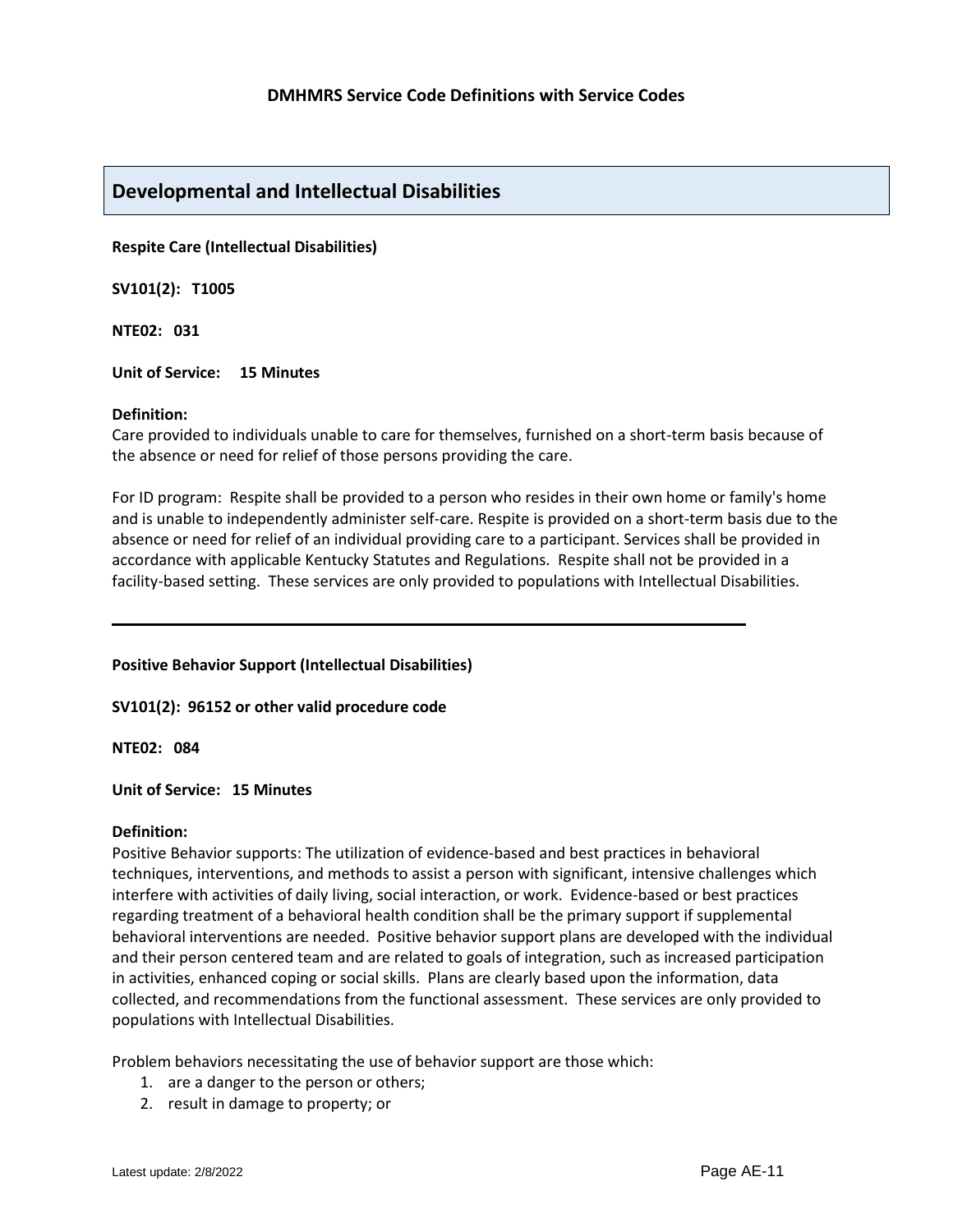3. interfere with the educational/developmental programs or interfere with the acceptance/integration into community activities.

All programming and activities shall be designed to equip the individual to communicate needs and to participate in age appropriate activities. Behavior support programs developed by the behavior specialist shall be implemented by provider staff of other program areas in all relevant environments and activities.

## **Occupational Therapy**

**SV101(2): 97530, 97139 with GO modifier, or other valid procedure code**

**NTE02: 087**

**Unit of Service: 15 Minutes**

# **Definition:**

Occupational therapy includes duties such as: (1) assisting the physician in his evaluation of the individual's level of functioning by applying diagnostic and prognostic tests; (2) guiding the individual in his use of therapeutic, creative, and self-care activities for improving function. Services shall be provided in accordance with applicable Kentucky Statute and Regulations.

#### **Physical Therapy**

**SV101(2): 97110,** 

 **97139 with GP modifier, or other valid procedure code**

**NTE02: 088**

**Unit of Service: 15 Minutes**

#### **Definition:**

Physical therapy includes services such as: (1) assisting the physician in his evaluation of the individual's level of functioning by applying muscle, nerve, joint, and functional ability tests; (2) treating individuals to relieve pain, develop and restore functions, and maintain maximum performance, using physical means such as exercise, massage, heat, water, light, and electricity. Services shall be provided in accordance with applicable Kentucky Statutes and Regulations.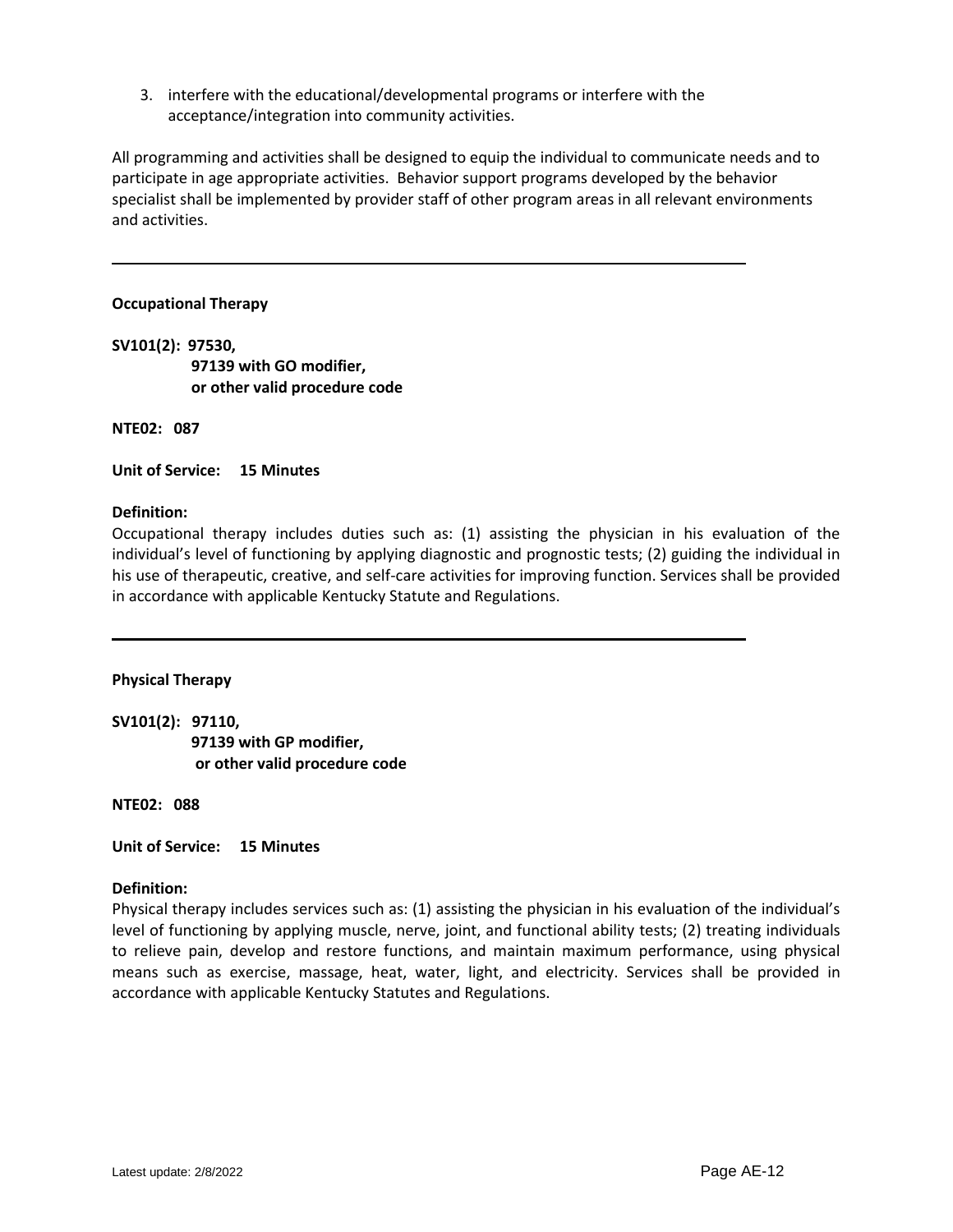#### **Speech Therapy**

**SV101(2): 92507 or other valid procedure code**

**NTE02: 089**

**Unit of Service: 15 Minutes**

## **Definition:**

Speech therapy includes services such as: (1) evaluation of individuals with speech or language disorders; (2) determination and recommendation of appropriate speech services; (3) provision of necessary habilitative services for individuals with speech and language disabilities. Services shall be provided in accordance with applicable Kentucky Statutes and Regulations.

# **PASRR Specialized Services (Intellectual Disabilities)**

**SV101(2): Valid procedure code if applicable**. When DBHDID is payer source, apply "Case #1" on page AE-1.

# **NTE02: 090**

**Unit of Service: 15 minutes** (changed from 1" Service" beginning with FY2017)

#### **Definition:**

The continuous and consistent implementation of training and related services that are comparable to services received in an ICF/ID or in a community-based waiver program where 24-hour supervision is available and is directed toward skills acquisition, maintenance of functional status, and the implementation of specified goals and objectives as determined through a person-centered planning process. Services shall be provided in accordance with applicable Kentucky Statutes and Regulations.

Case Management for individuals receiving PASRR SS would be coded as a service/procedure code 162 and mirror the expectation for the ID Case Management and equal One Service per month.

#### **PASRR Specialized Goods Purchased (Intellectual Disabilities)**

**SV101(2): Valid procedure code if applicable**. When DBHDID is payer source, apply "Case #1" on page AE-1.

#### **NTE02: 094**

**Unit of Service: 1 Purchase**

#### **Definition:**

Tangible item purchased for maintenance of functional status or for the implementation of specific goals or objectives determined through person-centered planning process. Services shall be provided in accordance with applicable Kentucky Statutes and Regulations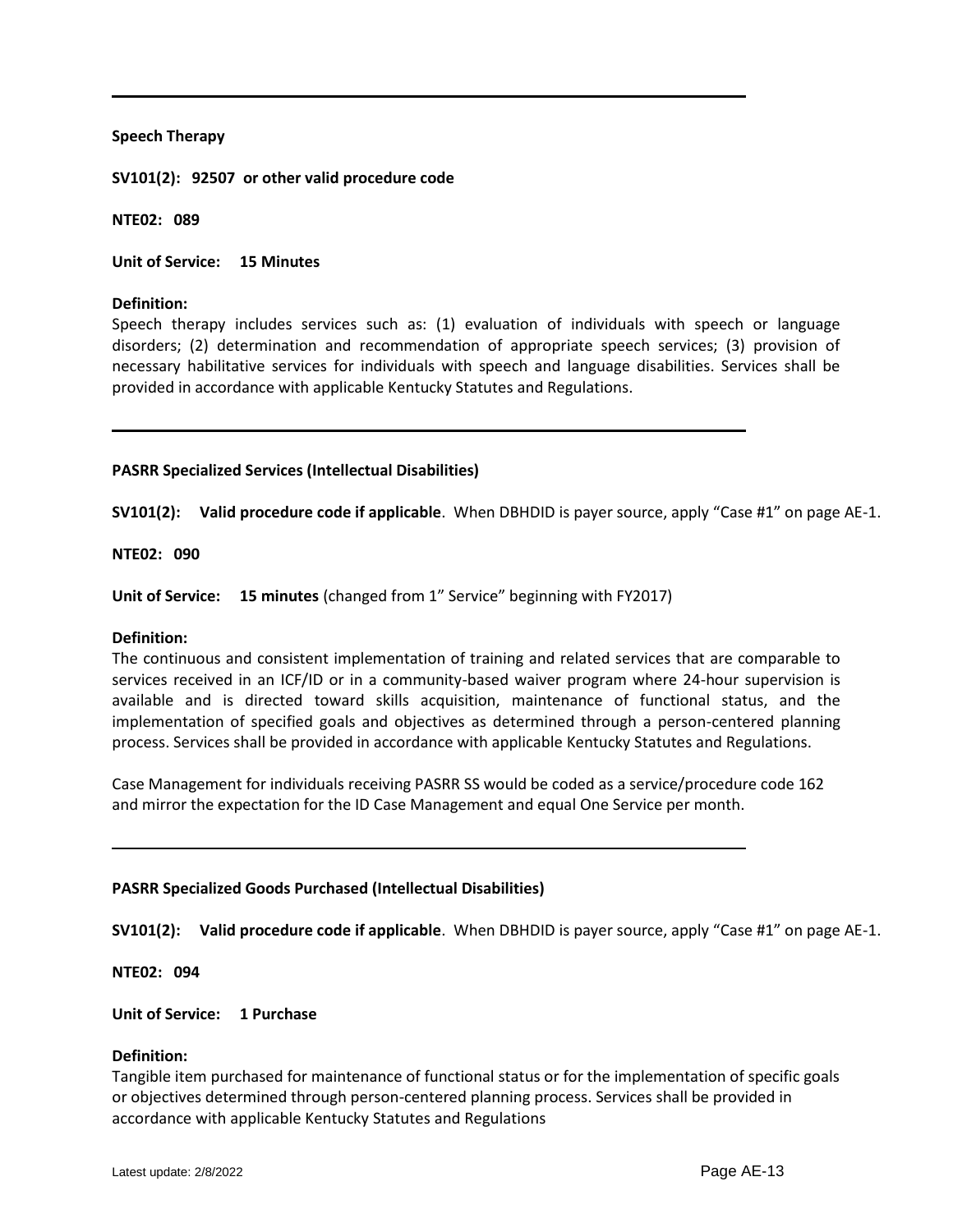# **Group Home Residential Supports (Intellectual Disabilities)**

**SV101(2): T2016 with US modifier, or other valid procedure code**

**NTE02: 095**

**Unit of Service: 1 Day**

# **Definition:**

Residential supports for four to eight participants with an I/DD that provides twenty-four hour supervision and activities necessary to promote increased independence; and be based on the needs of the person as reflected in the person centered plan. Activities are intended to assure successful community living through utilization of skill training which may include adaptive skill development, assistance with activities of daily living, community inclusion, social and leisure development, protective oversight or supervision, transportation, personal assistance, and provision of medical or health care services that are integral to meeting the participant's daily needs. Services shall be provided in accordance with applicable Kentucky Statutes and Regulations The group home shall meet all regulations as promulgated by 902 KAR 20:078, which provides the licensure requirementsfor the operation of group homes and the services provided. These services are only provided to populations with Intellectual Disabilities.

# **Family Home Residential Supports (Intellectual Disabilities)**

**SV101(2): T2016 or other valid procedure code**

# **NTE02: 096**

# **Unit of Service: 1 Day**

#### **Definition:**

Residential supports that provide twenty-four hour supervision and activities necessary to promote increased independence; and be based on the needs of the person as reflected in the person centered plan. Activities are intended to assure successful community living through utilization of skill training which may include adaptive skill development, assistance with activities of daily living, community inclusion, social and leisure development, protective oversight or supervision, transportation, personal assistance, and the provision of medical or health care services that are integral to meeting the participant's daily needs. Services shall be provided in accordance with applicable Kentucky Statutes and Regulations. A Family Home is a private residence where up to three individuals may reside and is owned by the provider/family. These services are only provided to populations with Intellectual Disabilities.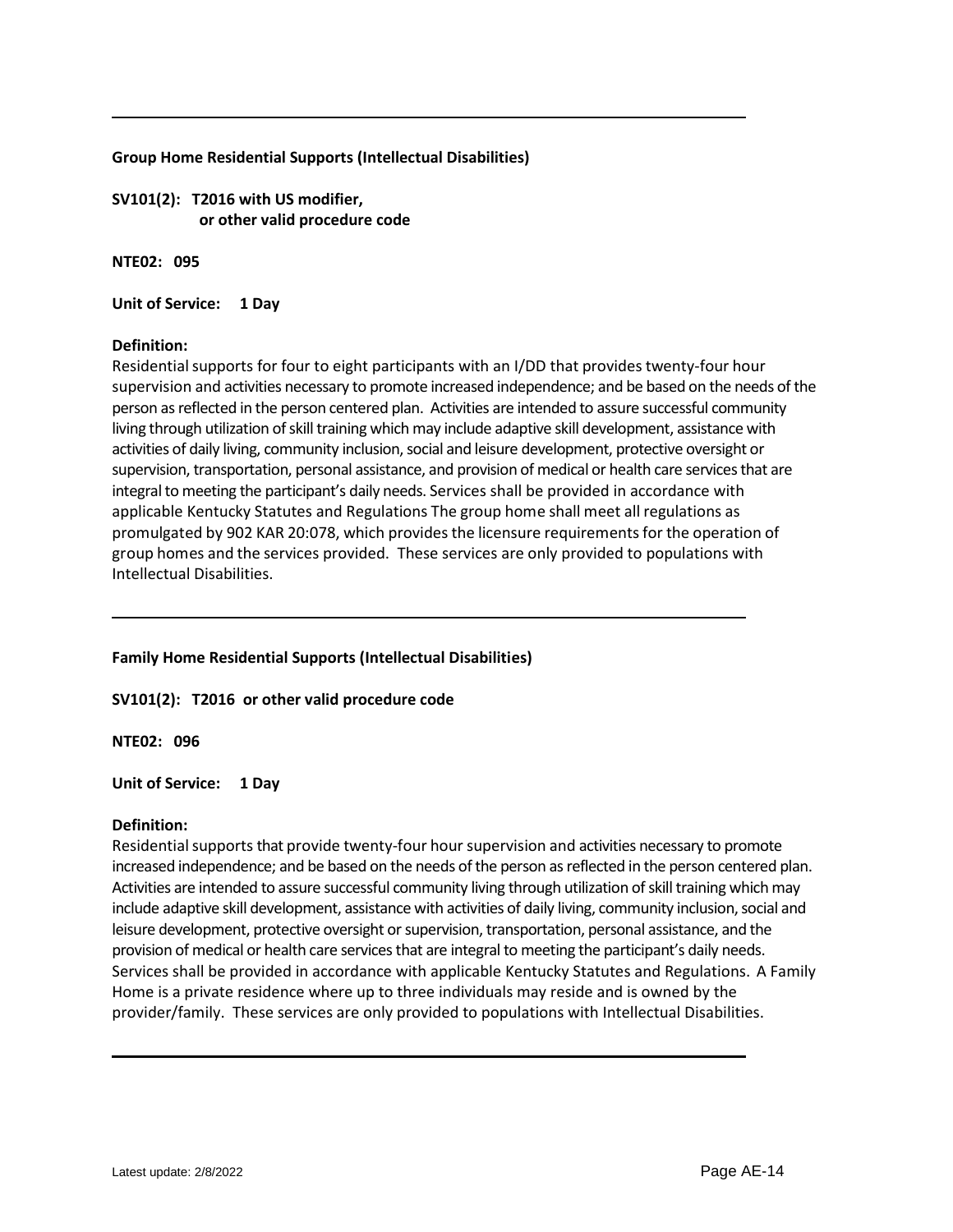# **Staffed Residence Residential Supports (Intellectual Disabilities)**

**SV101(2): T2016 with UP modifier, or other valid procedure code**

**NTE02: 097**

# **Unit of Service: 1 Day**

# **Definition:**

Residential supports that provide twenty-four hour supervision and activities necessary to promote increased independence; and be based on the needs of the person as reflected in the person centered plan. Activities are intended to assure successful community living through utilization of skill training which may include adaptive skill development, assistance with activities of daily living, community inclusion, social and leisure development, protective oversight or supervision, transportation, personal assistance, and the provision of medical or health care services that are integral to meeting the participant's daily needs. Services shall be provided in accordance with applicable Kentucky Statutes and Regulations. A Staffed Residence is a home rented or owned by the provider agency where up to three individuals may live. These services are only provided to populations with Intellectual Disabilities.

# **Adult Foster Care Home Residential Supports (Intellectual Disabilities)**

**SV101(2): T2016, S9976, or other valid procedure code**

# **NTE02: 177**

**Unit of Service: 1 Day**

#### **Definition:**

An Adult Foster Care Home is a private home where up to three individuals over the age of 21 may live and is owned by the provider/family. These residential supports provide twenty-four hour supervision and training in activities that are necessary to promote increased independence; and be based on the needs of the person as reflected in the person centered plan. Activities are intended to assure successful community living through utilization of skill training which may include adaptive skill development, assistance with activities of daily living, community inclusion, social and leisure development, protective oversight or supervision, transportation, personal assistance, and the provision of medical or health care services that are integral to meeting the participant's daily needs. Services shall be provided in accordance with applicable Kentucky Statutes and Regulations. These services are only provided to populations with Intellectual Disabilities.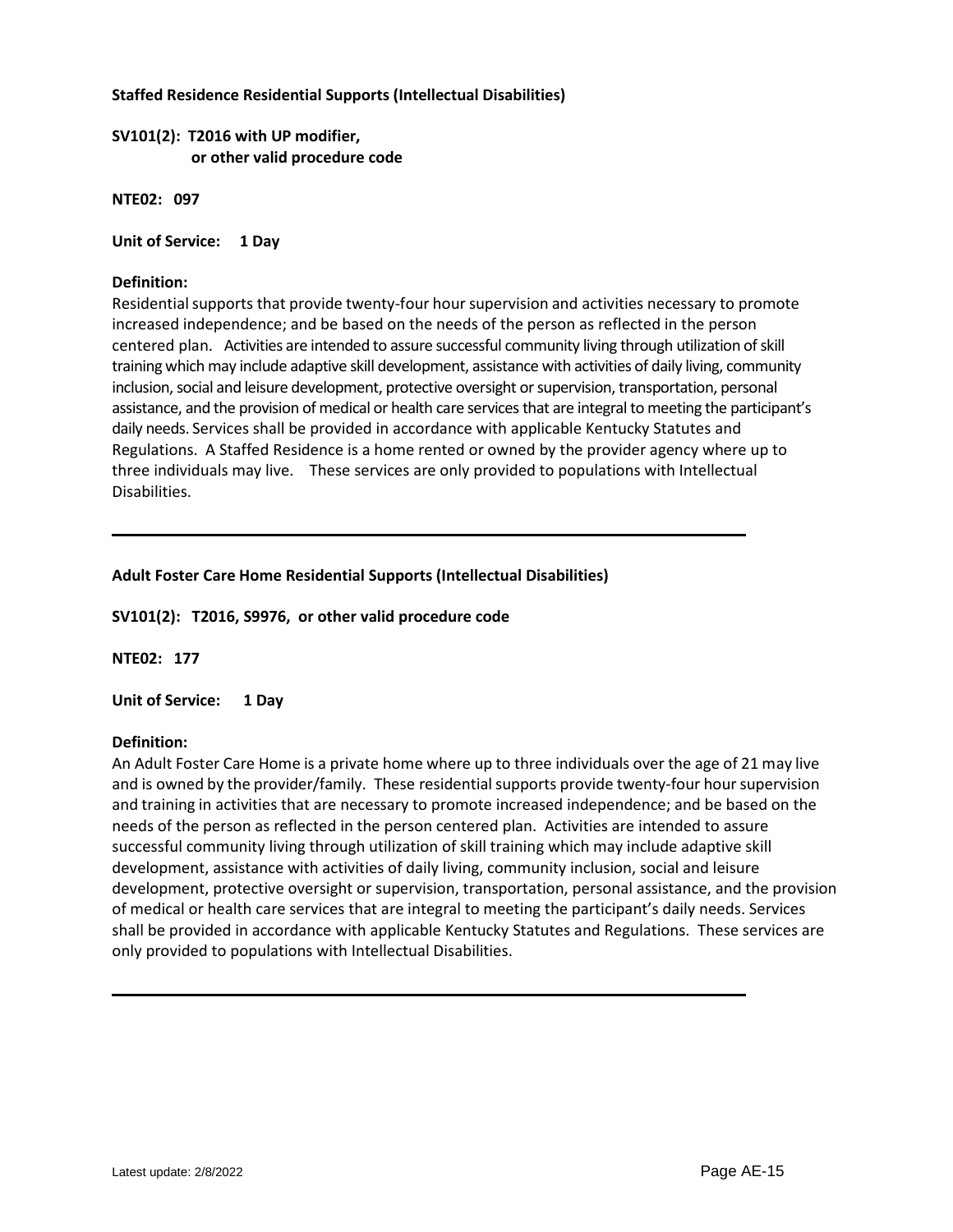# **Career Planning (Intellectual Disabilities)**

# **SV101(2): T2021 or other valid procedure code**

**NTE02: 178**

**Unit of Service: 15 Minutes**

## **Definition:**

Activities to develop experiential learning opportunities and career options consistent with the participant's skills and interests that are person-centered and designed to support employment related goals, provide active training designed to prepare a participant to transition from school to adult responsibilities, community integration, and work; and enable the person to attain the highest level of work in the most integrated setting with the job matched to the participant's interests, strengths, priorities, abilities, and capabilities. Services shall be provided in accordance with applicable Kentucky Statutes and Regulations. These services are only provided to populations with Intellectual Disabilities.

**Community Living Supports (SCL-1); Personal Assistance (SCL-2) (Intellectual Disabilities)**

**SV101(2): 97535 (Community Living Supports SCL-1), T1019 (Personal Assistance SCL-2)**

**NTE02: 179**

**Unit of Service: 15 Minutes**

#### **Definition:**

For a participant residing in his or her own home, this service is designed to assist with independence in the community by providing routine personal care services such as bowel and bladder care, bathing, hygiene and grooming care, dressing, routine household care and maintenance, shopping, laundry, money management, medication management and meal preparation. Services shall be provided in accordance with applicable Kentucky Statutes and Regulations. These services are only provided to populations with Intellectual Disabilities.

**Day Training (formally Community Habilitation Services) (Intellectual Disabilities)**

**SV101(2): T2021, S5100, or other valid procedure code**

**NTE02: 181**

**Unit of Service: 15 minutes**

#### **Definition:**

Day Training is designed to foster the acquisition of skills, build positive social behavior and interpersonal competence, and foster greater independence and personal choice. Day training shall include informational sessions sponsored by the provider at least annually for the person regarding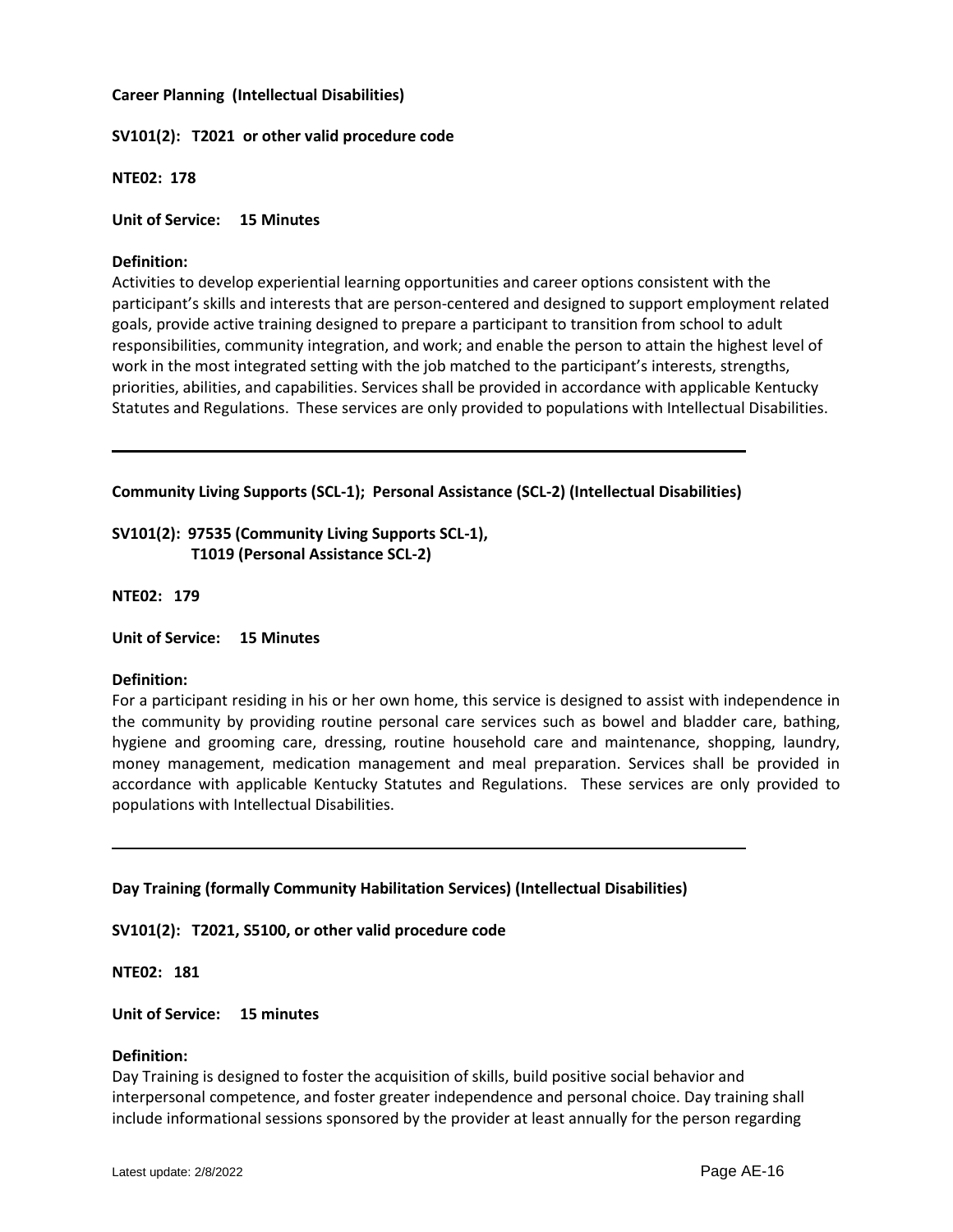community involvement or employment services and arrangement of opportunities for the participant to explore such opportunities in the community. Day Training shall involve career planning activities designed to develop experiential learning opportunities and career options consistent with the participant's skills and interests that are person-centered and designed to support employment related goals, provide active training designed to prepare a participant to transition from school to adult responsibilities, community integration, and work. Day Training will also enable the person to attain the highest level of work in the most integrated setting with the job matched to the participant's interests, strengths, priorities, abilities, and capabilities. May also include supported retirement activities that support a person in hobbies, clubs, or other senior-related activities in the community; or training and supports designed to maintain skills and functioning and to prevent or slow regression, rather than acquiring new skills or improving existing skills. Services shall be provided in accordance with applicable Kentucky Statutes and Regulations. These services are only provided to populations with Intellectual Disabilities.

# **Alternative Residential (in own home, or technology assisted residential) (Intellectual Disabilities)**

# **SV101(2): S9976, T2031, or other valid procedure code**

**NTE02: 182**

**Unit of Service: 1 Day**

#### **Definition:**

Residential services furnished in a participant's residence which complies with the Americans with Disabilities Act based upon the needs of each participant receiving a support in the residence; and may be provided for three (3) or fewer participants who reside in the residence. Requires up to twenty-four (24) hours a day of support and is able to increase his or her level of independence with a reduced need for on-site staff. Supports include to the extent required for a participant:

- a. Protective oversight or supervision;
- b. Transportation;
- c. Personal assistance; or
- d. The provision of medical or health care services that are integral to meeting the participant's daily needs; and
- e. Increase a participant's independence without undue risk to the participant's health or safety;

Technology assisted may include a real-time monitoring system with a two (2) way method of communication linking a participant to a centralized monitoring station

Services shall be provided in accordance with applicable Kentucky Statutes and Regulations. These services are only provided to populations with Intellectual Disabilities.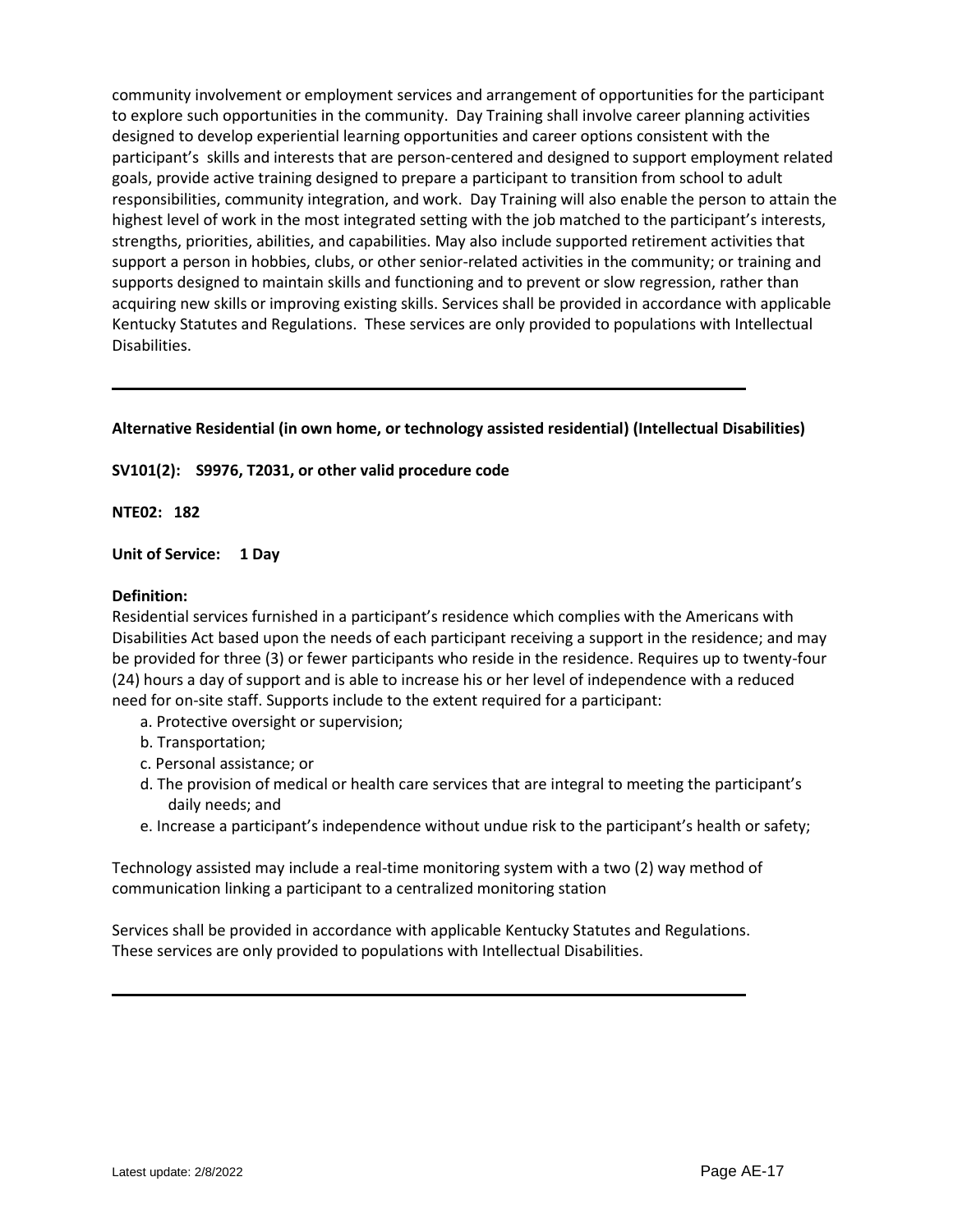# **Community Access (Intellectual Disabilities)**

**SV101(2): 97535 (Individual) 97537 (Group)** 

**NTE02: 186**

**Unit of Service: 15 Minutes**

# **Definition:**

A service provided in integrated community settings. It is delivered on a one (1) to one (1) basis with a participant and is designed to support a person to participate in meaningful routines, events, and activities through various community organizations and to develop personal social networks, membership opportunities, friendships, and relationships. Services are designed to empower the individual in developing natural supports; and stresses training that empowers the individual in acquiring, practicing, utilizing, and improving skills related to connecting with others, Independent functioning, self-advocacy, community participation, personal responsibility, financial responsibility, or other skills related to optimal well-being as defined in the participant's POC. Community Access is an impact service and the POC shall define steps to decrease the provision of the service as the person becomes more independent in accessing and becoming part of the community. Services shall be provided in accordance with applicable Kentucky Statutes and Regulations. These services are only provided to populations with Intellectual Disabilities.

# **Crisis Prevention (Intellectual Disabilities)**

**SV101(2): Valid procedure code if applicable**. When DBHDID is payer source, apply "Case #1" on page AE-1.

**NTE02: 191**

**Unit of Service: 15 Minutes**

#### **Definition:**

Individuals in crisis are defined as being at risk of losing the support they need to remain in the community. This support may include but are not limited to the following:

- **◆** Person-centered planning
- Functional assessment
- Psychological Assessment
- Mobile Crisis
- Resource Linkage
- Development of Behavior Intervention Strategies (Behavior Support Plan)
- Transportation
- Debriefing
- Crisis Respite
- Environmentalassessment

Services shall be provided in accordance with applicable Kentucky Statutes and Regulations.

Special Notes: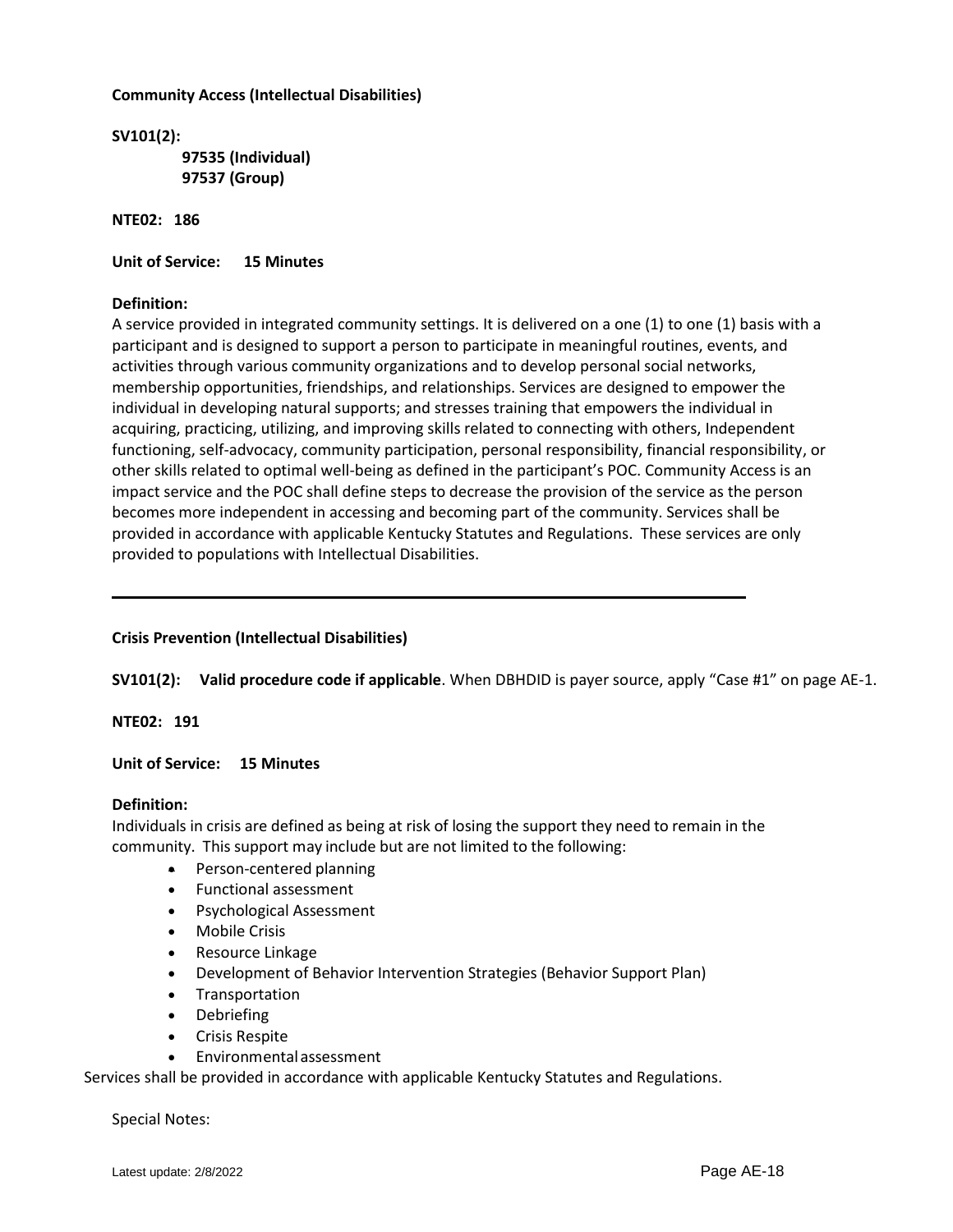1. For services or items purchased for individuals in crisis refer to definitions for service codes 24 (Miscellaneous Services Purchased) and 25 (Miscellaneous Goods Purchased).

# **Transition (Intellectual Disabilities)**

**SV101(2): valid procedure code**. When DBHDID is payer source, apply "Case #1" on page AE-1.

**NTE02: 274**

**Unit of Service: 15 Minutes**

#### **Definition:**

For I/DD program: Includes activities related to "Transition" - Facilitate outreach, information and assistance for all transition age youth, with I/DD, in care of the Kentucky Department for Community Based Services (DCBS), ages 16-20. This could involve joint case planning assistance with completing and/or arranging needed assessments, linkage with other opportunities such as the Office of Vocational Rehabilitation and natural supports that may facilitate transition into a person-centered, safe and healthy life after high school. Services shall be provided in accordance with applicable Kentucky Statutes and Regulations.

# **Person Centered Coach (Intellectual Disabilities)**

**SV101(2): H0023 or other valid procedure code**

**NTE02: 292**

**Unit of Service: 15 Minutes**

#### **Definition:**

An individualized service to be utilized when a barrier challenges the success of a participant in achieving the participant's goals and includes:

- a. The provision of training developed in conjunction with certified or licensed professionals from the participant's person centered team, to the participant, family, guardian, natural and paid supports on implementation of all or designated components of the participant's POC;
- b. Monitoring the effectiveness of person centered planning as demonstrated by the support system's implementation of the POC or designated components across the array of service settings and reporting of required and pertinent data; and
- c. Data collection which shall be utilized by the participant's person centered team to modify the environment or POC as needed;

Services shall be provided in accordance with applicable Kentucky Statutes and Regulations. These services are only provided to populations with Intellectual Disabilities.

Special Notes: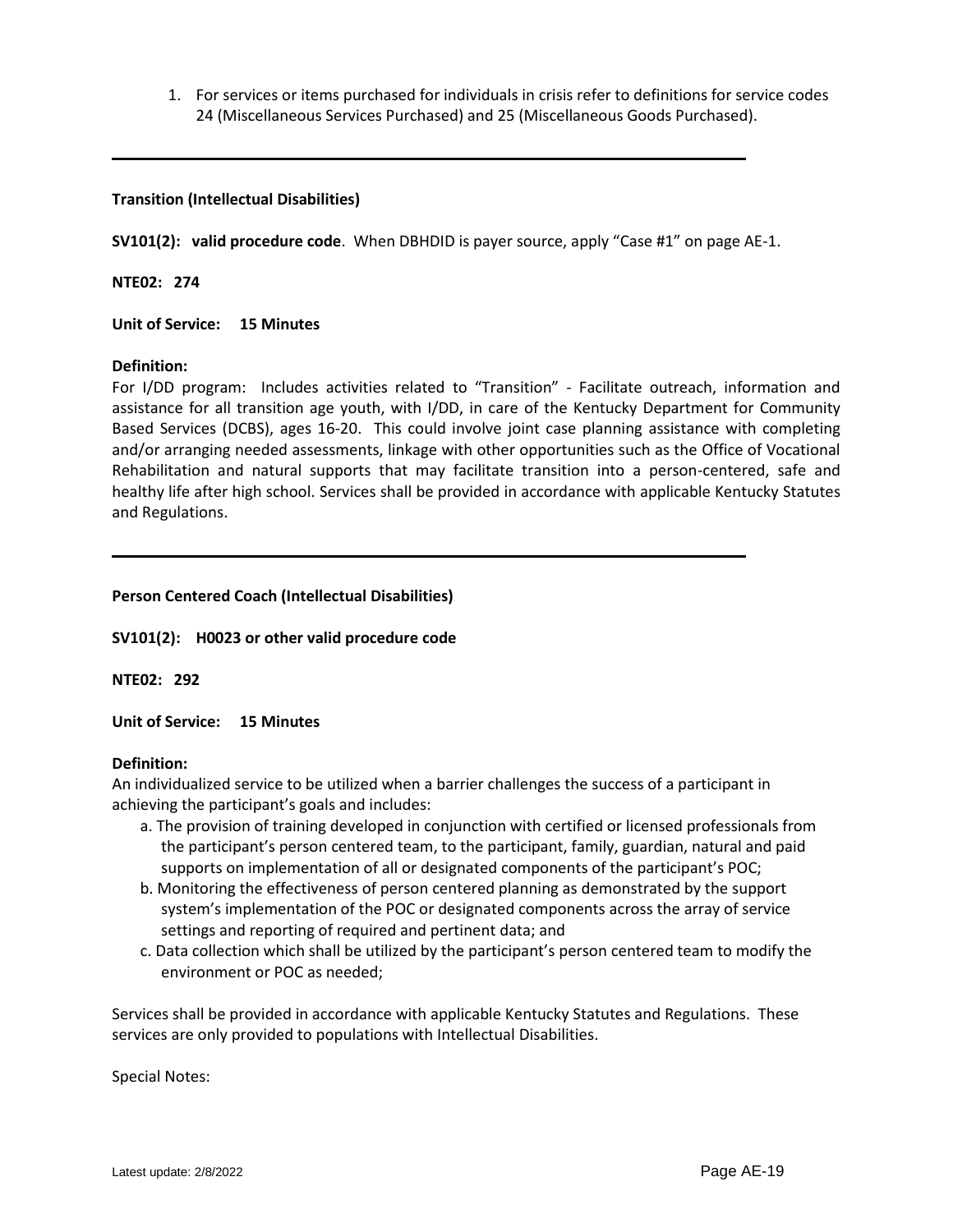Provided by a person centered coach who operate independently of a residential or day training provider; and works under the direction of a positive behavior support specialist or other licensed professional in the settings where the POC is implemented.

# **Consultative Clinical and Therapeutic Services (Intellectual Disabilities)**

# **SV101(2): H0004 or other valid procedure code**

**NTE02: 293**

# **Unit of Service: 15 Minutes**

#### **Definition:**

Professional consultation, evaluation, and assessment of the participant, the environment and the system of support and written summary of findings and recommendations for the participant and the participant's person-centered team to include:

- Providing evidence based or best practice treatment consistent with assessment results and diagnosis that encompasses psychological treatment or counseling as indicated by the condition of the participant;
- Coordinating program wide support, as needed, that addresses the assessed needs, conditions, or symptoms affecting a participant's ability to fully participate in the participant's community;
- Participating in developing and revising, as needed, home treatment or support plans as components of a participant's POC;
- Providing training and technical assistance to carry out recommendations and plans which shall occur within the settings in which the recommendations, home treatment, or support plans are to be carried out;
- Monitoring the fidelity of data reporting and participant's POC implementation.
- Completing a functional assessment

Services shall be provided in accordance with applicable Kentucky Statutes and Regulations. These services are only provided to populations with Intellectual Disabilities.

Special Note: These services can be provided by any of the following:

- Certified Nutritionist
- **•** Licensed Dietitian
- Licensed Marriage and Family Therapist
- Licensed Professional Clinical Counselor
- Licensed Psychological Associate
- Licensed Psychologist
- Licensed Psychological Practitioner
- Licensed Clinical Social Worker
- Positive Behavior Support Specialist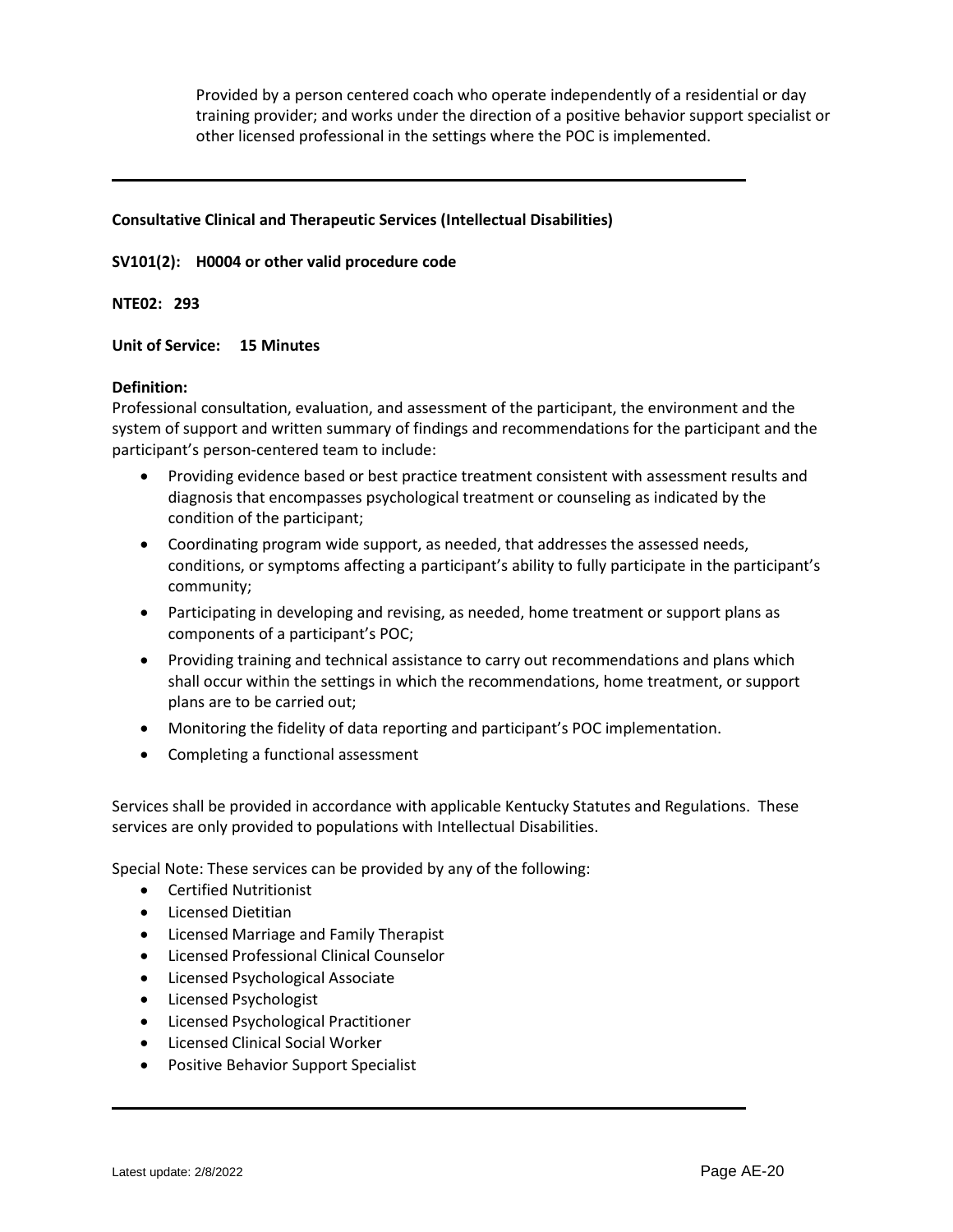# **Access and Referral (SGF) (Intellectual Disabilities)**

This was a new service option for the field "DMHMRS\_Modifier\_1" starting in SFY2021. This is a service designed for clients having Developmental Delay or Intellectual Disabilities and the payer source is DBHDID State General Funds. When DBHDID is payer source, apply "Case #1" on page AE-1.

# **SV101(2): 90899 – Unlisted psychiatric service or procedure**

**NTE02: 294**

# **Unit of Service: 15 Minutes**

# **Definition:**

Short term service designed to identify I/DD related support needs and connect to related services. May include gathering and review of records to identify eligibility for services by establishing the presence of intellectual or other qualifying Developmental Disability, for determination of financial eligibility for services, and application for waiver services. Those individuals who do not meet criteria for I/DD services shall be referred to other services. This service shall not be provided concurrent with case management services. (Source: FY21 CMHC contract I/DD Services)

**Case Management for Individuals with Intellectual Disabilities (ID) (formally Support Coordination - MR)**

#### **SV101(2): T2022 or other valid procedure code**

**NTE02: 162**

#### **Unit of Service: 1 Month**

#### **Definition:**

Case Management includes a minimum of monthly on site face-to-face contact, and may include the initiation, coordination, implementation, and monitoring of the assessment, reassessment, evaluation, intake, and eligibility processes. Case management also includes assisting a person in the identification, coordination, and arrangement of the person centered team; facilitating person centered team meetings that assist a person to develop, update, and monitor the Person Centered Service Plan (PCSP) which shall be designed to meet the needs of the participant; and promotes choice, community experiences, employment, and personal satisfaction. Person-Centered Planning involves assisting the recipient in creating an individualized plan for services, paid and unpaid, needed for maximum independence and integration into the community. The plan is directed by the recipient and shall include other practitioners of the recipient's choosing. Case Management shall monitor all services through on site visits, renew of records, conversations with staff, recipient or family. Services shall be provided in accordance with applicable Kentucky Statutes and Regulations.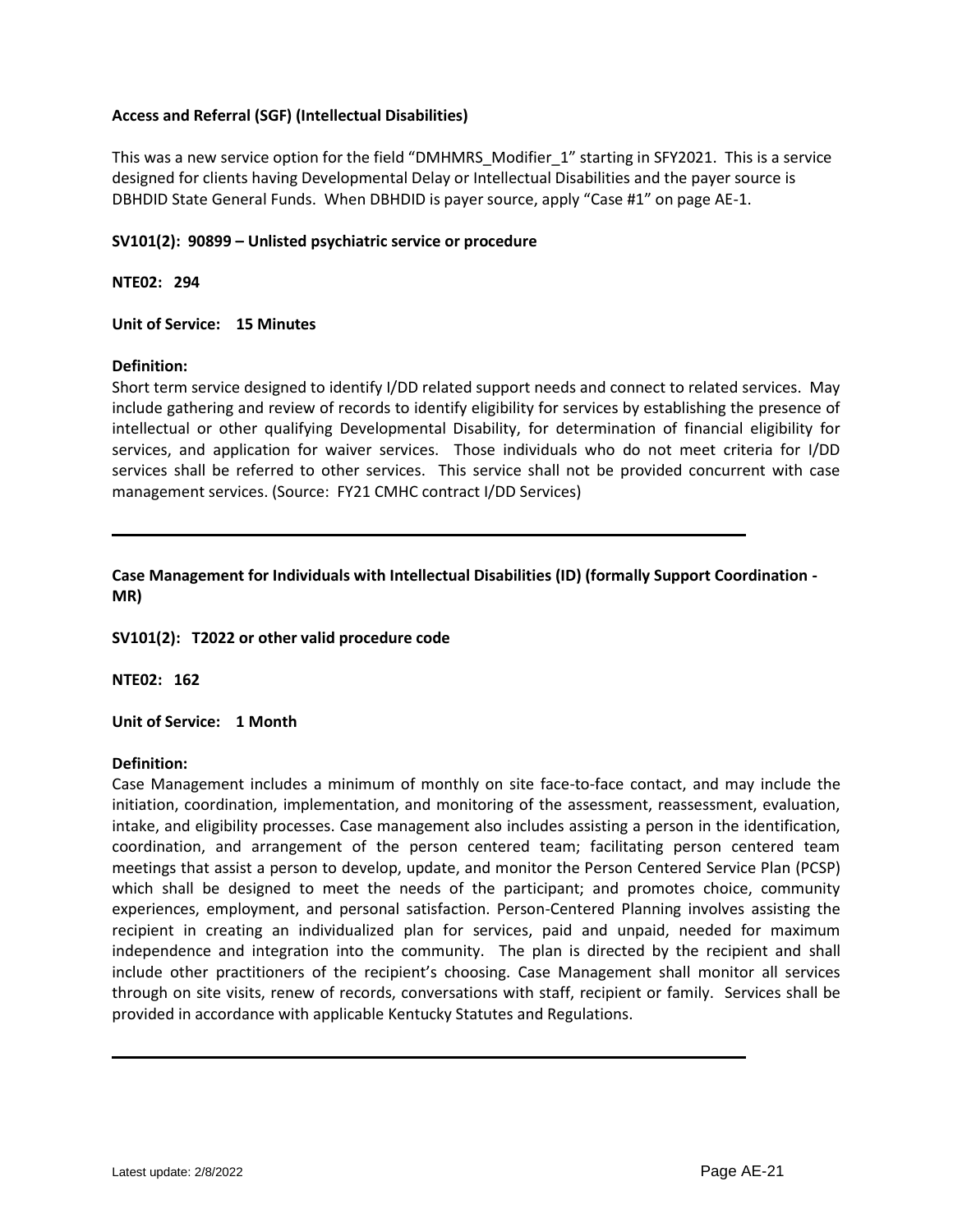# **Mental Health Treatment and Prevention**

# **Specialized Personal Care Home Service (Mental Health)**

**SV101(2): valid procedure code if applicable**. When DBHDID is payer source, apply "Case #1" on page AE-1.

**NTE02: 037**

**Unit of Service: 1 Day**

#### **Definition:**

The care and support of persons which includes rehabilitation and treatment in a twenty-four (24) hour, seven (7) day week residential setting for individuals requiring a structured and supervised environment. Skill building as determined by resident's goals and functional assessment and resident assistance in retaining the fullest possible control over their own lives to make choices concerning the activities in which they are involved as well as services culturally appropriate and based on a rehabilitation model are included. Services shall be provided in accordance with applicable Kentucky Statutes and Regulations.

Providers that operate specialized personal care homes should use this code. Currently, this includes CMHC regions 12 (Caney Creek Rehabilitation Complex) and 15 (Central Kentucky Recovery Center). Services provided to residents of private personal care homes should be coded on the service provided (e.g., individual therapy).

#### **MH Prevention**

**SV101(2): valid procedure code**. When DBHDID is payer source, apply "Case #1" on page AE-1.

**NTE02: 072**

**Unit of Service: 15 Minutes**

#### **Definition:**

A comprehensive planned set of activities designed to increase knowledge and awareness of mental health among defined populations or to prevent maladjustment and maladaptation and to promote wellness through cognitive and emotional problem-solving and coping skills. Services shall be provided in accordance with applicable Kentucky Statutes and Regulations.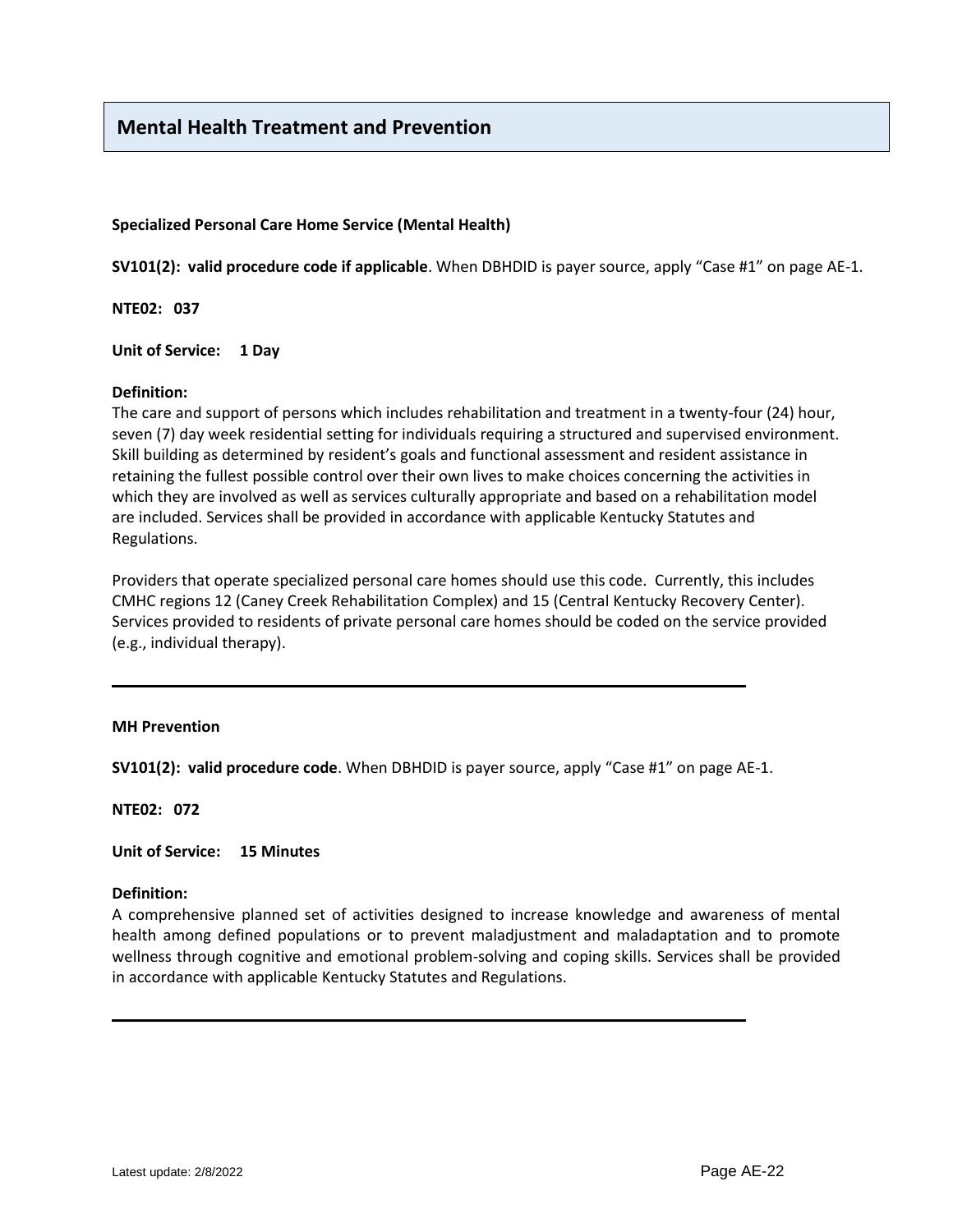# **Therapeutic Rehabilitation Program TREATMENT OF MENTAL HEALTH**

**SV101(2): H2019 (limit of 12 units per day, per individual, H2020 (greater than 3 hours event)** 

**NTE02:** 

 **129 (Children/Youth) 130 (Adult)**

**Unit of Service: 15 Minutes**

# **Definition:**

A Therapeutic Rehabilitation Program is a rehabilitative service for adults with serious mental illnesses and children with serious emotional disabilities designed to maximize reduction of mental disability and restoration of the recipient's best possible functional level. Services shall be designed for the reduction in disabilities related to social, personal, and daily living skills, as well as the restoration of these skills. The recipient establishes his own rehabilitation goals within the person centered service plan. Component services are delivered using a variety of psychiatric rehabilitation techniques and focus on improving daily living skills (hygiene, meal preparation, and medication adherence), self-monitoring of symptoms and side effects, emotional regulation skills, crisis coping skills and interpersonal skills. Services may be delivered individually or in a group. Services shall be provided in accordance with applicable Kentucky Statutes and Regulations.

**Service Planning**

#### **SV101(2):**

**H0032 (Mental Health); T1007 (Substance Use Disorder)**-Medicaid billing requires HF modifier.

**NTE02:**

**201 (Mental Health) 202 (Substance Use Disorder)**

**Units of Service: 15 Minutes**

# **Definition:**

Service planning involves assisting the recipient in creating an individualized plan for services needed for maximum reduction of mental disability and restoration of a recipient to his best possible functional level. A person centered planning process is required. The plan is directed by the recipient and must include practitioners of the recipient's choosing. The providers include more than licensed professionals – it may include the recipient (and his guardian if applicable), care coordinator, other service providers, family members or other individuals that the recipient chooses. Services shall be provided in accordance with applicable Kentucky Statute and Regulations.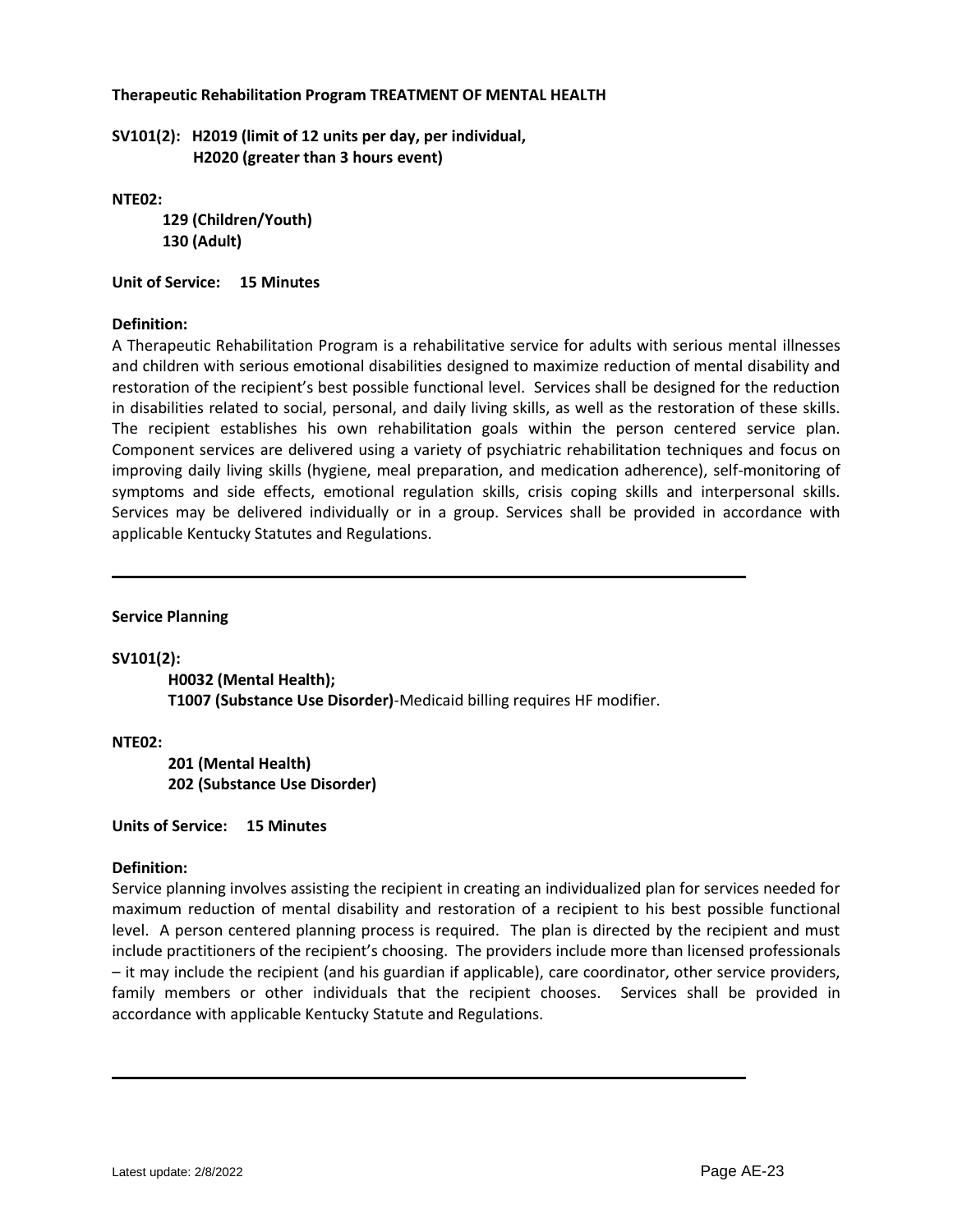# **Assertive Community Treatment (ACT) - TREATMENT OF MENTAL HEALTH**

**SV101(2): H0040 or other valid procedure code**

**NTE02: 256**

**Units of Service: 1 month**

# **Definition:**

Assertive Community Treatment (ACT) is an evidence-based psychiatric rehabilitation practice that provides a comprehensive approach to service delivery for consumers with serious mental illnesses. ACT uses a multidisciplinary team of professionals including psychiatrists, nurses, case managers, therapists and peer support specialists. Component services include assessment, treatment planning, case management, psychiatric services (including evaluation diagnosis and treatment of mental health and/or substance use disorders, case consultation, prescribing, and medication management delivered by a licensed professional), medication management including administration, individual and group therapy, peer support, mobile crisis intervention, mental health consultation, family support and basic living skills. Mental health consultation involves brief, collateral interactions with other treating professionals who may have information for the purposes of treatment planning and service delivery. Family support involves the ACT team working with the recipient's natural support systems to improve family relations in order to reduce conflict and increase recipient autonomy and independent functioning. Basic living skills are rehabilitative services focused on teaching activities of daily living (i.e., taking medications, housekeeping, meal preparation, hygiene, interacting with neighbors) necessary to maintain independent functioning and community living. Psychiatric services as a component of the ACT service includes evaluation, diagnosis and treatment of mental health and or substance use disorders, case consultation, prescribing and medication management delivered by a licensed professional (i.e. psychiatrist, APRN). Services shall be provided in accordance with applicable Kentucky Statutes and Regulations.

# **Comprehensive Community Support Services**

# **SV101(2): H2014, H2015, H2016, H2021, or other valid procedure code**

**NTE02: 257**

#### **Units of Service: 15 Minutes**

#### **Definition:**

Comprehensive Community Support Services covers activities necessary to allow individuals with mental illnesses to live with maximum independence in the community. Activities are intended to assure successful community living through utilization of skills training as identified in the individual service plan. Skills training is designed to reduce mental disability and restore the recipient to his best possible functional level. Comprehensive Community Support Services consist of using a variety of psychiatric rehabilitation techniques to improve daily living skills (hygiene, meal preparation, medication adherence), self-monitoring of symptoms and side effects, emotional regulation skills, crisis coping skills and developing and enhancing interpersonal skills. Services shall be provided in accordance with applicable Kentucky Statutes and Regulations specifically 908 KAR 2:250.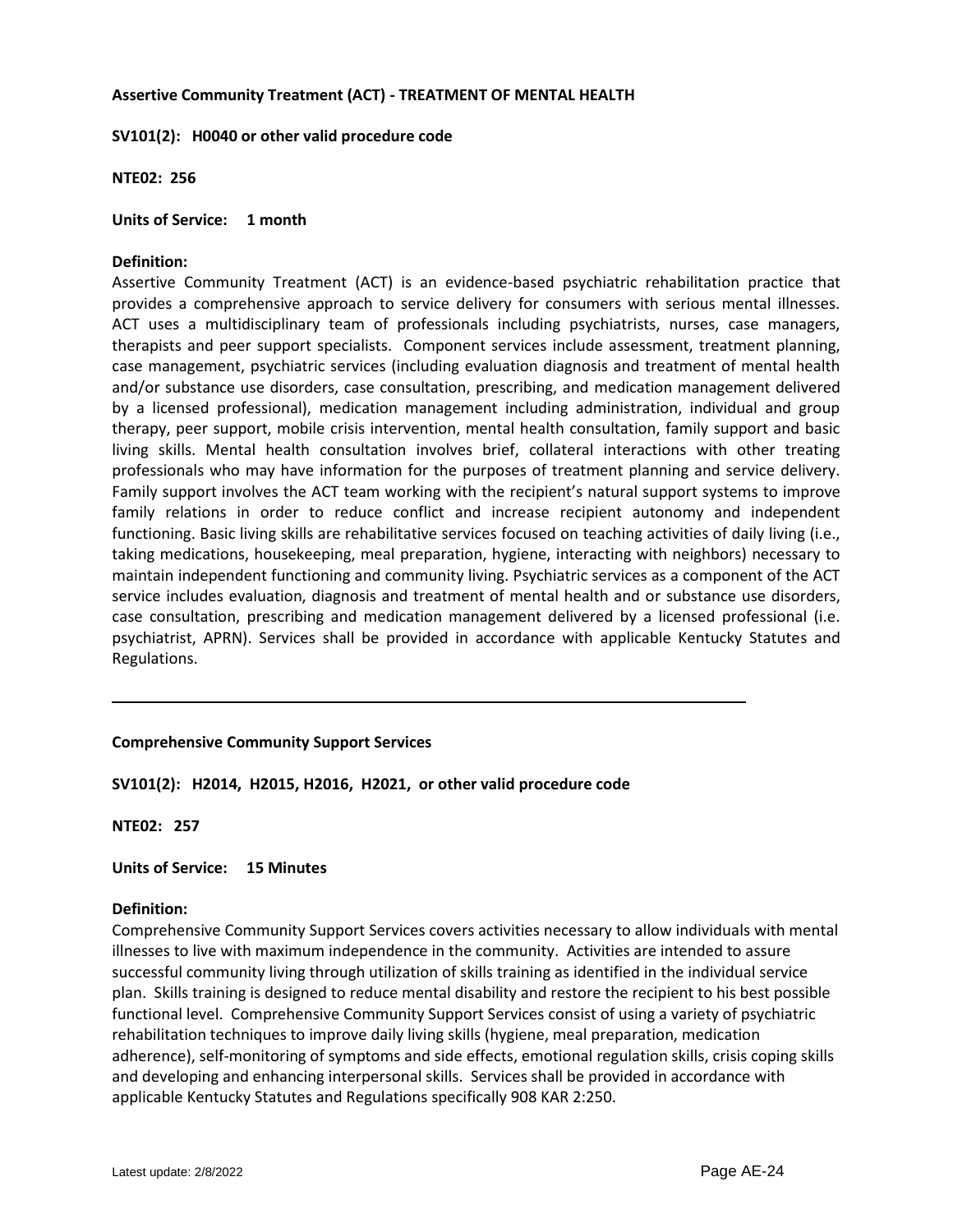## **Mental Health Service, NOS**

**SV101(2):** H0046 (unit of service is an Event, w modifiers AF, AM, U3, SA, AH, AJ, U8, HO, U4, U2, HN, U5)

**NTE02: 261**

**Unit of Service: Event**

**Definition:** Mental health services, not otherwise specified

# **Targeted Case Management for Adults with Serious Mental Illness (SMI)**

**SV101(2): T2023 with no modifier or other valid procedure code**

**NTE02: 060**

**Unit of Service: 1 Month (see special unit notes on page AE3)**

#### **Definition:**

*Services should be delivered according to the current Kentucky State Plan Amendment. The following is an excerpt from the amendment 14-002A that was effective on July 1, 2014.* 

Services furnished to assist a recipient in gaining access to needed medical, social, educational and other services. Targeted Case Management includes the following assistance:

1. Comprehensive assessment and periodic reassessment of individual needs, to determine the need for any medical, educational, social or other services. These assessment activities include

a. taking client history;

b. identifying the individual's needs and completing related documentation; and

c. gathering information from other sources such as family members, medical providers, social workers, and educators (if necessary), to form a complete assessment of the eligible individual. d. An assessment or reassessment must be completed at least annually, or more often if needed based on changes in the individual's condition.

2. Development (and periodic revision) of a specific care plan that is based on the information collected through the assessment that

a. specifies the goals and actions to address the medical, social, educational, and other services needed by the individual;

b. includes activities such as ensuring the active participation of the eligible individual, and working with the individual (or the individual's authorized health care decision maker) and others to develop those goals; and

c. identifies a course of action to respond to the assessed needs of the eligible individual. 3. Referral and related activities (such as scheduling appointments for the individual) to help the eligible individual obtain needed services including

a. activities that help link the individual with medical, social, educational providers, or other programs and services that are capable of providing needed services to address identified needs and achieve goals specified in the care plan.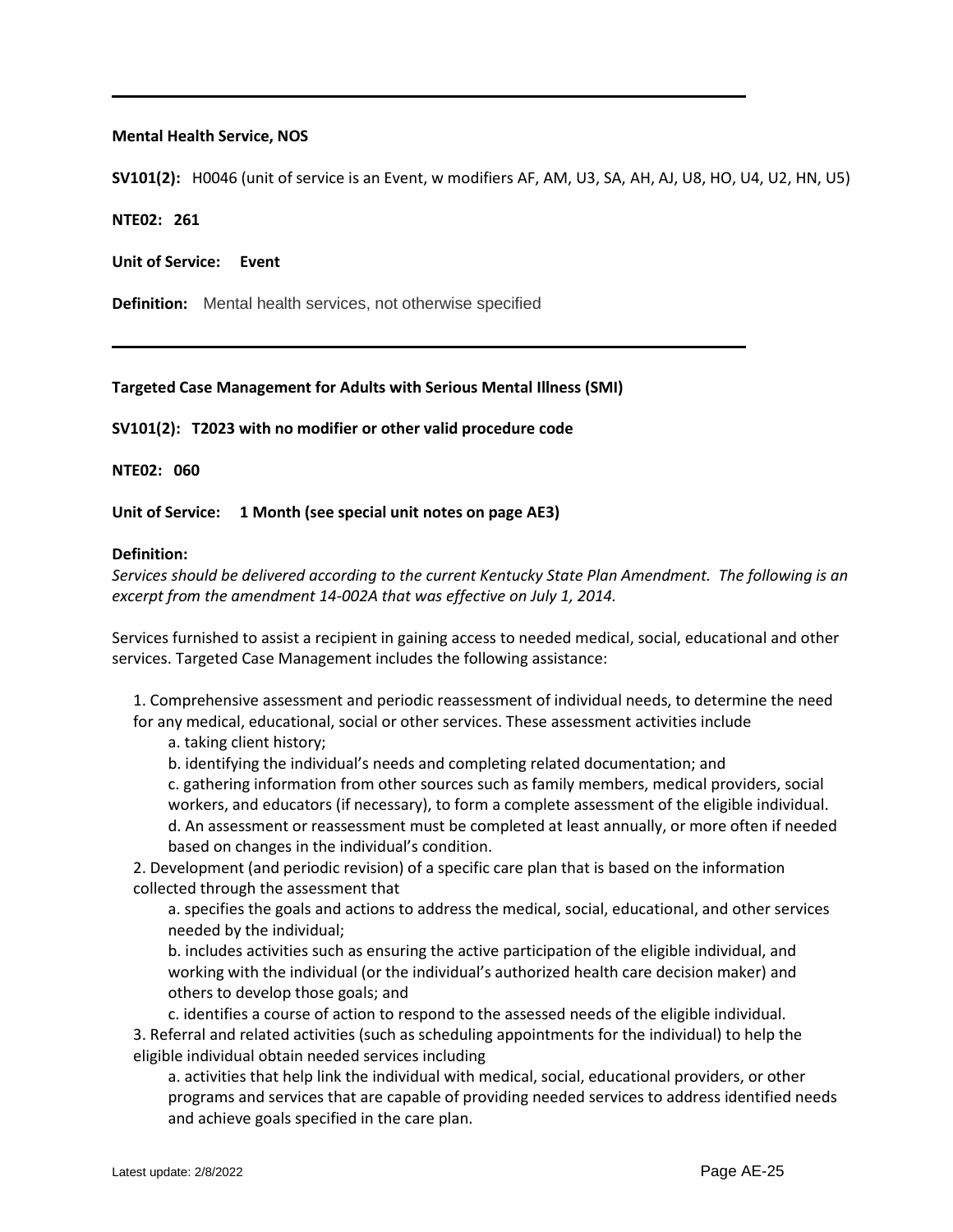4. Monitoring and follow-up activities:

a. activities and contacts that are necessary to ensure the care plan is implemented and adequately addresses the eligible individual's needs, and which may be with the individual, family members, service providers, or other entities or individuals and conducted as frequently as necessary, and including at least one annual monitoring, to determine whether the following conditions are met:

(1) services are being furnished in accordance with the individual's care plan;

(2) services in the care plan are adequate; and

(3) changes in the needs or status of the individual are reflected in the care plan. Monitoring and follow-up activities include making necessary adjustments in the care plan and service arrangements with providers.

(4) Monitoring shall occur no less than once every three (3) months and shall be face-toface.

Case management includes contacts with non-eligible individuals that are directly related to identifying the eligible individual's needs and care, for the purposes of helping the eligible individual access services;

identifying needs and supports to assist the eligible individual in obtaining services; providing case managers with useful feedback, and alerting case managers to changes in the eligible individual's needs. (42 CFR 440.169(e))

# **Targeted Case Management Services Children or Youth with Severe Emotional Disorder (SED)**

**SV101(2): T2023 w modifier "UA" or other valid procedure code**

# **NTE02: 061**

**Unit of Service: 1 Month (See notes on page AE3 for special units.)**

#### **Definition:**

*Services should be delivered according to the current Kentucky State Plan Amendment. The following is an excerpt from the amendment 14-002A that was effective on July 1, 2014.* 

Services furnished to assist a recipient in gaining access to needed medical, social, educational and other services. Targeted Case Management includes the following assistance:

1. Comprehensive assessment and periodic reassessment of individual needs, to determine the need for any medical, educational, social or other services. These assessment activities include

a. taking client history;

b. identifying the individual's needs and completing related documentation; and c. gathering information from other sources such as family members, medical providers, social workers and educators (if necessary), to form a complete assessment of the eligible individual. d. An assessment or reassessment must be completed at least annually or more often if needed based on changes in the individual's condition.

2. Development (and periodic revision) of a specific care plan that is based on the information collected through the assessment that

a. specifies the goals and actions to address the medical, social, educational, and other services needed by the individual;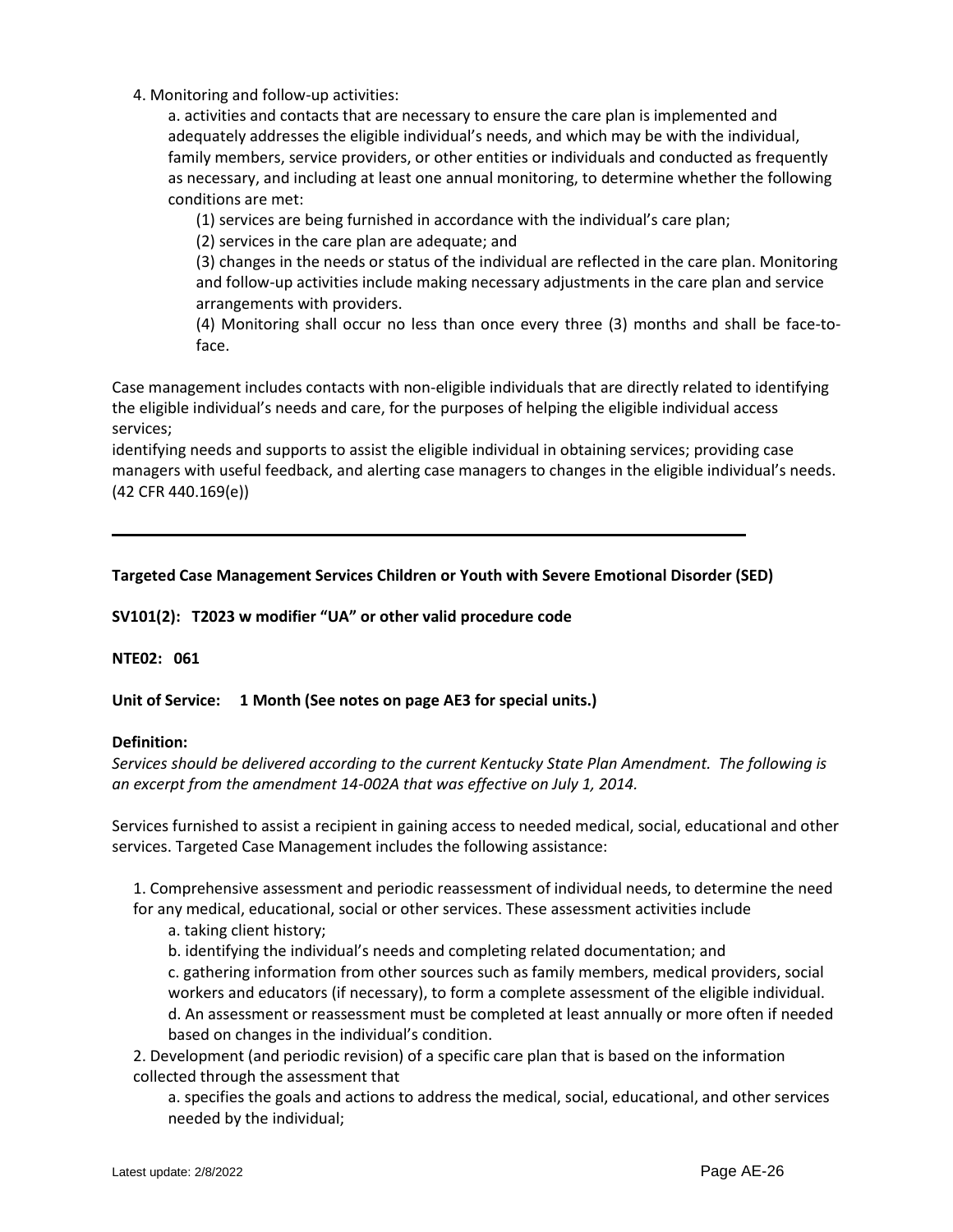b. includes activities such as ensuring the active participation of the eligible individual, and working with the individual (or the individual's authorized health care decision maker) and others to develop those goals; and

c. identifies a course of action to respond to the assessed needs of the eligible individual. 3. Referral and related activities (such as scheduling appointments for the individual) to help the eligible individual obtain needed services including

a. activities that help link the individual with medical, social, educational providers, or other programs and services that are capable of providing needed services to address identified needs and achieve goals specified in the care plan.

4. Monitoring and follow-up activities:

a. activities and contacts that are necessary to ensure the care plan is implemented and adequately addresses the eligible individual's needs, and which may be with the individual, family members, service providers, or other entities or individuals and conducted as frequently as necessary, and including at least one annual monitoring, to determine whether the following conditions are met:

(1) services are being furnished in accordance with the individual's care plan;

(2) services in the care plan are adequate; and

(3) changes in the needs or status of the individual are reflected in the care plan. Monitoring and follow-up activities include making necessary adjustments in the care plan and service arrangements with providers.

(4) Monitoring shall occur no less than once every three (3) months and shall be face-toface.

Case management includes contacts with non-eligible individuals that are directly related to identifying the eligible individual's needs and care, for the purposes of helping the eligible individual access services; identifying needs and supports to assist the eligible individual in obtaining services; providing case managers with useful feedback, and alerting case managers to changes in the eligible individual's needs. (42 CFR 440.169(e))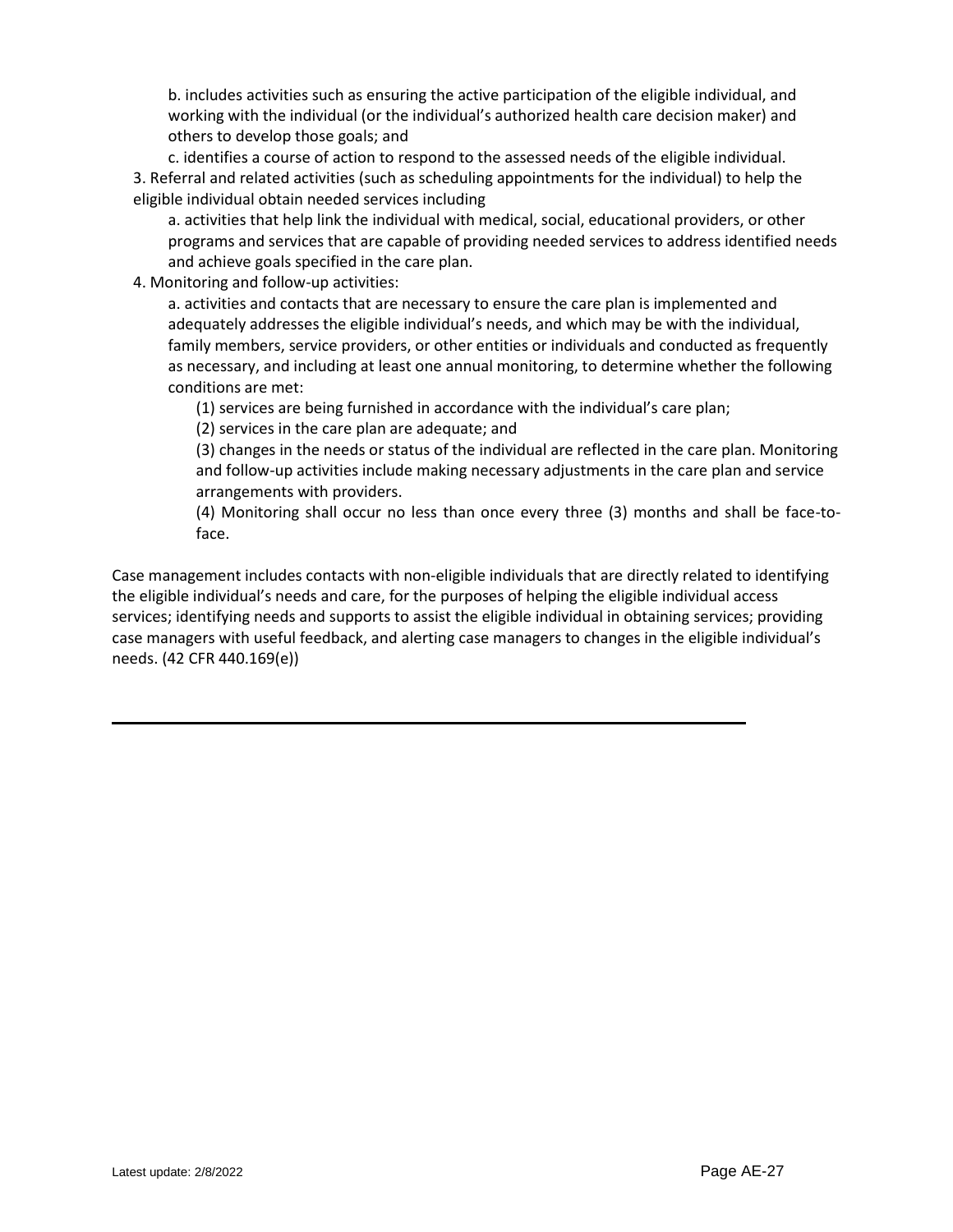# **Substance Use Disorder Treatment and Prevention**

#### **Withdrawal Management (Non-medical)**

**SV101(2): H0014** 

**NTE02: 041**

**Unit of Service: 1 Day**

#### **Definition:**

Supervised management, in a 24 hour, non-medical facility, of physical and psychological withdrawal symptoms from a substance to which the individual has been addicted or abusing, and an assessment of the individual's need for further care and/or referral to appropriate resources. Services shall be provided in accordance with applicable Kentucky Statute and Regulations.

# **Withdrawal Management (Medical)**

**SV101(2):** 

 **H0008 (alcohol) H0009 (other drug)**

**NTE02: 042**

**Unit of Service: 1 Day**

#### **Definition:**

Medically supervised management, utilizing a hospital, of physical and psychological withdrawal symptoms from a substance to which the individual has been addicted or abusing, and an assessment of the individual's need for further care and/or referral to appropriate resources. Daily physician over-site is required. Services shall be provided in accordance with applicable Kentucky Statute and Regulations.

#### **DUI Education**

**SV101(2): valid procedure code**. When DBHDID is payer source, apply "Case #1" on page AE-1.

**NTE02: 070**

#### **Unit of Service: 15 Minutes**

#### **Definition:**

An education course approved by the Division of Substance Abuse which delivers information about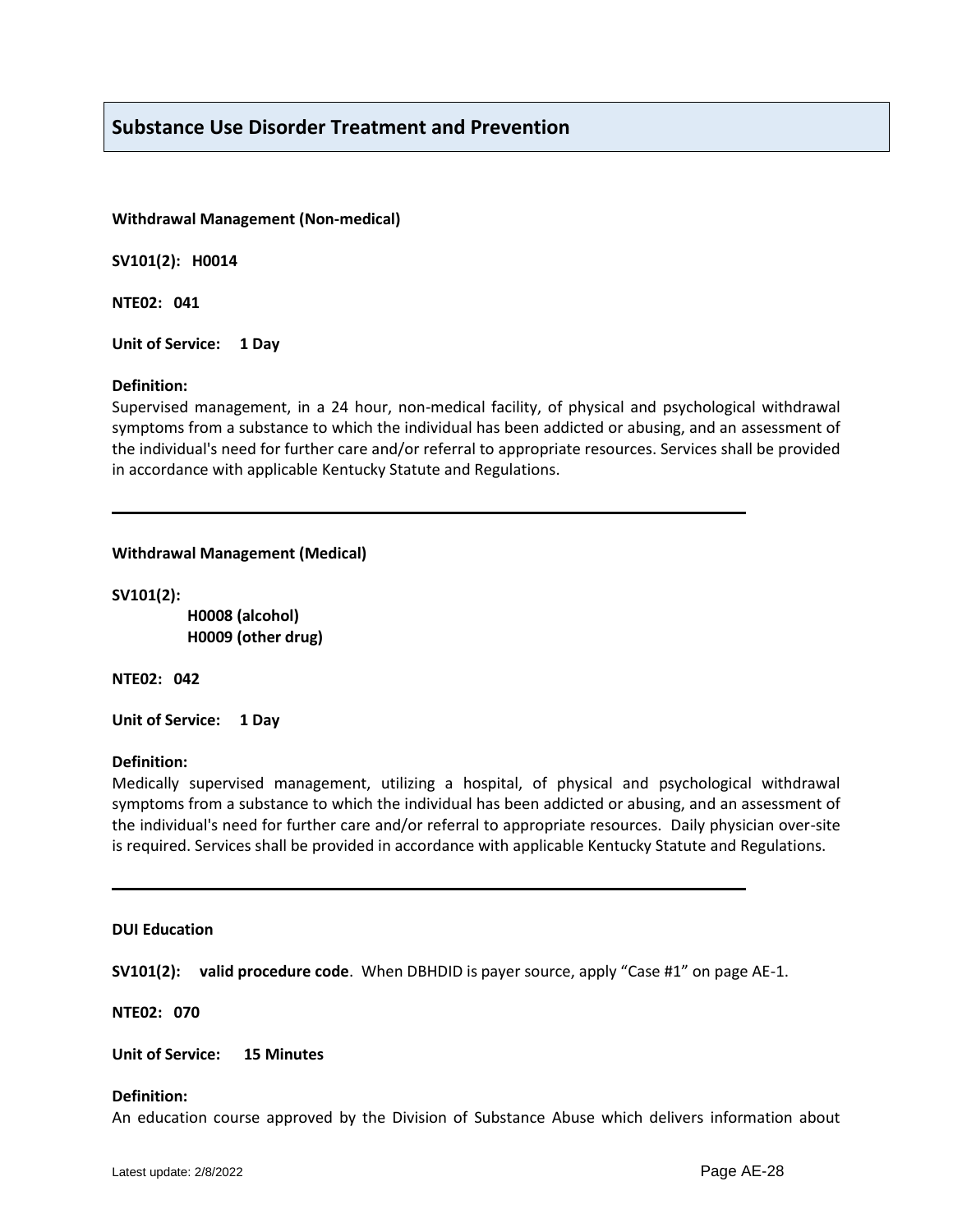alcohol and other drugs to increase awareness and knowledge about the risks of alcohol and drug use to develop skills to change client's attitude and behavior in relation to alcohol and other drug abuse. Services shall be provided in accordance with applicable Kentucky Statute and Regulations.

#### **Assessment - DUI**

**SV101(2): Valid procedure code if applicable**. When DBHDID is payer source, apply "Case #1" on page AE-1.

**NTE02: 103**

**Unit of Service: 1 Assessment**

#### **Definition:**

Procedure applies to a person convicted of DUI that includes the administration of the online Kentucky DUI Assessment Instrument; a private face-to-face clinical interview conducted by a certified DUI assessor; a determination by the assessor of the client's clinical needs; and referral to services that provide an appropriate level of care in relation to the client's needs as determined by the assessment. Services shall be provided in accordance with applicable Kentucky Statutes and Regulations.

#### **Assessment – Alcohol Intoxication**

**SV101(2): Valid procedure code if applicable**. When DBHDID is payer source, apply "Case #1" on page AE-1.

**NTE02: 104**

**Unit of Service: 1 Assessment**

**Definition:**

Procedure applies to a person convicted of alcohol intoxication that includes the administration of a psychological assessment; a determination of the severity of the client's problem; and referral to services that provide an appropriate level of care in relation to the client's needs as determined by the assessment. Services shall be provided in accordance with applicable Kentucky Statutes and Regulations.

#### **Residential Services for Substance Use Disorders (SUDS) TREATMENT FOR SUBSTANCE USE ONLY**

**SV101(2):**

**H0018 (Short Term); H0019 (Long Term);**

**NTE02:** 

 **118 (Short Term) 119 (Long Term)**

**Units of Service: per Diem**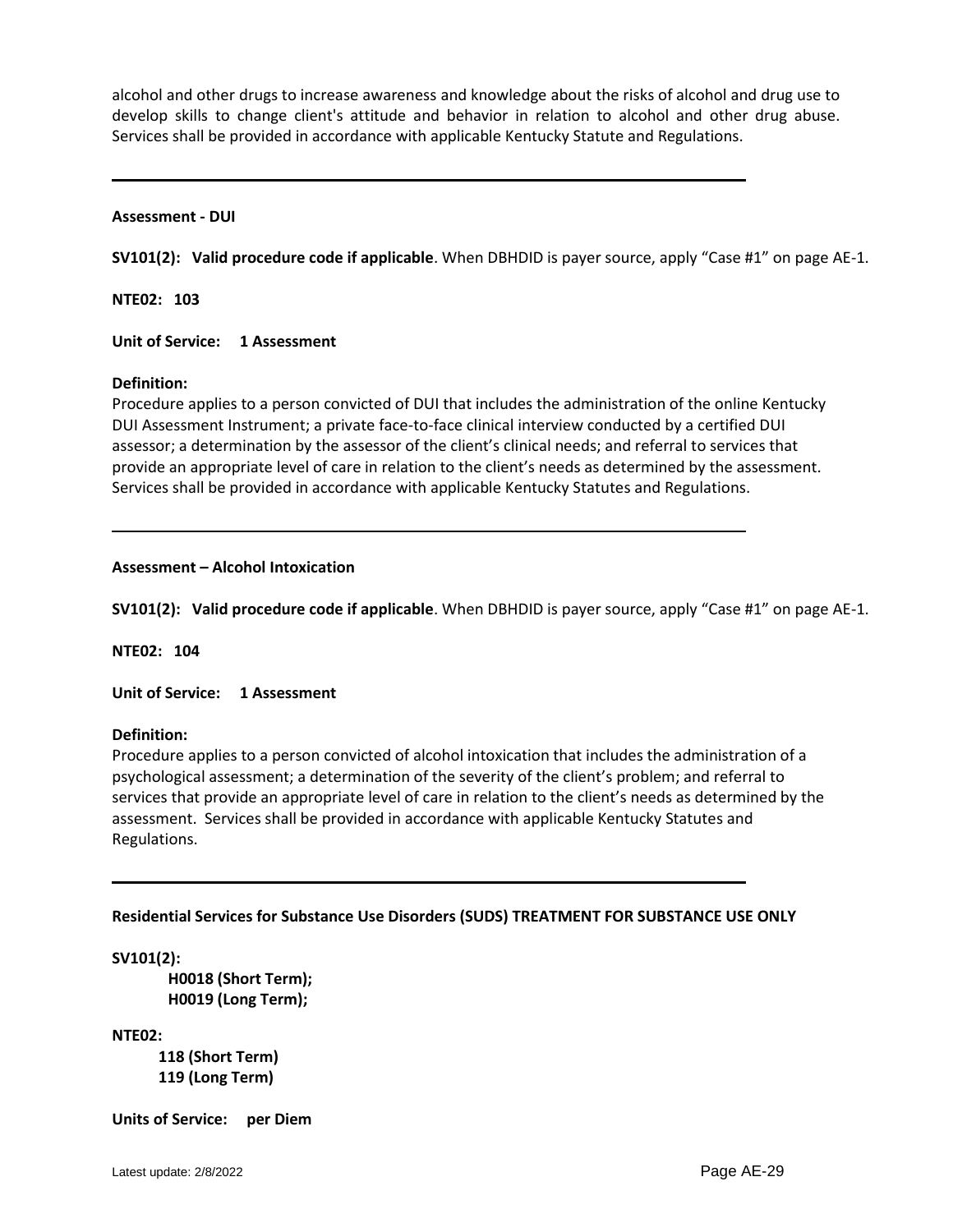Residential services for substance use disorders is residential treatment (24 hour/day) that may be short-term or long-term for the purposes of providing intensive treatment and skills building, in a structured and supportive environment, to assist individuals (children and adults) to obtain abstinence and enter into alcohol/drug addiction recovery. This service is provided in a 24 hour live- in facility that offers a planned and structured regimen of care that aims to treat persons with addictions or substance use disorders and assists them in making the necessary changes in their lives that will enable them to live drug or alcohol free lives. Individuals must have been assessed and meet criteria for approval of residential services, utilizing a nationally recognized assessment tool (e.g., American Society of Addiction Medicine (ASAM) as approved by the DBHDID.

Services should have more than eight (8), but less than or equal to16 patient beds. They should be under the medical direction of a physician and provide continuous nursing services.

Residential treatment services shall be based on individual need and may include:

- Screening
- Assessment
- Service Planning
- Individual Therapy
- Group Therapy
- Family Therapy
- Peer Support

Service provision must be in accordance with KY licensure for procedures and standards for persons and agencies operating nonmedical/non-hospital based alcohol and other drug abuse treatment programs and the individually credentialed personnel as outlined in the state law (908 KAR 1:370).

There are two levels of residential treatment:

- Short term –length of stay-14-28 days
- Long term- length of stay 28-90 days

# **Short Term**

Short-term services should have duration of less than thirty (30) days, but can be exceeded based on medical necessity. 24 hour staff as required by licensing regulations.

Planned Clinical program activities constituting at least 15 hours per week of structured professionally directed treatment services to stabilize and maintain a person's substance use disorder and to help him or her to develop and apply recovery skills.

Services may include:

- Screening
- Assessment
- Service Planning
- Individual Therapy
- **•** Group Therapy
- Family Therapy
- Peer Support

#### **Long Term**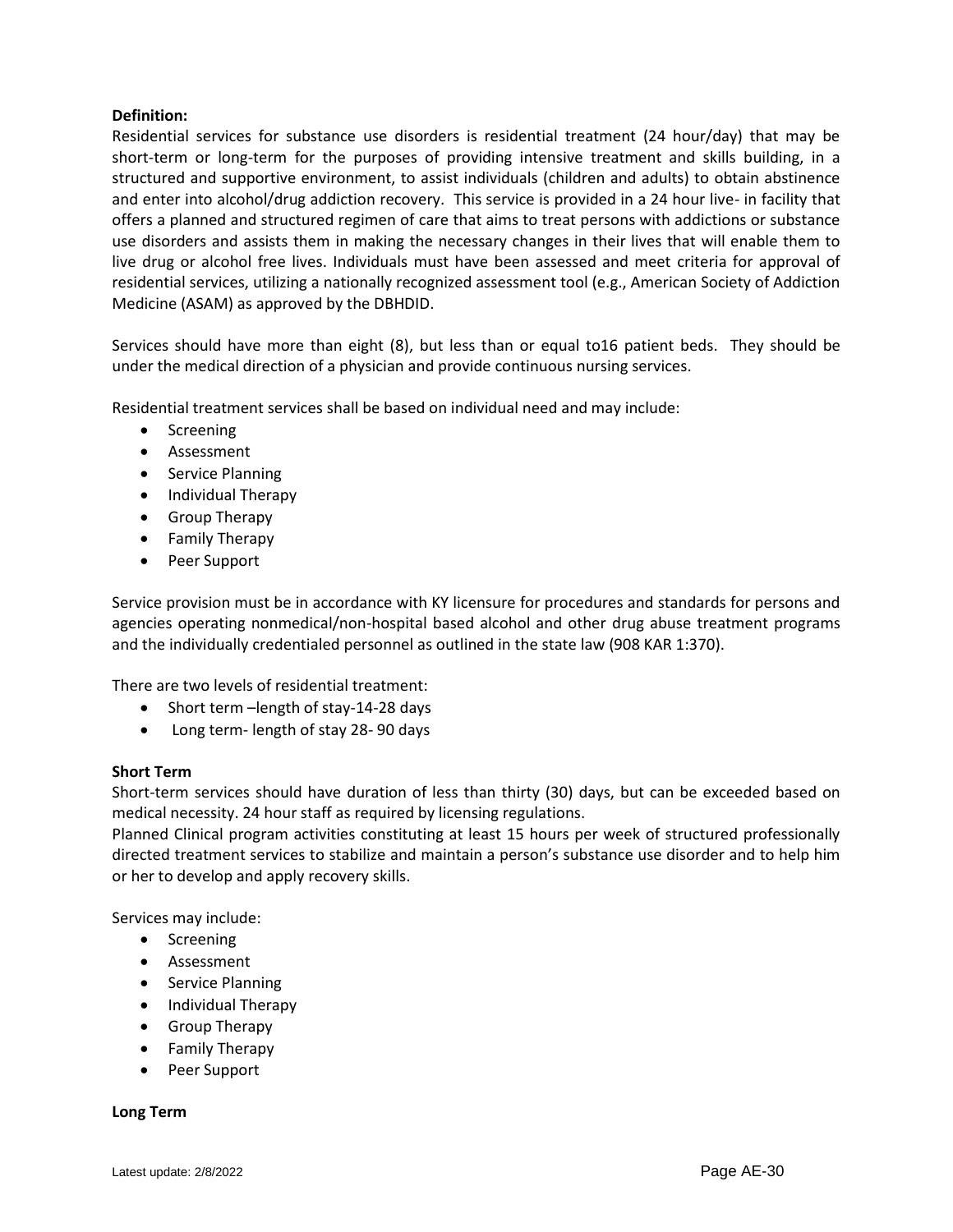24 hour staff as required by licensing regulations

Planned clinical program activities constituting 40 hours per week of structured professionally directed treatment services to stabilize and maintain a person's substance use and or substance use and mental health disorder and to help him or her to develop and apply recovery skills

Services may include:

- Screening
- Assessment
- Service Planning
- Individual Therapy
- **•** Group Therapy
- Family Therapy
- Peer Support

Residential SUD treatment programs do not include, and FFP is not available for: room and board services, educational, vocational and job training services, habilitation services, services to inmates in public institutions as defined in 42 CFR §435.1010, services to individuals residing in institutions for mental diseases as described in 42 CFR§435.1010, recreational and social activities, and services that must be covered elsewhere in the state Medicaid plan. Services must be provided in a residential unit with 16 or fewer beds or, if provided within multiple units operating as on unified facility, 16 or fewer aggregated beds.

# **Screening, Brief Intervention, and Referral to Treatment (SBIRT) - TREATMENT OF SUBSTANCE USE DISORDERS ONLY**

**SV101(2): 99408, H0049, H0050, 99409**

**NTE02: 258**

**Units of Service: 15 Minutes**

#### **Definition:**

SBIRT is an evidence-based early intervention approach that targets individuals with non-dependent substance use to provide effective strategies for intervention prior to the need for more extensive or specialized treatment. SBIRT consists of three major components:

*Screening* – Assessing an individual for risky substance use behaviors using standardized screening tools;

*Brief Intervention* – Engaging a patient showing risky substance use behaviors in a short conversation, providing feedback and advice; and

*Referral to Treatment* – Provides a referral to additional mental health, substance use, or co-occurring mental health and substance use disorder services to patients who screen in need of additional services to address substance use. The Referral to Treatment is part of the Brief Intervention and thus to a behavioral health rehabilitative service.

Services shall be provided in accordance with applicable Kentucky Statutes and Regulations.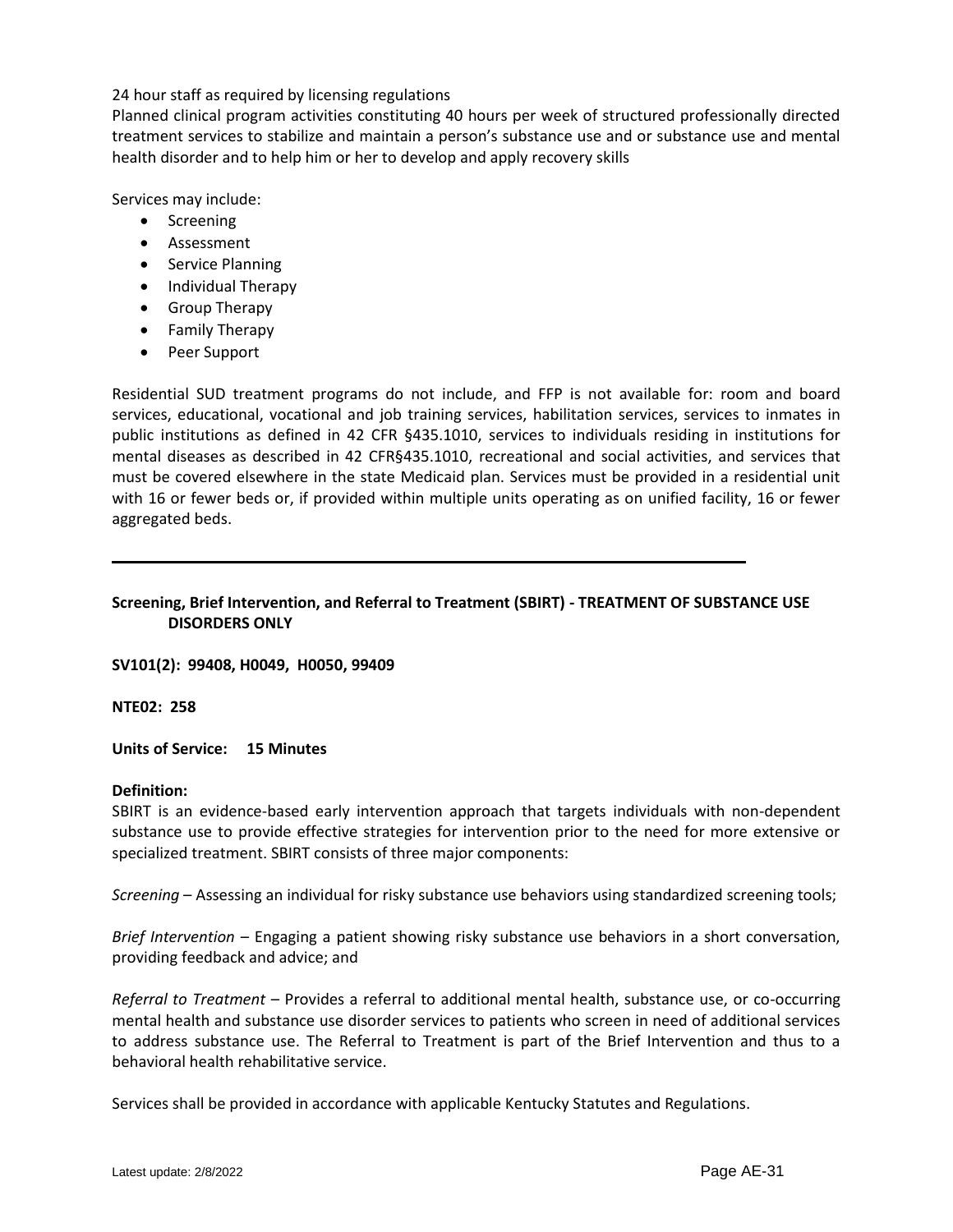# **Buprenorphine and Methadone Induction, (by Narcotic Treatment Program only)**

**SV101(2):** (Use of H0033 ended on June 30, 2020)  **H0016 –**Medicaid billing requires modifier HF (Use of H0016 began on July 1, 2020)

# **NTE02: 330**

**Unit of Service: 1 service event**

#### **Definition**

Oral medication administration, direct observation for Methadone or Buprenorphine by a Physician, APRN or PA. Limit 4 per calendar year per individual. Requires HF modifier. (Narcotic Treatment Program only).

# **Methadone Assisted Treatment Bundle, (by Narcotic Treatment Program only)**

**SV101(2): H0020 –**Medicaid billing requires modifier HF (Use of H0020 began on July 1, 2020)

**NTE02: 332**

**Unit of Service: 1 service event**

#### **Definition**

Methadone Assisted Treatment Bundle following billing definitions for Department for Medicaid. Requires HF modifier. (Narcotic Treatment Program only).

#### **Buprenorphine Medicated Assisted Treatment Bundle, (by Narcotic Treatment Program only)**

**SV101(2): H0047 –**Medicaid billing requires modifier HF (Use of H0047 began on July 1, 2020)

**NTE02: 333**

**Unit of Service: 1 service event**

#### **Definition**

Buprenorphine Medicated Assisted Treatment Bundle following billing definitions for Department for Medicaid . Requires HF modifier. (Narcotic Treatment Program only).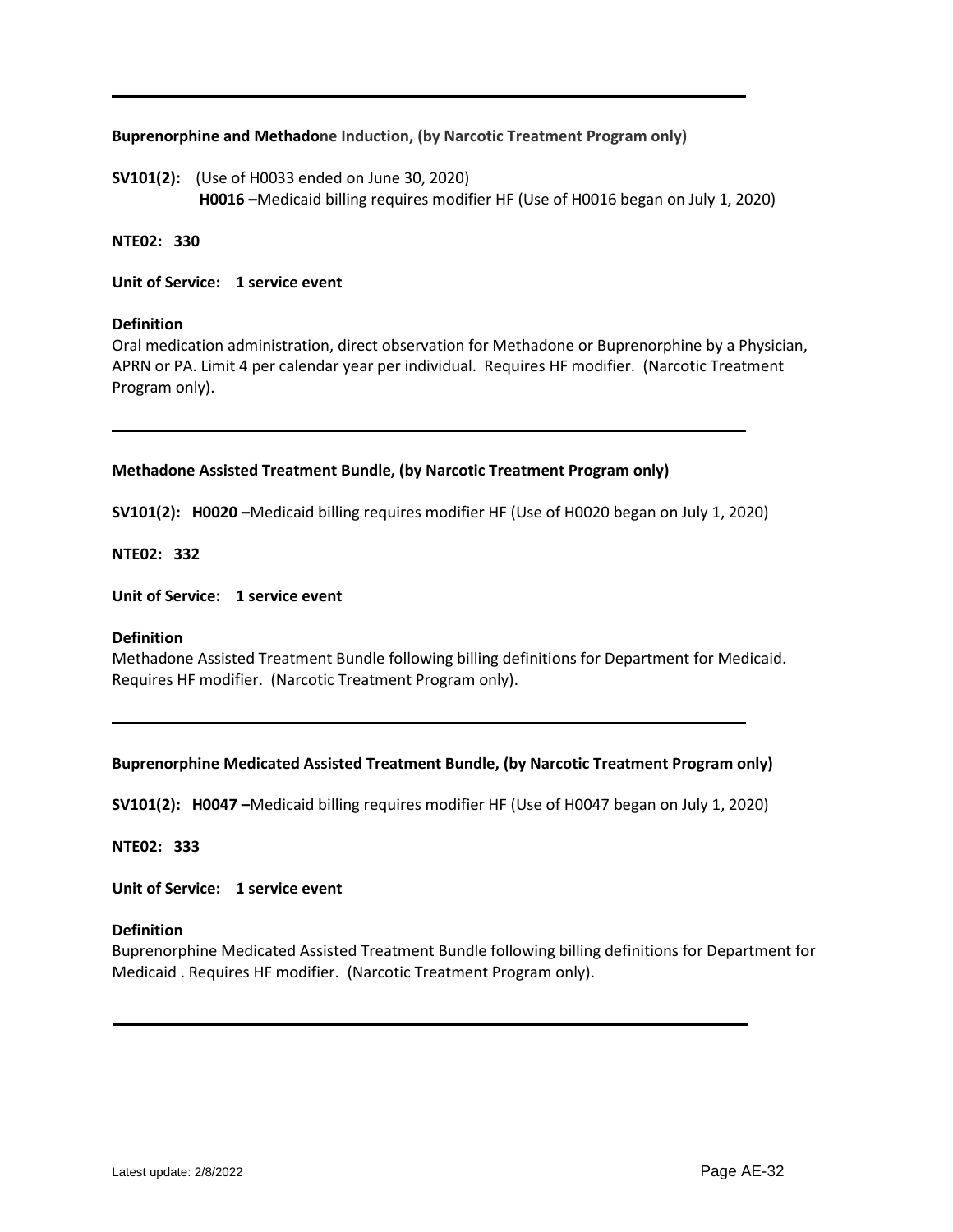**Interim Housing for individuals with Substance Use Disorder who are receiving SUD outpatient or aftercare services**

**SV101(2):** When DBHDID is payer source, apply "Case #1" on page AE-1.

## **NTE02: 240**

## **Unit of service: Per Diem**

## **Definition:**

Interim housing for individuals receiving outpatient or aftercare services for substance use disorder refers to a supportive, temporary housing accommodation provided for individuals receiving outpatient SUD or aftercare services who have experienced homelessness. The services support the individuals need for stable housing while receiving treatment or aftercare services with a goal of transitioning the individual to permanent housing by offering structure, supervision and recovery support.

Individuals receiving these services must be receiving SUD treatment or aftercare services and must have a treatment plan that addresses their interim housing needs and goals.

**Case Management for Individuals with Moderate to Severe Substance Use Disorders (SUD)** 

**This is new as of July 1, 2017. The code 263 that has been used prior to 7/1/2017 was replaced by splitting the definition into two new codes: 264 (SUD) and 265 (Preg/Post-partum). This change is effective on 7/1/2017.**

**SV101(2): T2023 with modifier HF**

#### **NTE02: 264 (SUD)**

**Unit of service: 1 Month (see special unit notes on page AE3)**

#### **Definition:**

*Services should be delivered according to the current Kentucky State Plan Amendment. The following is an excerpt from the amendment 14-002A that was effective on July 1, 2014.* 

Services furnished to assist a recipient in gaining access to needed medical, social, educational and other services. Targeted Case Management includes the following assistance:

1. Comprehensive assessment and periodic reassessment of individual needs, to determine the need for any medical, educational, social or other services. These assessment activities include

- a. taking client history;
- b. identifying the individual's needs and completing related documentation; and

c. gathering information from other sources such as family members, medical providers, social workers, and educators (if necessary), to form a complete assessment of the eligible individual. d. An assessment or reassessment must be completed at least annually, or more often if needed based on changes in the individual's condition.

2. Development (and periodic revision) of a specific care plan that is based on the information collected through the assessment that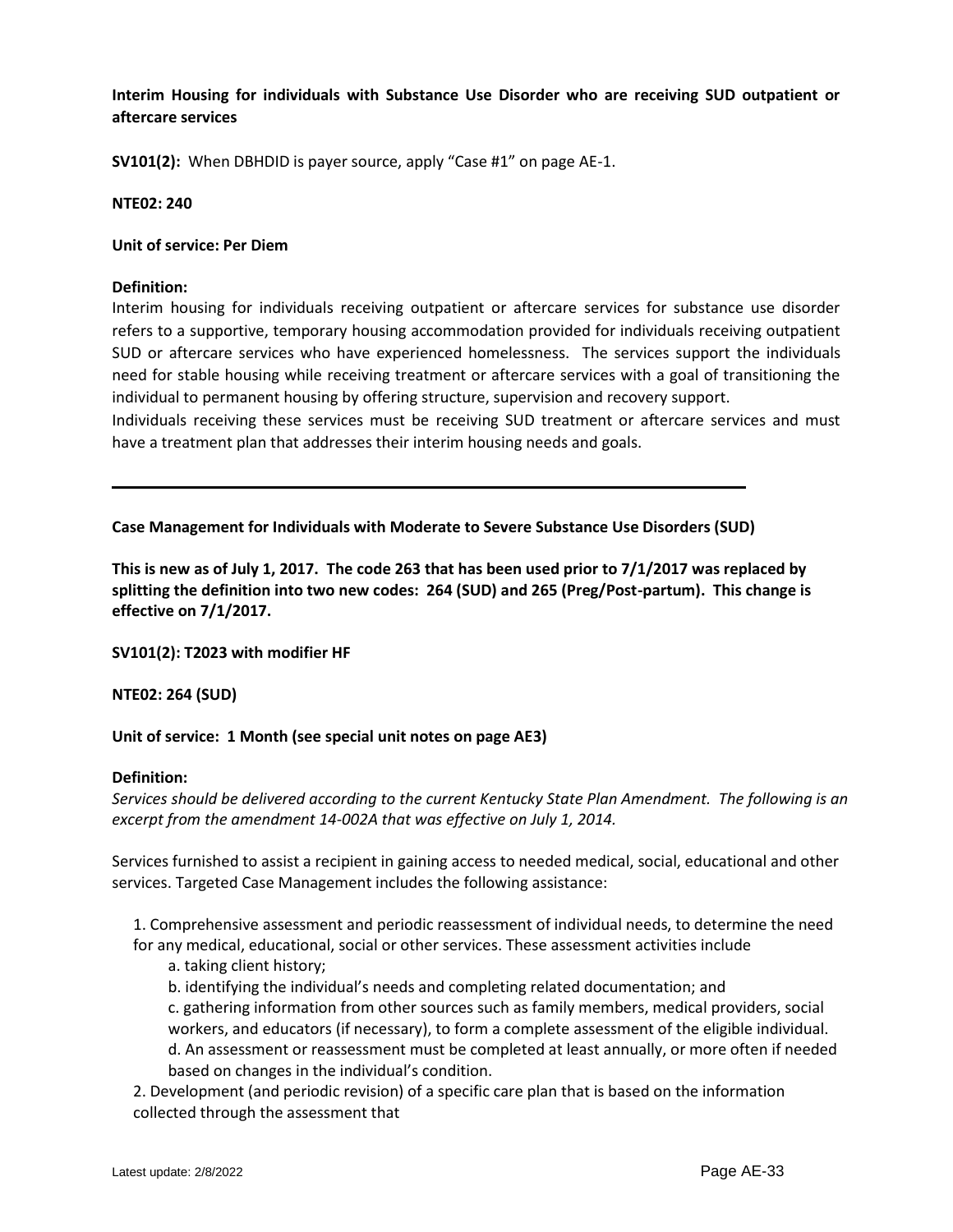a. specifies the goals and actions to address the medical, social, educational, and other services needed by the individual;

b. includes activities such as ensuring the active participation of the eligible individual, and working with the individual (or the individual's authorized health care decision maker) and others to develop those goals; and

c. identifies a course of action to respond to the assessed needs of the eligible individual. 3. Referral and related activities (such as scheduling appointments for the individual) to help the eligible individual obtain needed services including

a. activities that help link the individual with medical, social, educational providers, or other programs and services that are capable of providing needed services to address identified needs and achieve goals specified in the care plan.

4. Monitoring and follow-up activities:

a. activities and contacts that are necessary to ensure the care plan is implemented and adequately addresses the eligible individual's needs, and which may be with the individual, family members, service providers, or other entities or individuals and conducted as frequently as necessary, and including at least one annual monitoring, to determine whether the following conditions are met:

(1) services are being furnished in accordance with the individual's care plan;

(2) services in the care plan are adequate; and

(3) changes in the needs or status of the individual are reflected in the care plan. Monitoring and follow-up activities include making necessary adjustments in the care plan and service arrangements with providers.

(4) Monitoring shall occur no less than once every three (3) months and shall be face-toface.

Case management includes contacts with non-eligible individuals that are directly related to identifying the eligible individual's needs and care, for the purposes of helping the eligible individual access services;

identifying needs and supports to assist the eligible individual in obtaining services; providing case managers with useful feedback, and alerting case managers to changes in the eligible individual's needs. (42 CFR 440.169(e))

**Case Management for pregnant and/or post-partum individuals with any Substance Use Disorder (SUD)** 

**This is new as of July 1, 2017. The code 263 that has been used prior to 7/1/2017 was replaced by splitting the definition into two new codes: 264 (SUD) and 265 (Preg/Post-partum). This change is effective on 7/1/2017.** 

**SV101(2): H0006**

**NTE02: 265**

#### **Unit of service: 15 minutes**

#### **Definition:**

Contact by an independently licensed behavioral health practitioner or an approved behavioral health practitioner under the supervision of an independently licensed behavioral health practitioner to assist the pregnant or post-partum client (up to 60-days post birth) diagnosed with a mild, moderate, or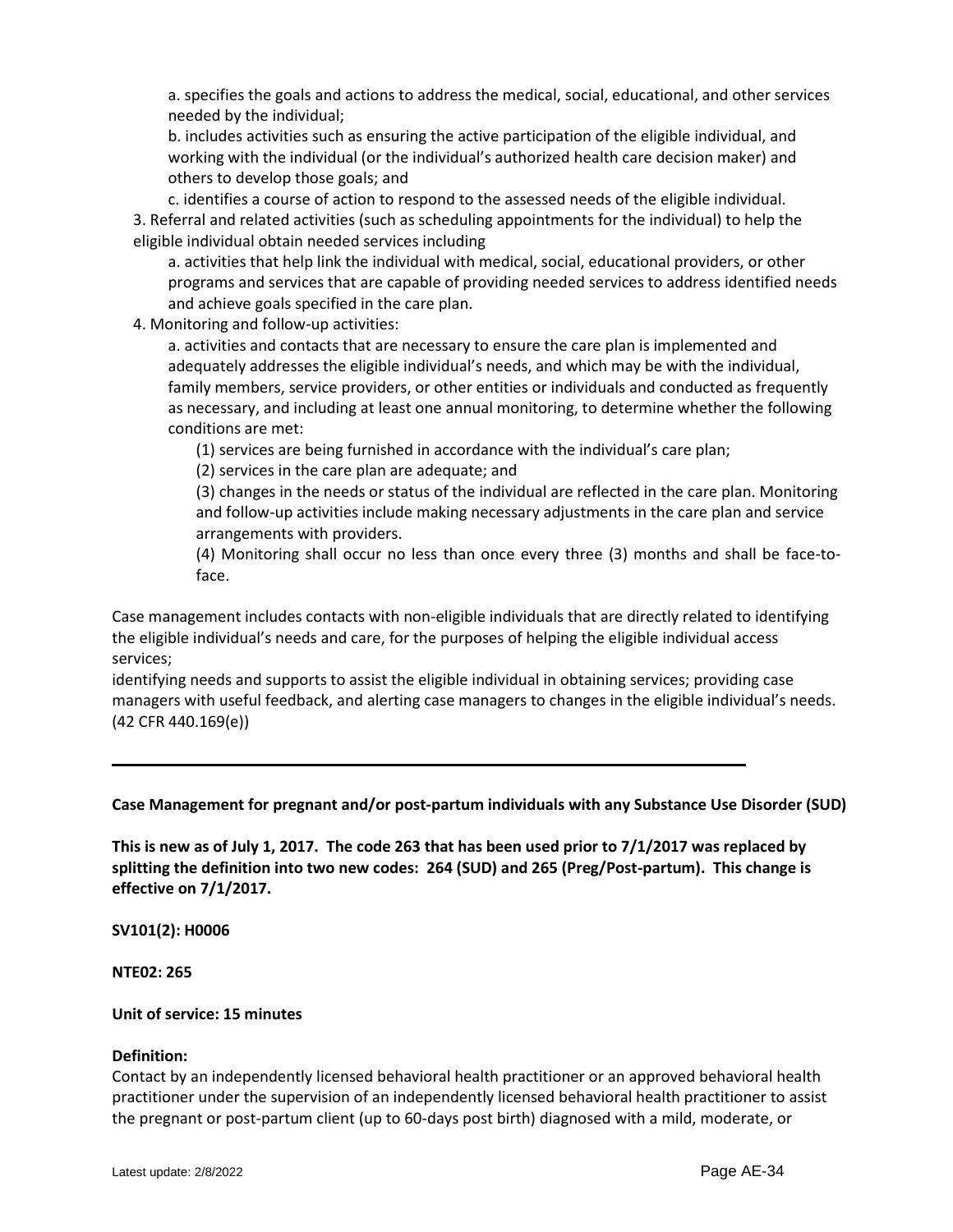severe substance use disorder, in effectively accessing housing, vocational, medical, social, educational, or other community service supports that are necessary to assist the recipient in maximizing functioning in the community and recovery. Services may include:

- A. The development and periodic revision of a person-centered plan for the client based upon a comprehensive substance use assessment and inventory of the client's case management needs;
- B. A referral or related activities to help the recipient obtain needed services;
- C. Monitoring or follow-up activities; or
- D. Case-management services shall not be connected with a specific type of substance use treatment but shall follow an individual across the array of substance use treatment services identified in the individual's person-centered service plan;
- E. At least 1 face-to-face contact between the individual and on behalf of the individual.

# **Behavioral Health (Mental Health, Substance Use Disorder), and Developmental and Intellectual Disabilities**

# **Assessment**

# **SV101(2):**

**90791; 90792; 96150; 96151; 96152; 96153; 96154; 96155; H0001 (Substance Use Disorder); H0031 (Mental Health);** 

# **NTE02: 001**

#### **Unit of Service: 15 Minutes**

#### **Definition:**

Assessment shall include gathering information and engaging in a process with the client that enables the provider to establish the presence or absence of a mental health and/or substance use disorder; determine the client's readiness for change; identify client strengths or problem areas that may affect the processes of treatment and recovery; and engage the client in the development of an appropriate treatment relationship. The purpose of an assessment is to establish (or rule out) the existence of a clinical disorder or service need and to work with the client to develop a treatment and service plan. This does not include psychological or psychiatric evaluations or assessments. Services shall be provided in accordance with applicable Kentucky Statute and Regulations.

#### **PASRR – Level II Evaluation**

# **SV101(2): T2011 or valid procedure code**

**NTE02: 004**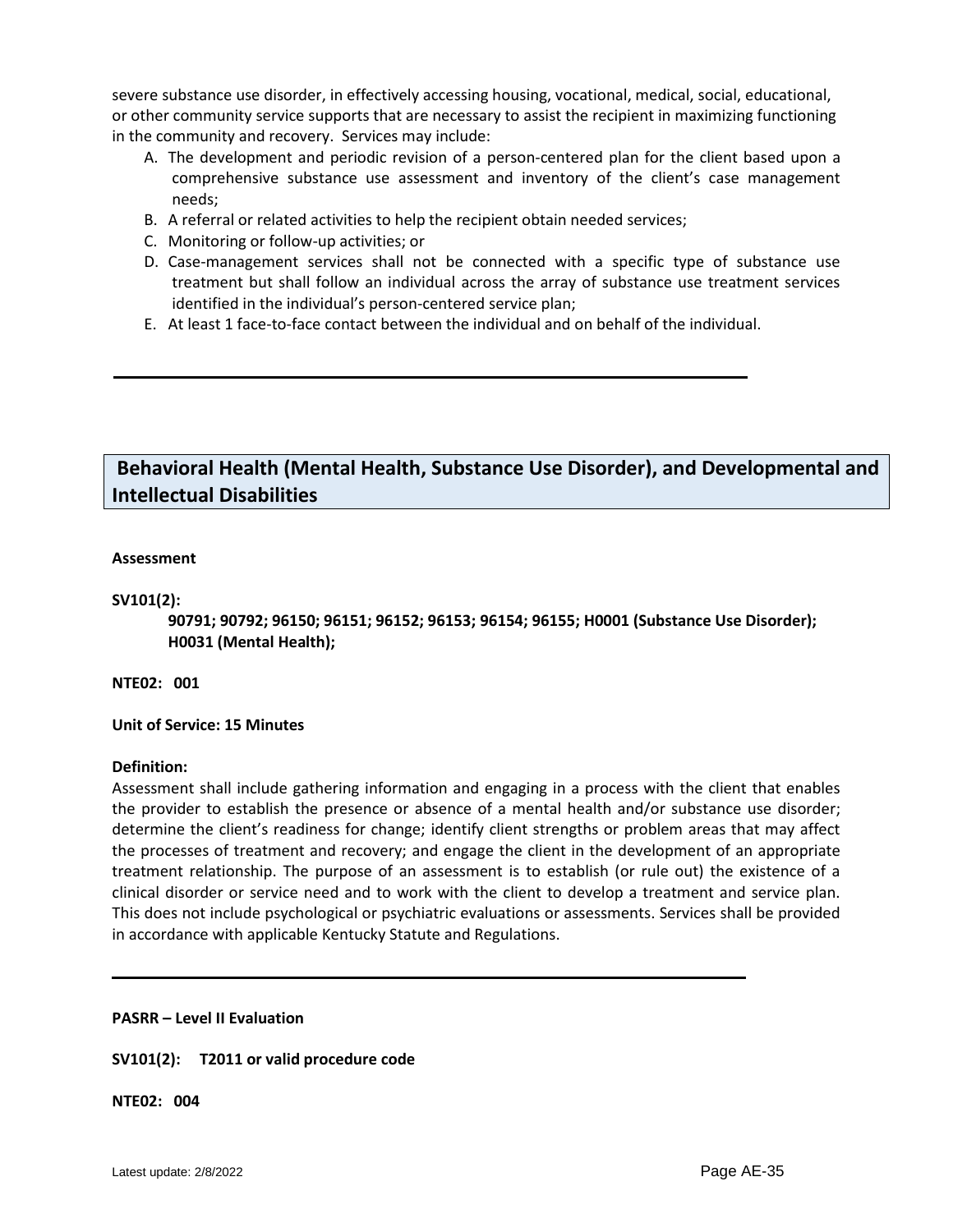# **Unit of Service: 15 Minutes**

# **Definition:**

A comprehensive Level II evaluation conducted by a certified evaluator for the individual with a mental illness, intellectual disability, or related condition who is seeking admission to or continued stay in a Medicaid-certified nursing facility, or who requires a subsequent review because of a significant change in condition. The evaluation shall determine: (a) whether the person needs nursing facility level of care and (b) if so, whether the person needs specialized services for mental illness or intellectual disabilities. Services shall be provided in accordance with applicable Kentucky Statutes and Regulations.

# **Consultation PASRR**

**SV101(2): Valid procedure code if applicable**. When DBHDID is payer source, apply "Case #1" on page AE-1.

**NTE02: 006**

**Unit of Service: 15 Minutes**

#### **Definition:**

A consultation contact is a brief face-to-face or telephone conversation between the nursing facility and Center PASRR staff, that does not lead to a PASRR evaluation. Consultation contacts are designed to eliminate unnecessary referrals. Services shall be provided in accordance with applicable Kentucky Statutes and Regulations.

**Psychiatric Diagnostic Evaluation**

**SV101(2): 90791, 90792 (w/ med services)**

**NTE02: 010**

#### **Unit of Service: 15 Minutes**

#### **Definition:**

Psychiatric diagnostic interview and examination including history, mental status, or disposition, may include communication with family or other sources, ordering and medical interpretation of laboratory or other medical diagnostic studies. Includes diagnostic review of medications, diagnostic review and interpretation of Physical Examination from outside physician. Does not include consultation for psychiatric evaluation of a patient. Services shall be provided in accordance with applicable Kentucky Statute and Regulations.

#### **Psychological Testing (Behavioral Health or Intellectual Disabilities)**

#### **SV101(2):**

**96102; 96103; 96105; 96110; 96111; 96116; 96118; 96119; 96120; 96125; 96127; 96101**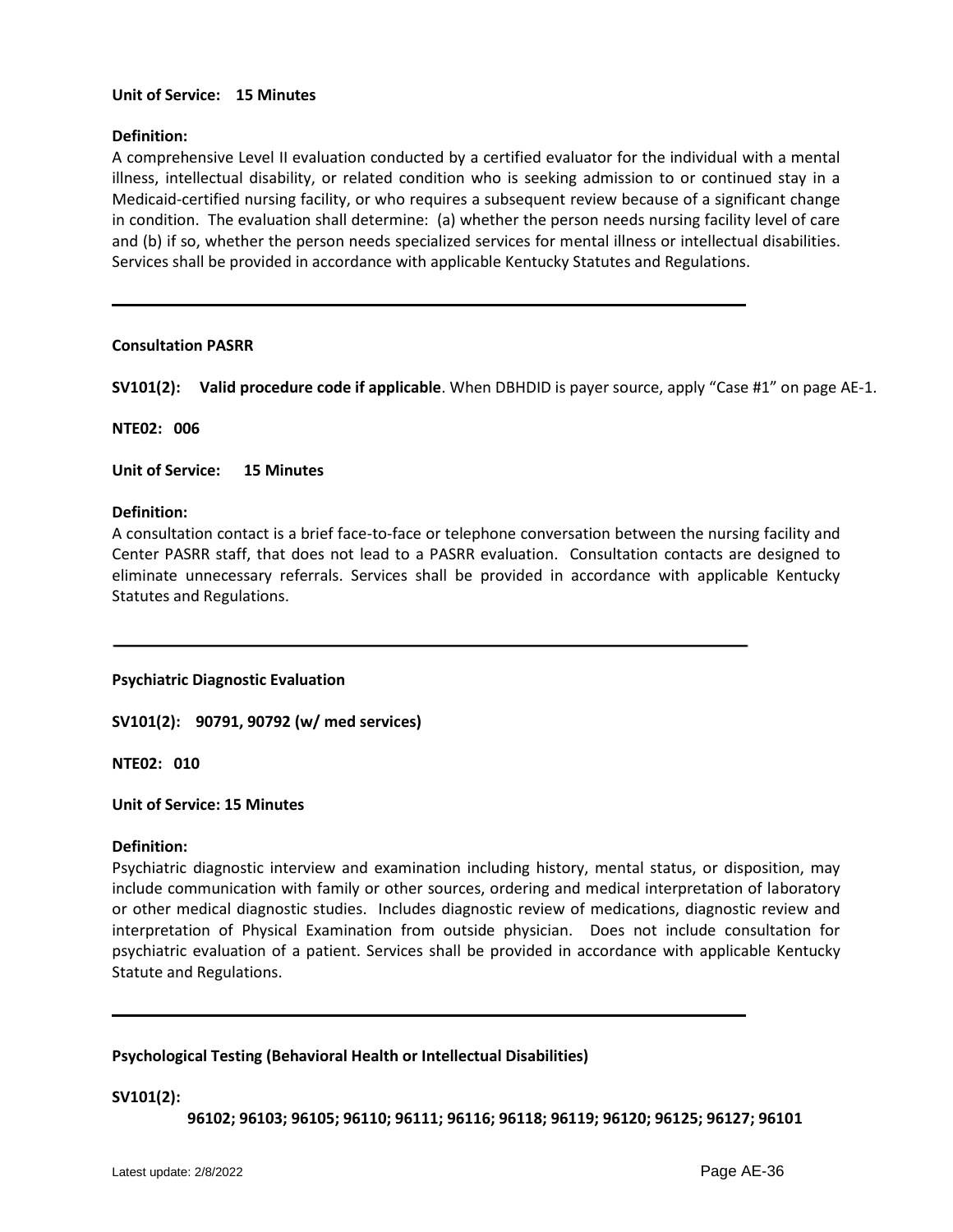# **(Behavioral Health or Intellectual Disabilities)**

# **NTE02: 020**

# **Unit of Service: 15 Minutes**

# **Definition:**

Psychological evaluation. Psychological testing for individuals with mental health, substance use, or cooccurring mental health and substance use disorders may include psychodiagnostic assessment of personality, psychopathology, emotionality, and/or intellectual abilities. Also includes interpretation and written report of testing results.

For ID program: Psychological Testing for diagnostic purposes to determine eligibility for available programs. Shall be provided by a licensed psychologist, licensed psychological practitioner, licensed psychological associate, certified psychologist with autonomous functioning, or certified school psychologist within their scope of practice. This includes psychological testing for the purpose of acquiring supporting documentation for PASRR specialized services. Services shall be provided in accordance with applicable Kentucky Statutes and Regulations.

#### **Miscellaneous Services Purchased**

**SV101(2): No required procedure code \*\*** 

**NTE02: 024**

#### **Unit of Service: 1 Service**

#### **Definition:**

Miscellaneous Services shall be individualized and used to enhance independence, inclusion in the community or safety in the home environment. Any service purchased shall exclude experimental or prohibited treatments and shall be clearly linked to a need. Purchases in excess of \$2,000 shall be approved by the Director for the Division of Developmental and Intellectual Disabilities.Services shall be provided in accordance with applicable Kentucky Statutes and Regulations.

Special Notes:

1. When a service is purchased that is applicable to multiple individuals and cannot reasonably be broken down to report a service for each individual (such as grief counseling service for a group who lived with, worked with an individual who recently passed away, or purchase consultation for a situation involving multiple individuals supported by one agency; or provide crisis supports to multiple individuals experiencing the same crisis, such as losing their home due to natural disaster. Report one unit of service using a Pseudo Number and Client Status = 3 in Client Data Set field 6.

#### **Miscellaneous Goods Purchased**

# **SV101(2): E1399 or other valid procedure code**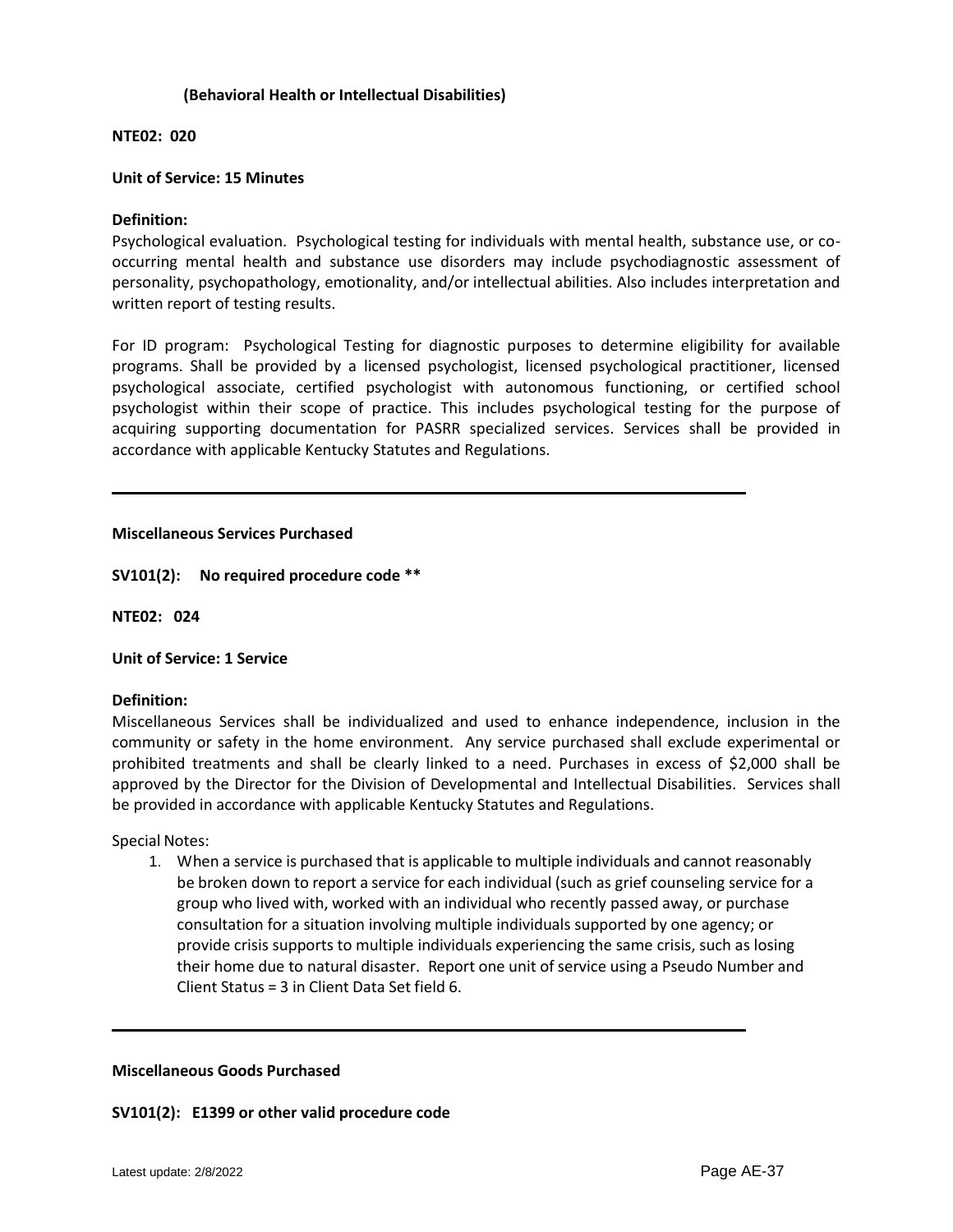## **NTE02: 025**

# **Unit of Service: 1 purchase**

# **Definition:**

Miscellaneous Goods shall be equipment or supplies that are individualized and utilized to reduce the need for assistance with personal care or to enhance independence or safety in the home environment and allow an individual to maintain a stable living environment in the community through a decreased need for other services. Any good purchased shall exclude experimental or prohibited treatments and shall be clearly linked to a need. Purchases in excess of \$2,000 shall be approved by the Director for the Division of Developmental and Intellectual Disabilities. Services shall be provided in accordance with applicable Kentucky Statutes and Regulations.

#### Special Notes:

1. When goods are purchased that are applicable to multiple individuals and cannot reasonably be broken down to report an item for each individual (such as purchase of a portable ramp to be loaned to multiple individuals for temporary use), report one unit of service using a Pseudo Number and Client Status = 3 in Client Data Set field 6.

#### **Therapeutic Foster Family Treatment**

**SV101(2): S5145 or other valid procedure code**

**NTE02: 027**

**Unit of Service: 1 Day**

#### **Definition:**

Long-term residential treatment for children with emotional disabilities in a trained foster family setting under the regular supervision of a clinician. Services include behavior management and social and family-living skills training. Includes Therapeutic Foster Care. Services shall be provided in accordance with applicable Kentucky Statutes and Regulations.

#### **Residential Support (Supported Housing per Diem)**

**SV101(2): H0043 or other valid procedure code**

**NTE02: 040**

**Unit of Service: per Diem**

#### **Definition:**

Specialized on-site or off-site staff who provide support and/or supervision to residents of an agency owned and/or operated housing site or residential program. Services shall be provided in accordance with applicable Kentucky Statutes and Regulations.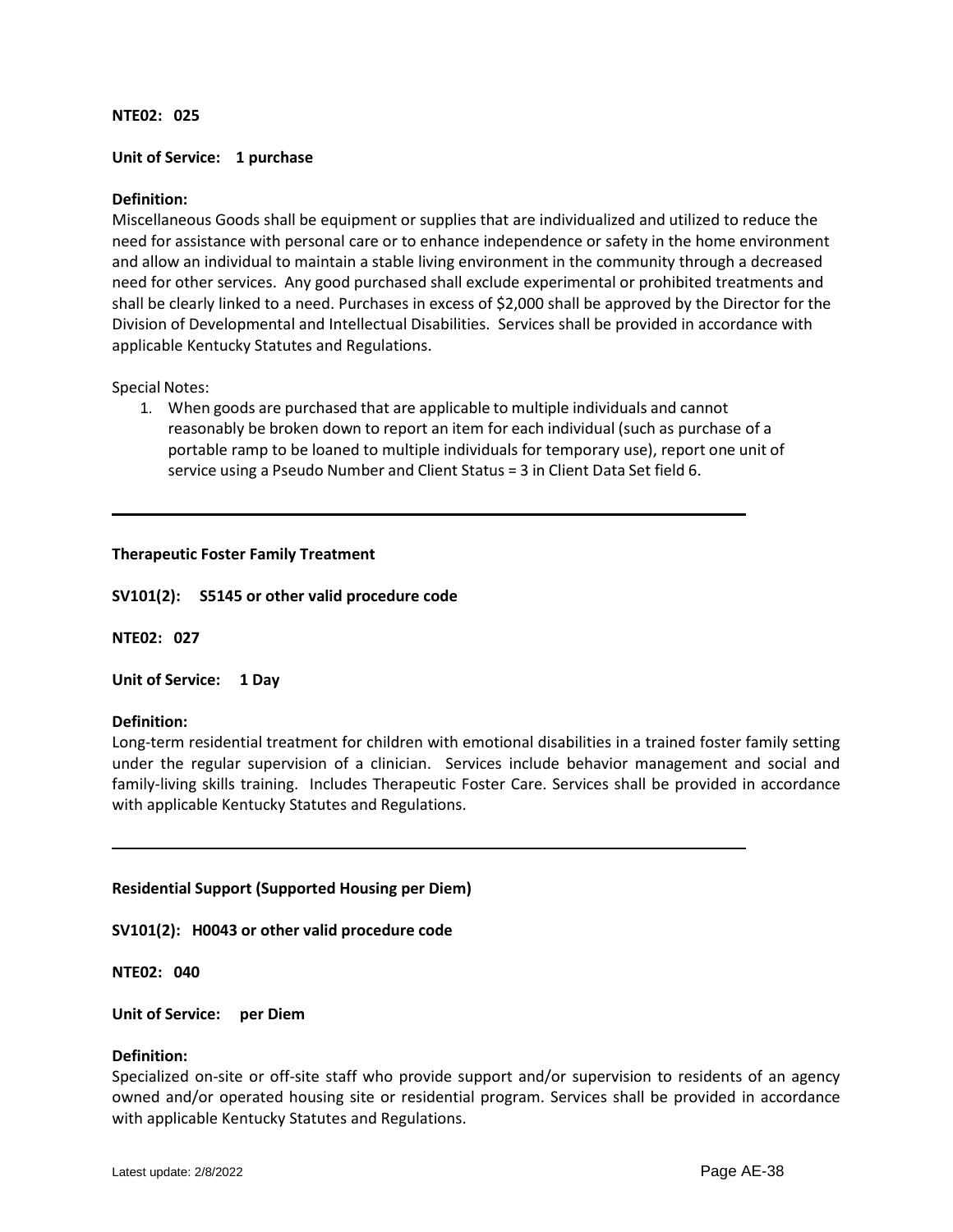## **Special Notes:**

Providers operating 24 hour per day residential programs in which on-site support (e.g., apartment manager, supervisory staff) is provided should use this code. This code is not to be used for support provided in a person's home or in other settings not operated by the agency.

## **Individual Outpatient Therapy**

**SV101(2): 90785; 90832; 90833; 90834; 90836; 90837; 90838; 90839; 90840**; **90845; 99354; 99355; 90865; 90870; 90875; 90876; (Behavioral Health)**

**NTE02: 050**

**Unit of Service: 15 Minutes**

# **Definition:**

Individual Therapy shall consist of a face-to-face therapeutic intervention provided in accordance with a recipient's identified treatment plan and is aimed at the reduction of adverse symptoms and improved functioning. Individual therapy must be provided as a one-on-one encounter between the provider and the client. Individual therapy services shall be limited to a maximum of three (3) hours per day, per client, but can be exceeded based on medical necessity. Services shall be provided in accordance with applicable Kentucky Statutes and Regulations.

**Individual Outpatient Therapy (Psychiatrist)**

**SV101(2): 90785; 90832; 90833; 90834; 90836; 90837; 90838; 90839; 90840**; **90845; 99354; 99355; 90865; 90870;** 

 **90875; 90876; (Behavioral Health)**

**NTE02: 051**

**Unit of Service: 15 Minutes**

#### **Definition:**

A therapeutic service provided by a psychiatrist. Services shall be provided in accordance with applicable Kentucky Statutes and Regulations.

#### **Group Therapy**

**SV101(2): 90853, 90849, H0005, T1006 NTE02: 052**

**Unit of Service: 15 Minutes**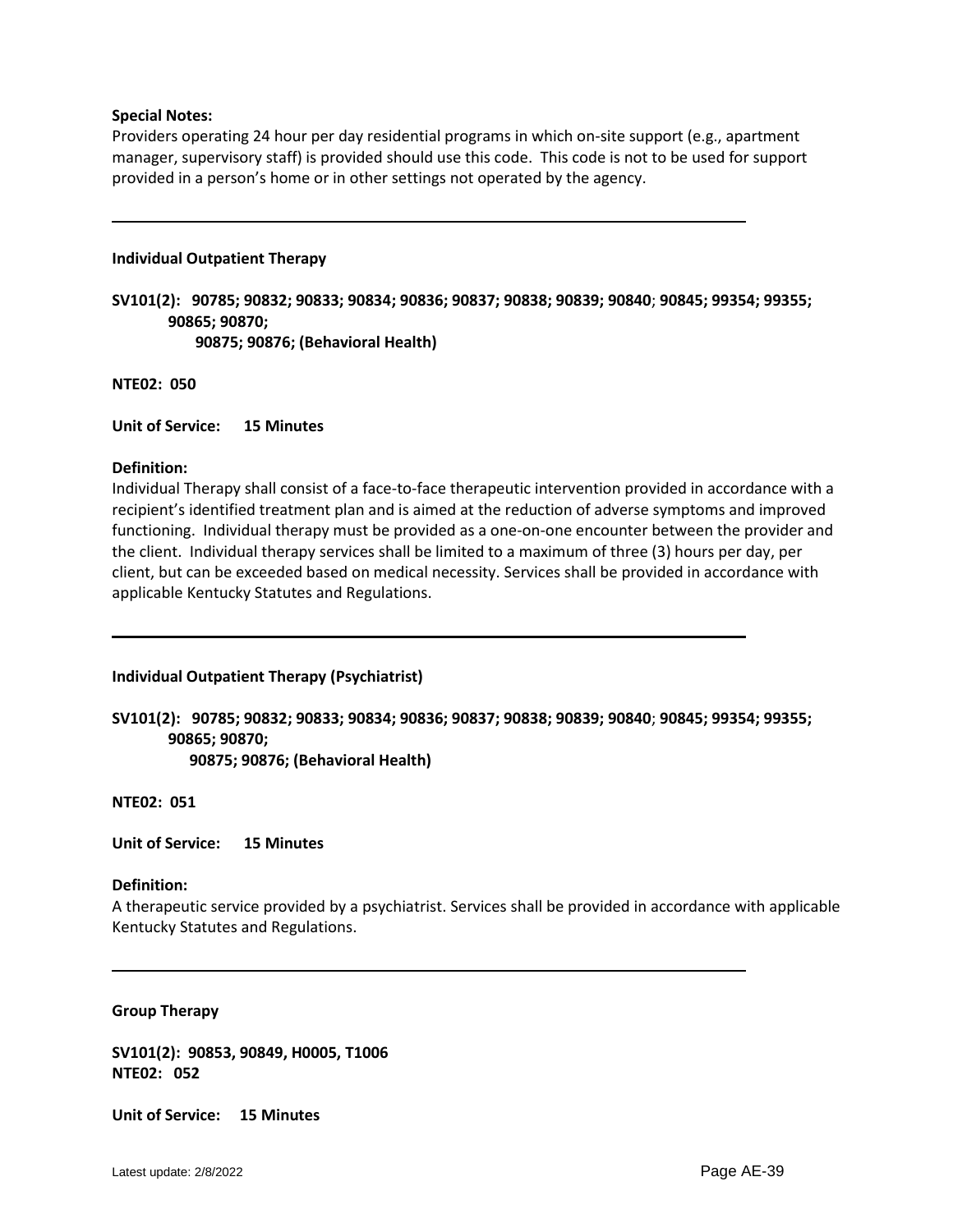Group therapy shall be therapeutic intervention provided to a group of unrelated persons. A group consists of no more than eight persons. It is usually for a limited time period (generally 1 to 1 ½ hours in duration). In group therapy, clients are involved with one another at a cognitive and emotional level. Group therapy focuses on psychological needs of the clients as evidenced in each client's plan of treatment. Group therapy centers on goals such as building and maintaining healthy relationships, personal goal setting, and the exercise of personal judgment. The group shall have a deliberate focus and must have a defined course of treatment. Individual notes must be written for each recipient within the group and be kept in that individual's medical record. Services shall be provided in accordance with applicable Kentucky Statutes and Regulations.

Services shall be limited to a maximum of three (3) hours of group therapy per day, per client, but can be exceeded based on medical necessity.

# **Consultation (Behavioral Health)**

**SV101(2): valid procedure code**. When DBHDID is payer source, apply "Case #1" on page AE-1.

**NTE02: 073**

**Unit of Service: 15 Minutes**

# **Definition:**

Interaction between an employee of the community mental health center, or a subcontractor of the center, with a representative of another organization or individual practitioner to assist in addressing issues of client care or program development/management. Routine meetings do not qualify as consultation. Services shall be provided in accordance with applicable Kentucky Statutes and Regulations.

#### **Screening**

#### **SV101(2):**

**99408; 99409; G0396; G0397; H0002; H0049; H0050; T1023; 99420 (Substance Use Disorder) 90899 (Mental Health); H0002 (Substance Use Disorder); or other valid procedure code**

#### **NTE02:**

**101 (Mental Health) 102 (Substance Use Disorder)**

**Unit of Service: 15 Minutes**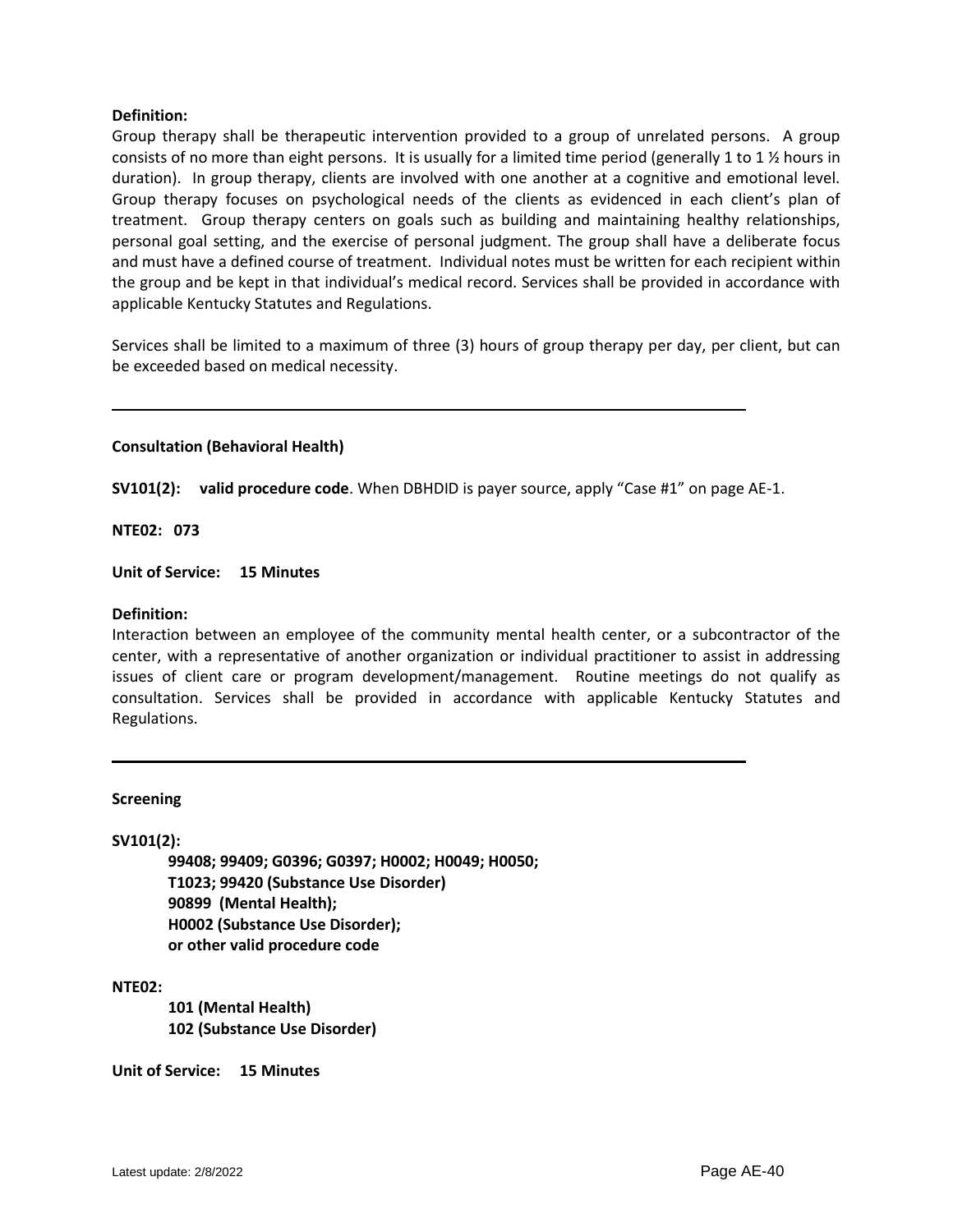Screening shall be the determination of the likelihood that a person has a mental health, substance use, or co-occurring disorder. The purpose is not to establish the presence or specific type of such a disorder but to establish the need for an in-depth assessment. Services shall be provided in accordance with applicable Kentucky Statutes and Regulations.

**Behavioral Health Prevention Education for pregnant and/or postpartum individuals (name on Medicaid fee schedule is "Alcohol and/or Drug Prevention")**

**SV101(2):** 

**H0024 (2 hours or under) H0025 (greater than 2 hours)**

**NTE02:** 

**105 (Substance Use Disorder)**

**Unit of Service: 1 event**

**Definition:** Substance use prevention education services for pregnant individuals or individuals not greater than (60) days postpartum. Contact by an independently licensed behavioral health practitioner or an approved behavioral health practitioner or prevention specialist under the supervision of an independently licensed behavioral health practitioner to assist the pregnant or post-partum client (up to 60-days post birth) with a pregnancy diagnosis from a medical professional, in risk reduction curriculums designed to reduce risk factors associated with substance use during pregnancy and/or postpartum periods.

Prevention Education services:

- A. Are only designed for pregnant and/or postpartum individuals who do not meet criteria for a substance use disorder;
- B. Are delivered in a group setting or one-on-one;
- C. Consist of Universal, Selective, or Indicated risk reduction curriculums;
- D. Assists pregnant and/or postpartum prevention education clients in participation in a substance use screening or a referral for a substance use disorder assessment.

#### **Residential Crisis Stabilization (Behavioral Health)**

**SV101(2): S9485** 

**NTE02:** 

**138 (Adult) 139 (Child/Youth)**

**Units of Service: per diem**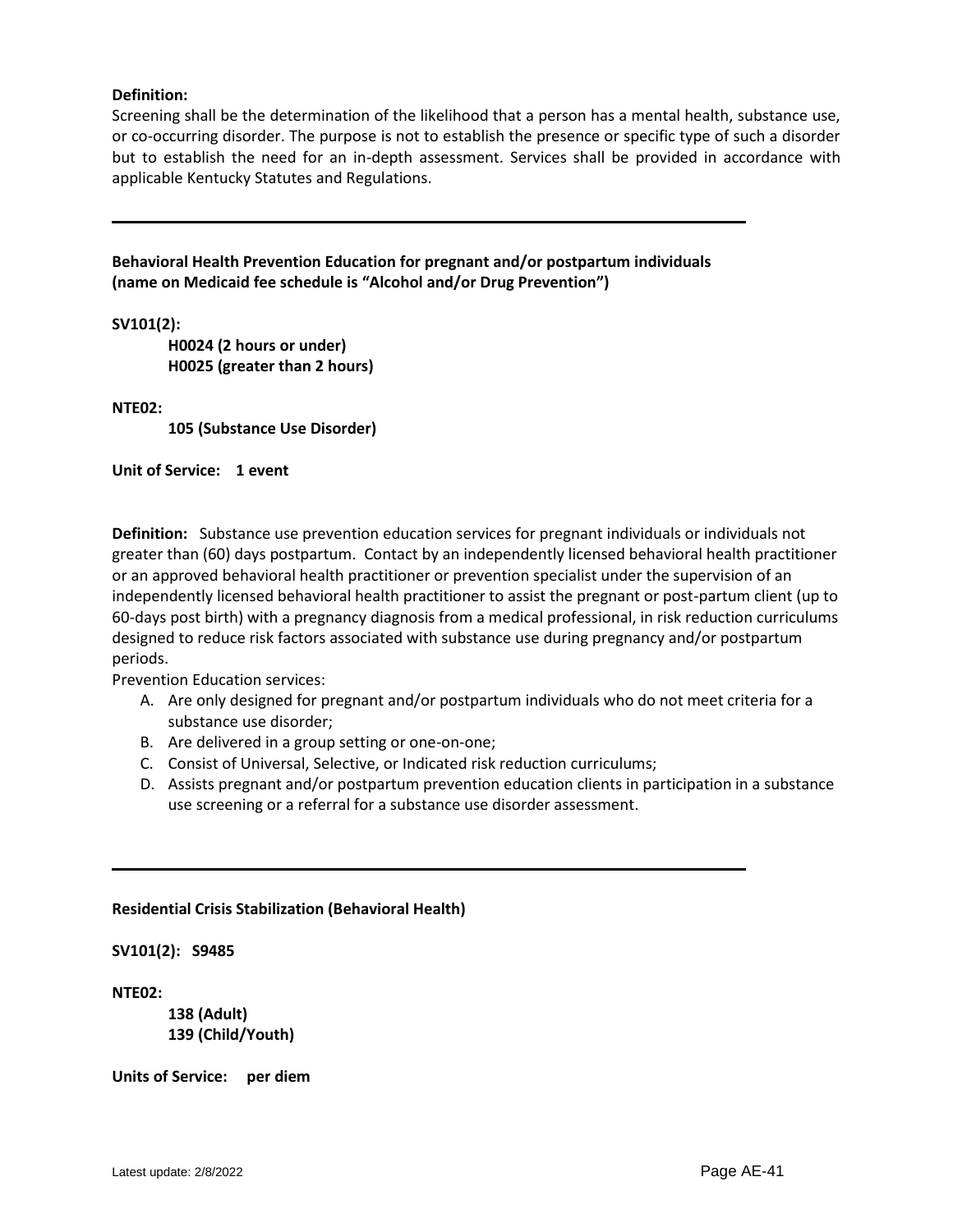Residential Crisis Stabilization services are provided in Crisis Stabilization Units. Crisis Stabilization Units are community-based, residential programs that offer an array of services including screening, assessment, treatment planning, individual, group, and family therapy, and peer support in order to stabilize a crisis and divert the individual from a higher level of care. It is not part of a hospital. They are used when individuals in a behavioral health emergency cannot be safely accommodated within the community, are not in need of hospitalization but need overnight care. The purpose is to stabilize the individual, provide treatment for acute withdrawal, when appropriate, and re-integrate them back into the community, or other appropriate treatment setting, in a timely fashion. These units provide a nonhospital residential setting and services 24-hours per day, seven (7) days per week, 365 days a year. The estimated length of stay for children is three (3) to five (5) days. The estimated length of stay for adults is seven (7) to ten (10) days. The component services of crisis stabilization units are screening, assessment, service planning, psychiatric services, individual therapy, family therapy, group therapy, and peer support. Services shall be provided in accordance with applicable Kentucky Statutes and Regulations.

Residential crisis stabilization does not include, and FFP is not available for, room and board services; educational, vocational and job training services; habilitation services; services to inmates in public institutions as defined in 42 CFR §435.1010; services to individuals residing in institutions for mental diseases as described in 42 CFR§435.1010; recreational and social activities; and services that must be covered elsewhere in the state Medicaid plan.

# **Day Treatment (Behavioral Health**) (Child/Youth <21)

# **SV101(2): H2012 or other valid procedure code**

**NTE02: 128**

# **Units of Service: 1 Hour**

# **Definition:**

Day Treatment is a non-residential, intensive treatment program designed for children/youth under the age of 21 who have an emotional disability, neurobiological and/or substance use disorders and who are at high risk of out-of-home placement due to behavioral health issues. Intensive coordination/linkage with schools and or other child serving agencies is included.

Intensive coordination is needed in order to successfully transition youth recipients to a lower level of care. See below for basic components of the required linkage agreement between the provider and the local education authority that specifies the responsibility of the authority and the provider for:

- Appropriately licensed teachers and provisions for their professional development;
- Educational supports including classroom aides and textbooks;
- Educational facilities;
- Physical education and recreational therapies;
- Transportation; and
- Transition planning.

Day treatment services do not include services covered in a child's Individualized Education Plan (IEP). Day treatment services shall be provided: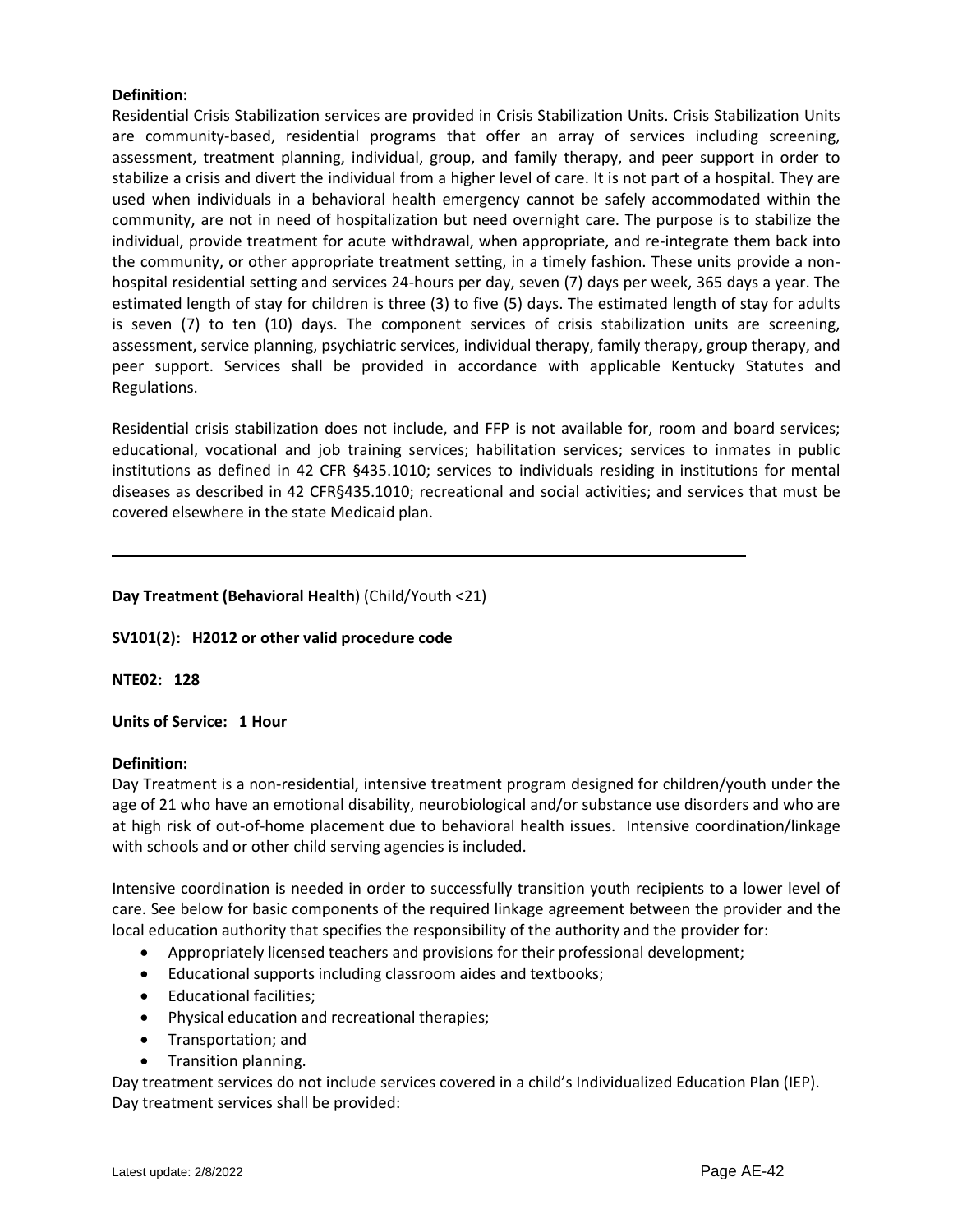- In collaboration with the education services of the Local Education Authority (LEA) including those provided through IDEA and/or Section 504;
- On school days and during scheduled breaks;
- In coordination with the recipient's individual educational plan, if the recipient has an individual educational plan;
- With a linkage agreement to other behavioral health services with the LEA that specifies the responsibilities of the LEA and the day treatment provider.

**Intensive Outpatient Program (IOP)**

**SV101(2):**

**S9480 (Mental Health) H0015 (Substance Use Disorder)**

**NTE02:** 

 **154 (Mental Health); 153 (Substance Use Disorder)**

**Unit of Service: per Diem**

# **Definition:**

Intensive Outpatient Program is an alternative to inpatient hospitalization or partial hospitalization for mental health and/or substance use disorders. An intensive outpatient program must offer a multimodal, multi-disciplinary structured outpatient treatment program that is significantly more intensive than individual, group, and family therapies. Services shall be provided in accordance with applicable Kentucky Statutes and Regulations.

IOP services must be provided at least three (3) hours per day and at least three (3) days per week.

Programming must include individual therapy, group therapy, and family therapy unless contraindicated, Crisis Intervention as it would occur in the setting where IOP is being provided, and psychoeducation (Psychoeducation is one component of outpatient therapy for mental health conditions. During psychoeducation, the client and/or their family is provided with knowledge about their diagnosis, the causes of that condition, and the reasons why a particular treatment might be effective for reducing their symptoms. Clients and their families gain empowerment to understand and accept the diagnosis and learn to cope with it in a successful manner).

All treatment plans must be individualized, focusing on stabilization and transition to a lesser level of care.

The State does not claim IOP that is located in a hospital as a rehabilitative service.

#### **Outreach and Education**

**SV101(2): valid procedure code**. When DBHDID is payer source, apply "Case #1" on page AE-1.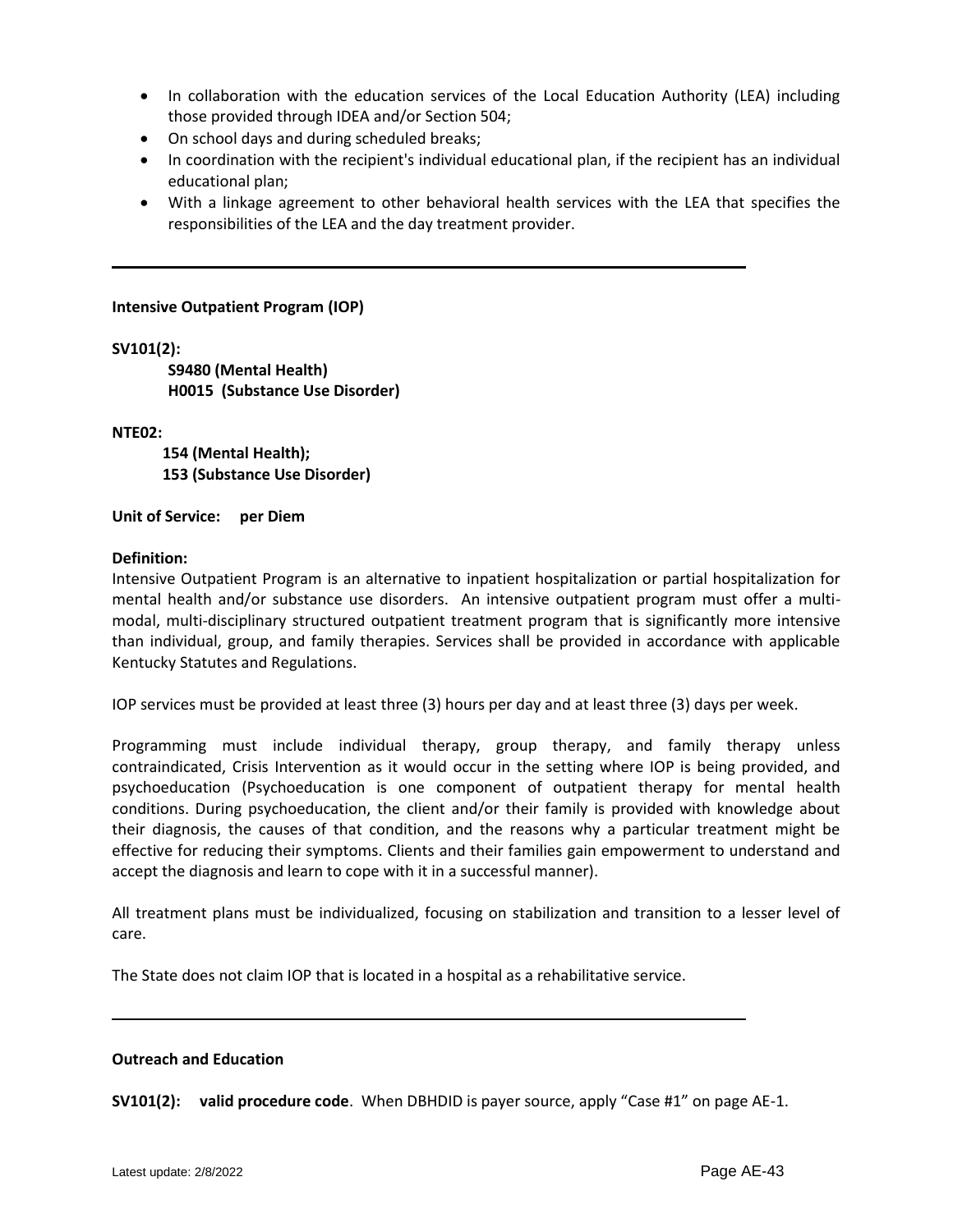#### **NTE02: 174**

#### **Unit of Service: 15 Minutes**

# **Definition:**

Extending information and educational opportunities that raise public awareness of intellectual and developmental disabilities and the array of services available. These services may fill an identified gap in services by providing information that may not otherwise be available to underserved populations in community settings. These services may be mobile. Facilitation of educational services can be geared towards entities such as individuals, groups, agencies, public or private, associations, or Boards. Facilitate activities and efforts to raise community awareness of services and supports available to persons with an issue such as BH, SA, or I/DD. Tools identified for outreach, have included measures such as leaflets, newsletters, advertising, stalls and displays, dedicated events, with common locations such as libraries, community centers, markets, etc. Services shall be provided in accordance with applicable Kentucky Statutes and Regulations.

**Psychoeducational service,** (for Substance Use Disorder)

**SV101(2): H2027**

**NTE02: 175**

**Unit of Service: 15 Minutes**

**Definition: Psychoeducational service** for Substance Use Disorder, used with modifiers AH, AJ, U8, HO, U4, HN

#### **Mobile Crisis (Behavioral Health / Intellectual Disabilities)**

**SV101(2): S9484 or other valid procedure code**

**NTE02: 176**

**Unit of Service: 1 Hour**

#### **Definition:**

This code should be used for mobile for both adults and children.

Mobile Crisis Services are designed to provide community-based interventions and supports for those experiencing a mental health or behavioral health crisis. The intent is to provide crisis services at the client's location rather than requiring the client to leave his/her environment. The response may involve one or more staff members. Services shall be provided in accordance with applicable Kentucky Statutes and Regulations.

Mobile Crisis provides the same services as crisis intervention, except the location for the service is not in the office. Services are available 24 hours a day, seven (7) days a week, 365 days a year. This service is provided in duration of less than 24 hours and is not an overnight service. This service provides crisis response in home or community to provide an immediate evaluation, triage and access to acute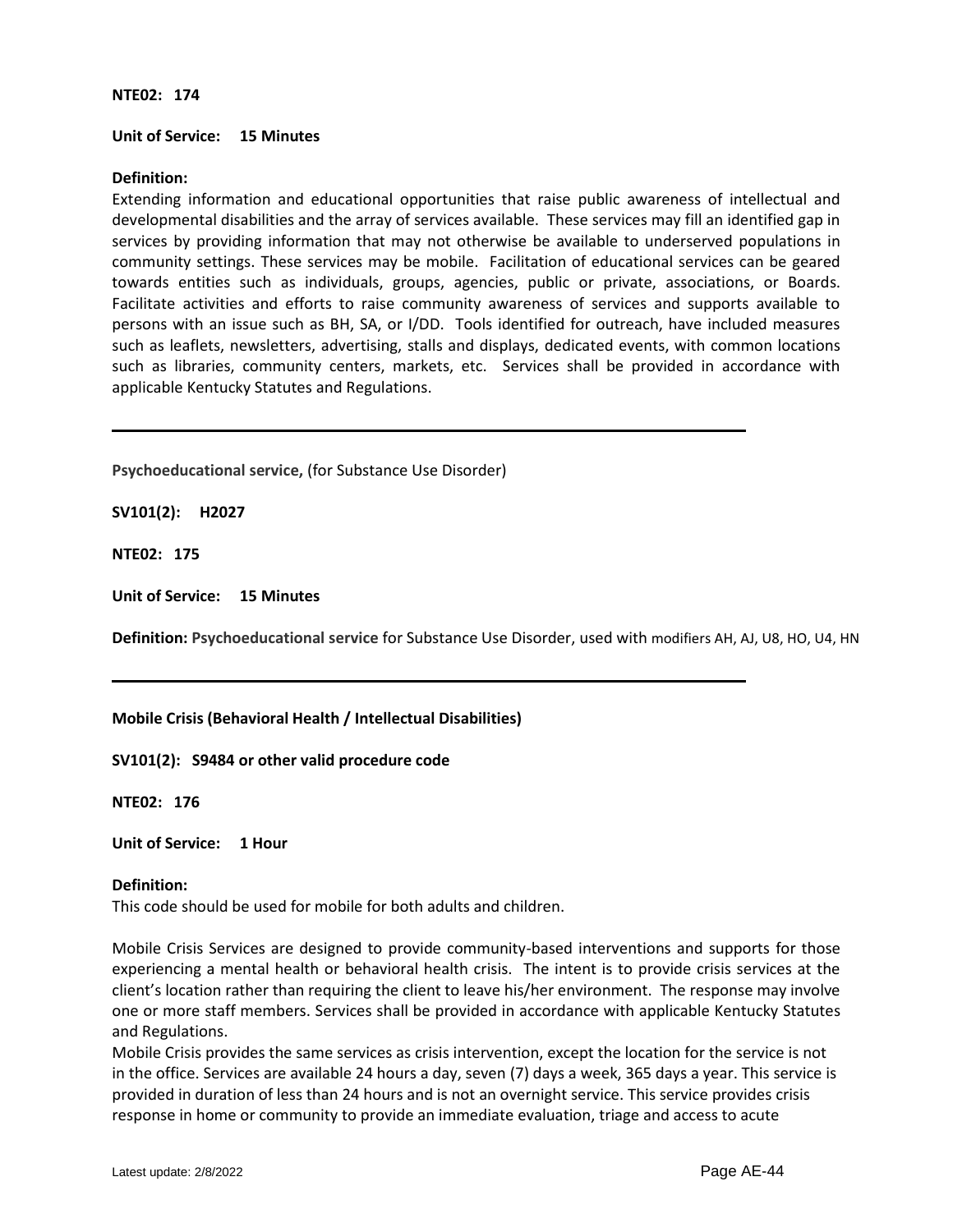behavioral health services including treatment and supports to effect symptom reduction, harm reduction or to safely transition persons in acute crises to appropriate least restrictive level of care.

#### **Special Note:**

Requires completion of field "Place of Service" SV105 (FAO-07) which cannot be "in office".

#### **Crisis Intervention (Behavioral Health / Intellectual Disabilities)**

**SV101(2): H2011, 90839, 90840, or other valid procedure code**

**NTE02: 200 (15 minutes) (H2011) 210 (first 60 minutes) (90839) 211 (each additional 30 minutes) (90840)**

#### **Unit of Service: 15 Minutes**

#### **Definition:**

Crisis Intervention shall be a therapeutic intervention provided for the purpose of immediately reducing or eliminating risk of physical or emotional harm to the client, or others. This service shall be provided as an immediate relief to the presenting problem or threat. It must be followed by non-crisis service referral as appropriate. It must be provided in a face-to-face, one-on-one encounter between the provider and the client. Services shall be provided in accordance with applicable Kentucky Statutes and Regulations.

Crisis intervention may include further service prevention planning such as lethal means reduction for suicide risk and substance use relapse prevention.

#### **Family Outpatient Therapy**

#### **SV101(2): 90846 (w/out client present);**

 **90847 (w/client present); T1006** (Substance Use Disorder) family, couple counseling; **96154** (Behavioral Health) family w client present **T1027** family training and counseling for child development

**NTE02: 253**

#### **Unit of Service: 15 Minutes**

#### **Definition:**

Family Therapy shall consist of a face to face therapeutic intervention provided through scheduled therapeutic visits between the therapist and the recipient and one or more members of a recipient's family to address issues interfering with the relational functioning of the family and improve interpersonal relationships within the home environment. Services shall be provided in accordance with applicable Kentucky Statute and Regulations.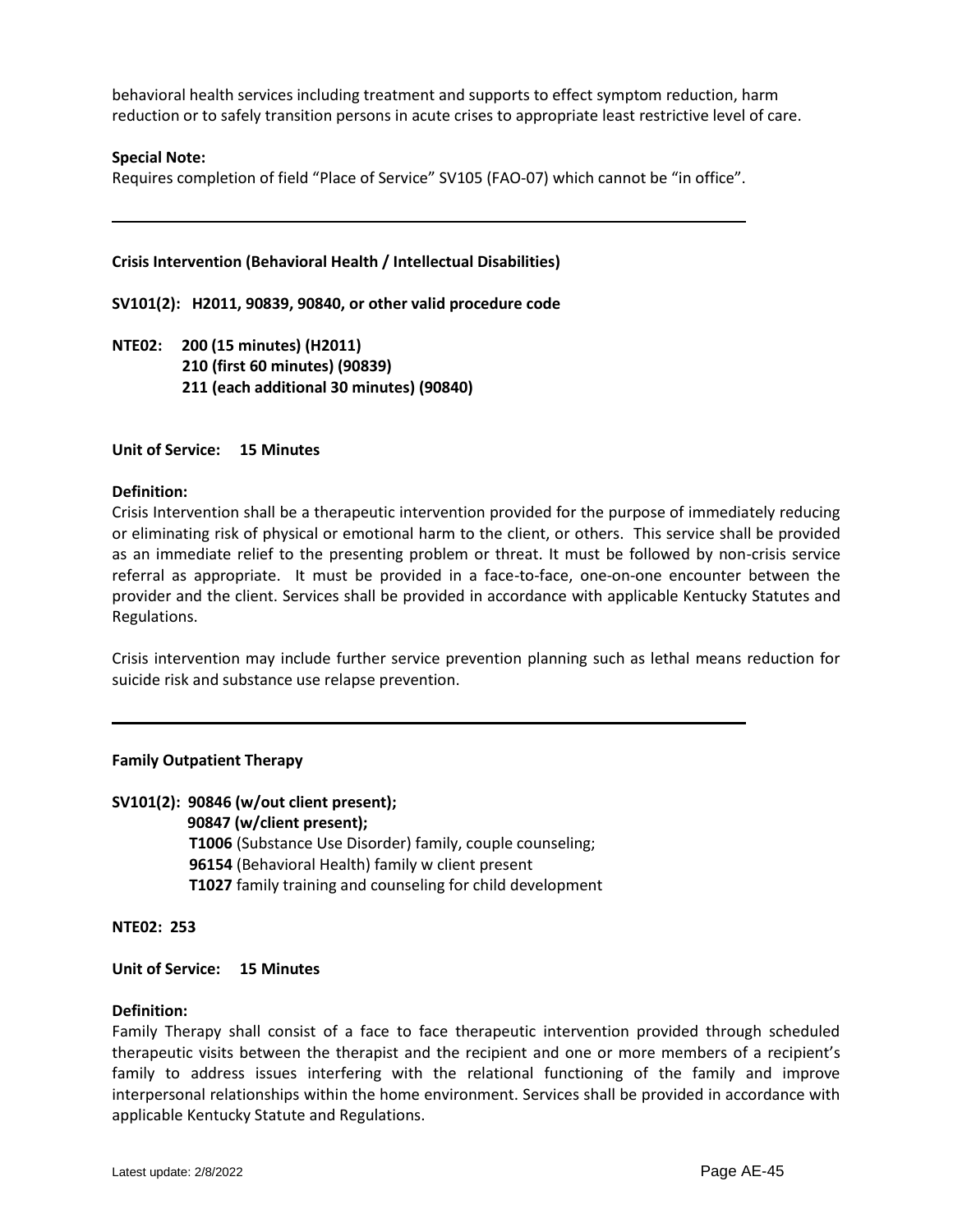The need for family therapy shall be so stated in the client's plan of treatment. Family therapy services shall be for the benefit of the client

#### **Collateral Outpatient Therapy**

**SV101(2): 90887 or other valid procedure code**

**NTE02: 254**

**Unit of Service: 15 Minutes**

#### **Definition:**

Collateral services shall be limited to recipients under the age of twenty-one, who are clients of the rendering provider. A collateral service shall be a face-to-face encounter with a parent/caregiver, legal representative/guardian, school personnel or other person in a position of custodial control or supervision of the client, for the purpose of providing counseling or consultation on behalf of a client in accordance with an established plan of treatment. The parent or legal representative in a role of supervision of the client shall give written approval for this service. This written approval shall be kept in the recipient's medical record. This service is only reimbursable for a recipient under age 21. Services shall be provided in accordance with applicable Kentucky Statute and Regulations.

**Partial Hospitalization (Behavioral Health)**

**SV101(2): H0035, S0201**

**NTE02: 255**

**Units of Service: Per Diem**

#### **Definition:**

Partial Hospitalization is a short-term (average of four to six weeks), less than 24-hour, intensive treatment program for individuals experiencing significant impairment to daily functioning due to substance use disorders, mental health disorders, or co-occurring mental health and substance use disorders. Partial Hospitalization may be provided to adults or children. Admission criteria are based on an inability to adequately treat the client through community-based therapies or intensive outpatient services. The program will consist of individual, group, family therapies and medication management. Educational, vocational, or job training services that may be provided as part of Partial Hospitalization are not reimbursed by Medicaid. The program has an agreement with the local educational authority to come into the program to provide all educational components and instruction which are not Medicaid billable or reimbursable. Services in a Medicaid-eligible child's Individual Education Plan (IEP) are coverable under Medicaid. Services shall be provided in accordance with applicable Kentucky Statutes and Regulations.

Partial Hospitalization is typically provided for a lesser number hours per day and days per week than Day Treatment. Partial Hospitalization is typically focused on one primary presenting problem (i.e. Substance use, sexual reactivity, etc.). Day treatment is typically provided for more hours per day for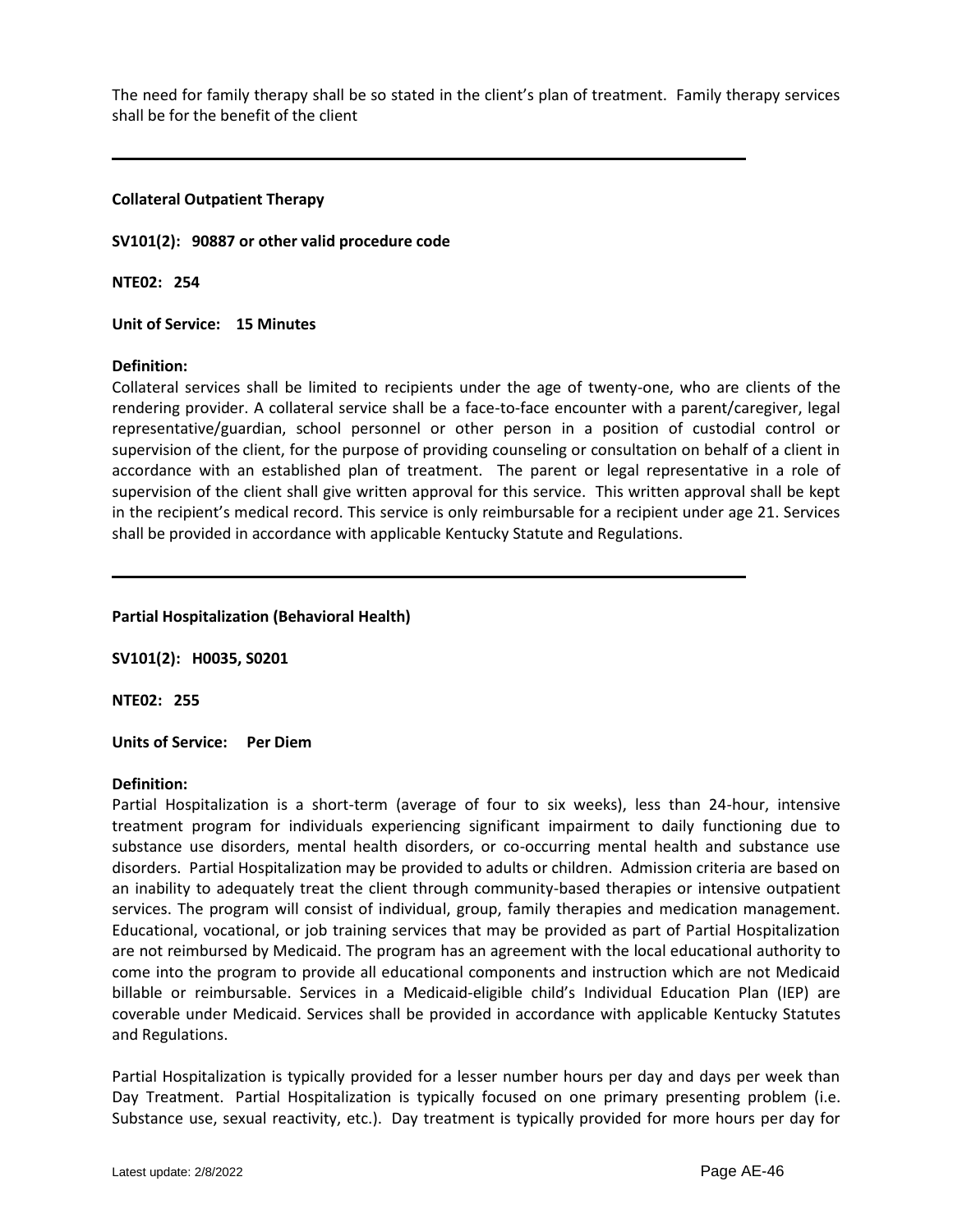more days per week, requires more treatment components and often lasts for a longer period of time E.g., three months), compared to partial hospitalization. Day treatment may focus on resolving multiple mental health and/or substance use issues and is typically provided as an alternative to a school or other traditional day time setting for children.

# "**Outreach/Inreach**" (Behavioral Health) **(New in SFY23)**

**SV101(2):** When DBHDID is payer source, apply "Case #1" on page AE-1.

#### **NTE02: 400**

#### **Unit of Service: event**

**Definition:** The process of bringing individuals into treatment who do not access traditional services. Effective Outreach/Inreach utilizes strategies aimed at engaging persons into the needed array of services, including identification of individuals in need, screening, development of rapport, offering support, and referring to appropriate resources, including community-based behavioral health services and housing options.

DBHDID funds are used for Outreach and Inreach to any persons of any age.

This "Outreach/Inreach" service code intentionally includes both 'outreach' and 'Inreach'. The following defines these two terms.

Outreach - A contact with an individual in need of community-based services where the goal is service engagement. The contact occurs outside of provider's office or institutional settings. Outreach occurs in settings such as street homelessness, hotels, non-staffed residences, and private residences.

Inreach - A contact with an individual who is living in a personal care home, facility, institution, or homeless shelter and where information was attained such that a status and next steps are identified toward possibly transitioning toward independent living. The individual's legally appointed guardian may be included as a contact for Inreach. Family members, treatment staff or other professionals are not included as contacts for Inreach. Contact may occur face-to-face, by telephone or other virtual means.

# **Special Notes:**

- This service is not equivalent to Prevention Services or Outreach and Education (NTE02 / DMHMRS Modifier\_1 code 174) or Access and Referral (NTE02 / DMHMRS\_Modifier\_1 code 294) which are intended to serve persons having primary Developmental or Intellectual Disabilities.
- This service is not equivalent to community outreach and education activities aimed at raising community awareness about youth substance use, SUD, and co-occurring SUD and mental health disorders.
- This service is not equivalent to Behavioral Health Prevention Education for pregnant and/or postpartum individuals (NTE02 / DMHMRS\_Modifier\_1 code 105).

#### **References:**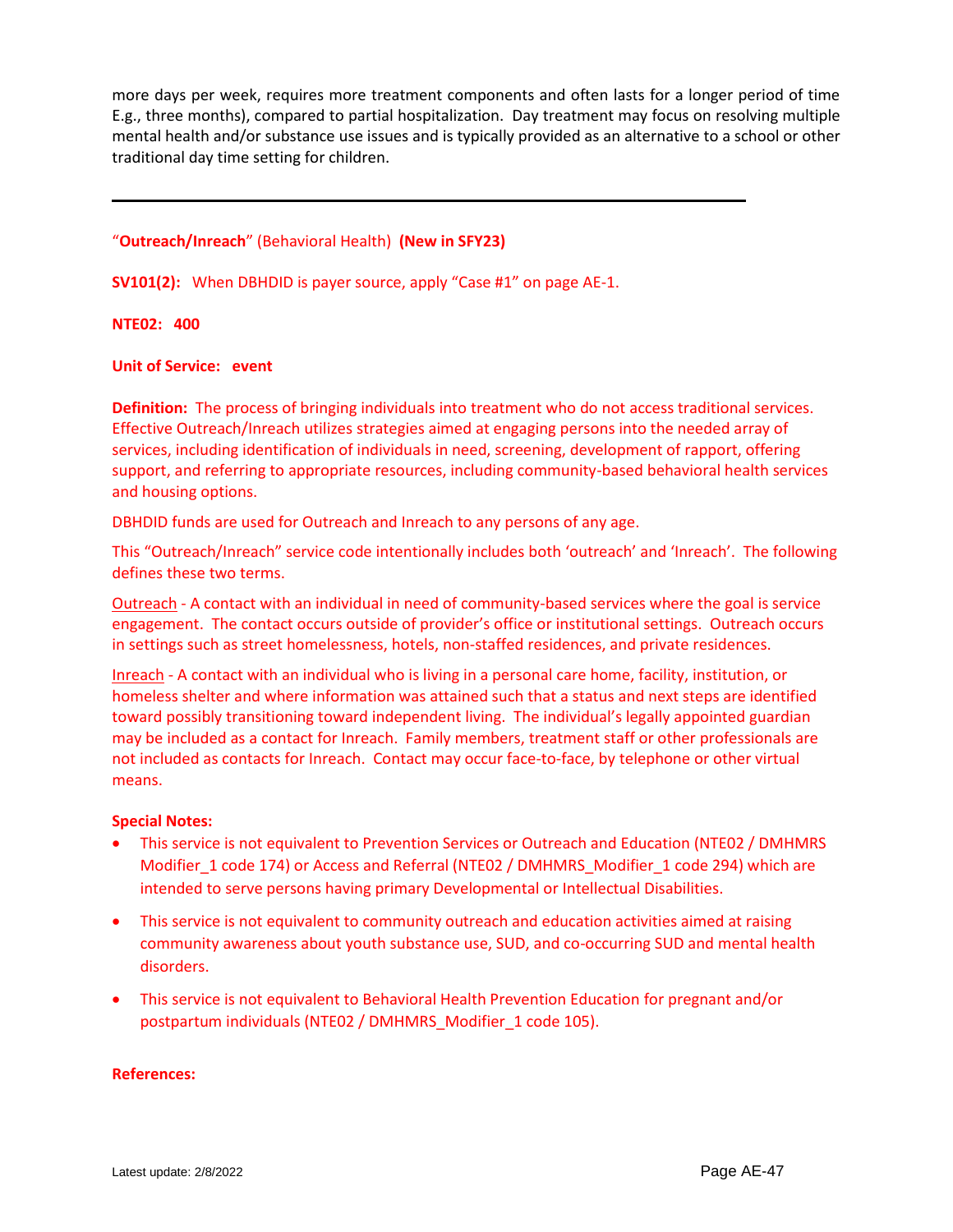- DBHDID contract The DIVERTS Services section references "In-Reach/Transition Services" which may be reported under this "Outreach/Inreach" service code. The SED services section references "Outreach and engagement" which may be reported under this "Outreach/Inreach" service code.
- SAMHSA PATH grant definitions

#### **Supportive Housing - Psychosocial Rehabilitation Services**

**SV101(2): H2017** 

**NTE02: 043**

**Unit of Service: 15 minutes**

#### **Definition:**

An array of activities and services designed to assist individuals to acquire and succeed in chosen housing situations. Activities revolve around choosing, getting and keeping regular housing in the community and may include accessing subsidies, locating suitable housing, negotiating leases, acquiring household items, moving into residences, and teaching housing related living skills.

Those regions operating a distinct "supported housing program" or that provide any supported housing services (except for targeted case management services or comprehensive community support services) should use this code. This may include services provided by tenant-based rental assistance programs, homeownership programs, or less than 24 hour supports provided in regular, community housing settings. Services and supports provided in an agency-owned and/or agency–operated housing site or residential programs on a 24 hour per day basis should be coded 40 (Residential Support). Services shall be provided in accordance with applicable Kentucky Statutes and Regulations.

#### **Supported Employment (Mental Health / Intellectual Disabilities)**

#### **SV101(2): H2023 (Mental Health)**

 **Supported Employment (includes Person Centered Job Selection-Discovery, Job Development and Analysis and Job Acquisition with Support)**

 **H2025 (Mental Health)** 

 **Ongoing Support to Maintain Employment**

- **T2019 (Intellectual Disabilities) (includes Long Term Support and Follow-Up having the following modifiers: U4 PCJS Discovery, U5 Job Development and Analysis,** 
	- **U6 Job Acquisition with Support);**

#### **NTE02: 085**

**Unit of Service: 15 Minutes**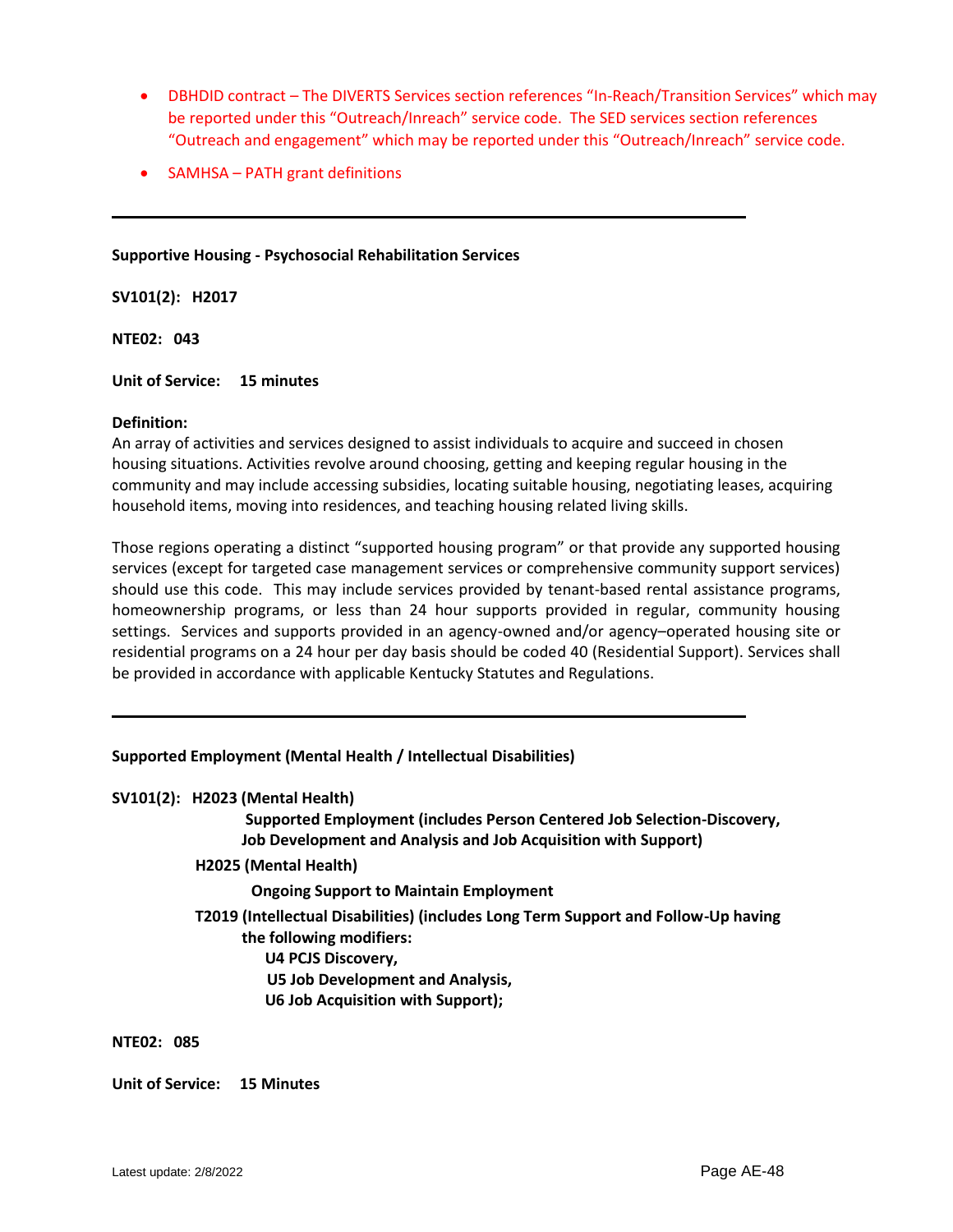Competitively paid work in a variety of integrated settings. Support and assistance are provided in accessing and maintaining employment. Includes individual assessment, development of a vocational profile, job development, job placement, on-site job coaching or training in work and work-related skills, on-going supervision and monitoring of work performance, support to assure job retention, support and training in developing interpersonal skills, use of community supports and generic services essential to obtaining and retaining employment. Services shall be provided in accordance with applicable Kentucky Statutes and Regulations.

Providers operating a distinct "supported employment program" should use this code. The Center for Mental Health Services defines this as "supportive services that include assisting individuals in finding work; assessing individuals' skills, attitudes, behaviors, and interest relevant to work; providing vocational rehabilitation and/or other training; and providing work opportunities. Includes transitional and supported employment services."

# For Mental Health (MH):

Supported Employment (SE) is an evidence-based service to promote rehabilitation and retainment or return to productive employment for persons with serious mental illnesses. The Individual Placement and Support (IPS) model of Supported Employment helps people living with behavioral health conditions work at regular jobs of their choosing. Although variations of supported employment exist, IPS refers to the evidence based practice for individuals with serious mental illness. IPS SE programs should focus on each person's strengths, work towards promoting recovery and wellness, work in collaboration with vocational rehabilitation counselors, use a multidisciplinary approach, work to individualize services that last as long as the person needs and wants them, and work to change the way mental health services are delivered.

#### **PRINCIPLES OF IPS SUPPORTED EMPLOYMENT**

- Focus on Competitive Employment: Agencies providing IPS services are committed to competitive employment as an attainable goal for people with behavioral health conditions seeking employment. Mainstream education and specialized training may enhance career paths.
- Based on Individual Choice: People are not excluded on the basis of readiness, diagnoses, symptoms, substance use history, psychiatric hospitalizations, homelessness, level of disability, or legal system involvement.
- Integration of Rehabilitation and Mental Health Services: IPS programs are closely integrated with mental health treatment teams.
- Attention to Worker Preferences: Services are based on each person's preferences and choices, rather than providers' judgments.
- Personalized Benefits Counseling: Employment specialists help people obtain personalized, understandable, and accurate information about their Social Security, Medicaid, and other government entitlements.
- Rapid Job Search: IPS programs use a rapid job search approach to help job seekers obtain jobs directly, rather than providing lengthy pre-employment assessment, training, and counseling. If further education is part of their plan, IPS specialists assist in these activities as needed.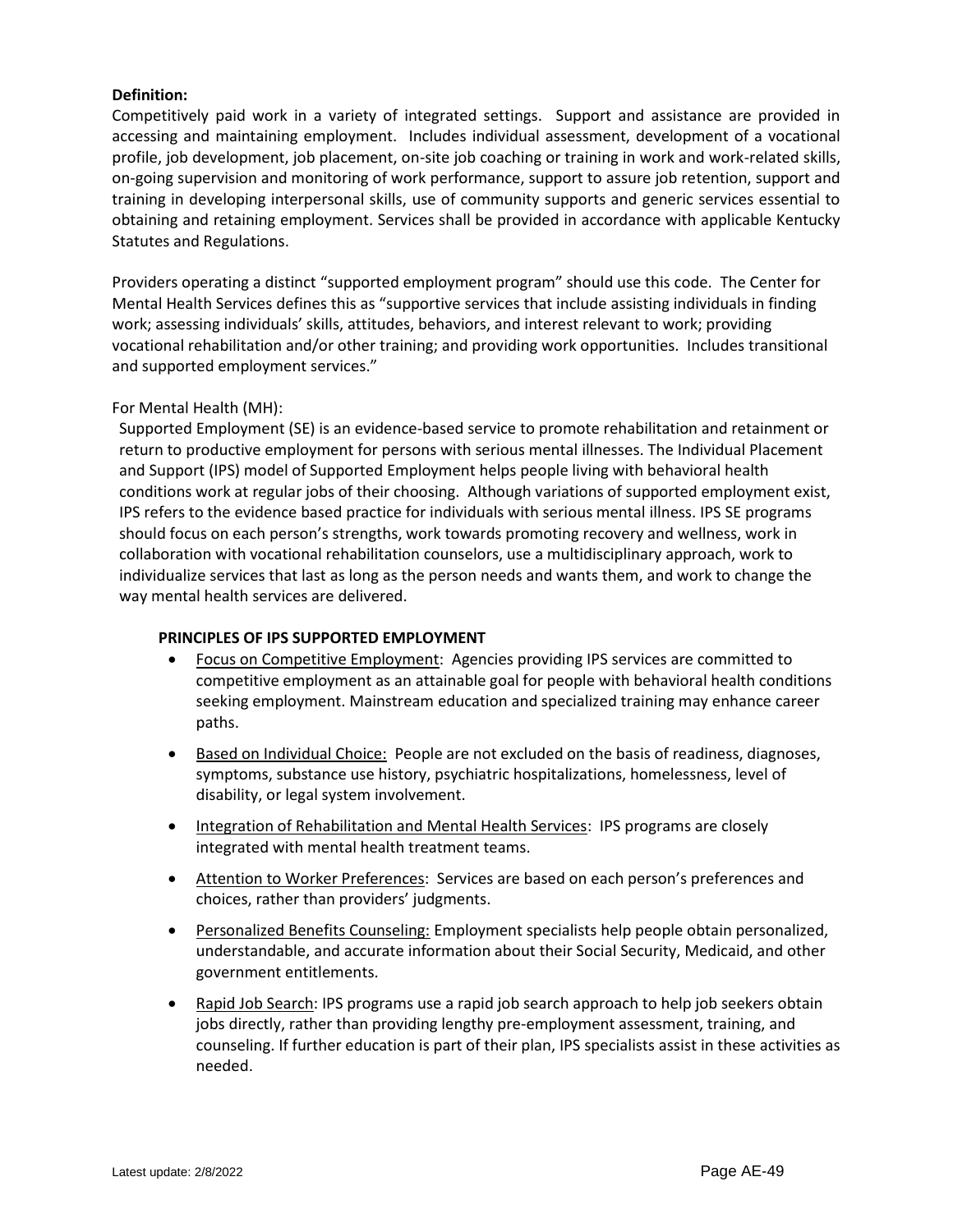- Systematic Job Development: Employment specialists systematically visit employers, who are selected based on job seeker preferences, to learn about their business needs and hiring preferences.
- Time-Unlimited and Individualized Support: Job supports are individualized and continue for as long as each worker wants and needs the support.

# **SUPPORTED EMPLOYMENT IS NOT**:

- Prevocational training
- Sheltered work
- Employment in enclaves (that is in settings, where only people with disabilities are employed)
- [If an employment specialist is part of an ACT team, this should be reported under ACT and not separately as supported employment.]

For Intellectual Disabilities (ID) program: Support and assistance provided in accessing and maintaining employment in an integrated community setting and includes Person-centered job selection, job development and analysis, job acquisition with support and stabilization, and Long-term Employment Services. Long Term Employment Services are covered for any participant for whom a Long-Term Employment Support Plan has been developed and the plan has been incorporated into the participant's plan of care. All other employment services are covered for participants who have exhausted services funded through the Rehabilitation Act of 1973 unless there has been an additional disability or the progression of the individual's disability has far exceeded the original expectation. In which case, additional funding through Rehabilitation Act may be available and shall be pursued. Supported Employment services shall be documented using established Long Term Employment Support Plan (LTESP) and Person Centered Employment Plan (PCEP).

For ID program: Supported Employment shall also:

a. Be provided by certified provider that is a vendor of supported employment services for the Office of Vocational Rehabilitation;

b. Be delivered on a one (1) to one (1) basis with a participant or indirectly on behalf of a participant; and

c. Exclude work performed directly for the supported employment provider or in a group setting where the program participant is secluded from the population of coworkers not identified as program participants.

# **Adult Peer Support (Behavioral Health)**

**SV101(2):** H0038 Individual (Behavioral Health)-Medicaid billing requires HF modifier no modifier S9446 H0038 Group (Behavioral Health) Medicaid billing requires HQ modifier

**NTE02:** 

**145 (Individual) 146 (Group)**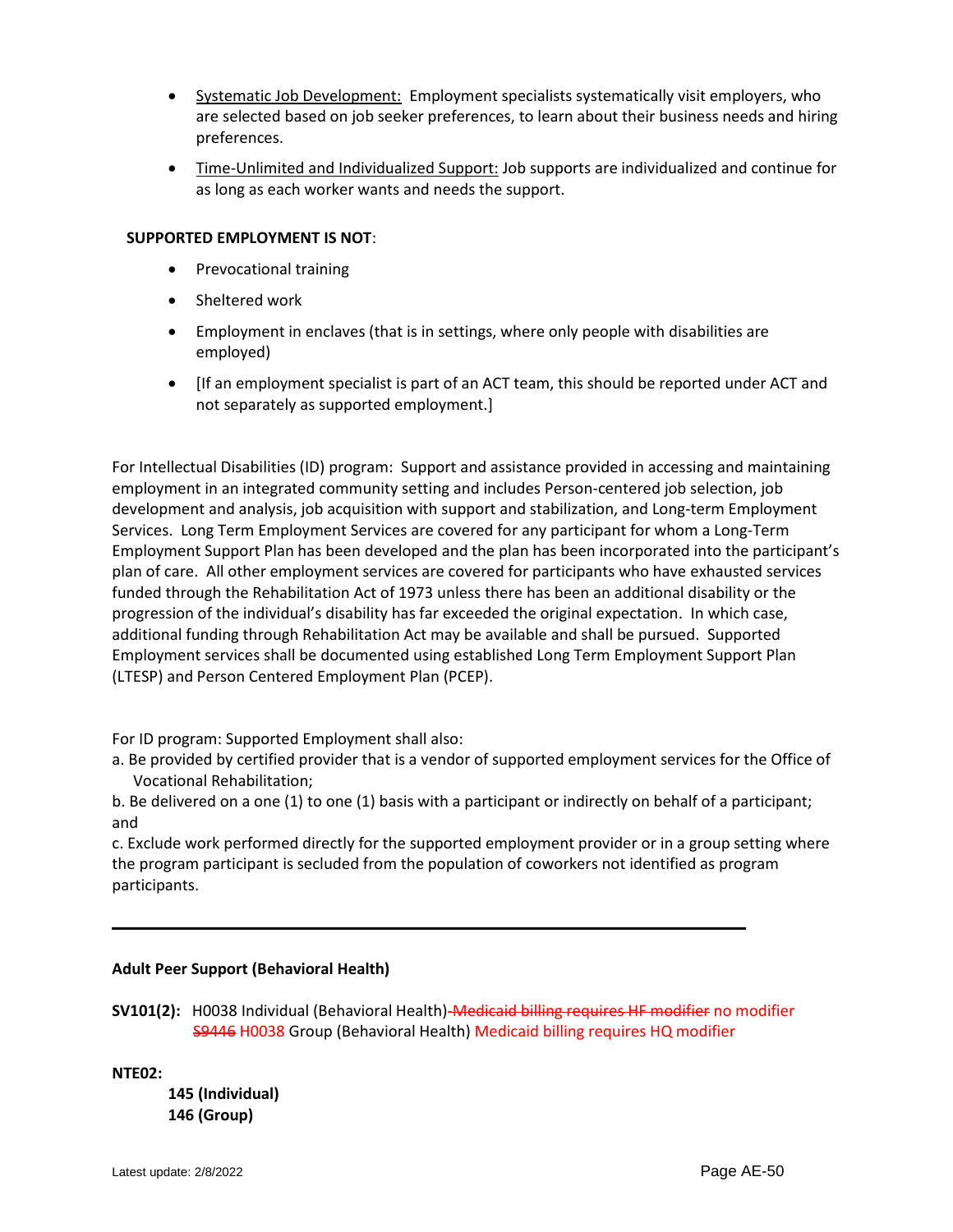# **Unit of Service: 15 Minutes**

# **Definition:**

Peer Support is emotional support that is provided by persons having a mental health, substance use, or co-occurring mental health and substance use disorder to others sharing a similar mental health, substance use, or co-occurring mental health and substance use disorder in order to bring about a desired social or personal change. It is an evidence-based practice. Peer Support Services are structured and scheduled non-clinical but therapeutic activities with individual clients or groups provided by a selfidentified consumer of mental health, substance use, or co-occurring mental health and substance use disorder services who has been trained and certified in accordance with state regulations. Services should promote socialization, recovery, self-advocacy, preservation and enhancement of community living skills for the client. Services shall be provided in accordance with applicable Kentucky Statute and Regulations specifically 908 KAR 2:220 (Adult Peer Support).

# **Parent/Family Peer Support (Behavioral Health)**

SV101(2): H0038 Individual (Behavioral Health)-Medicaid billing requires HF modifier no modifier S9446 H0038 Group (Behavioral Health) Medicaid billing requires HQ modifier

#### **NTE02:**

**147 (Individual) 148 (Group)**

**Unit of Service: 15 Minutes** 

#### **Definition:**

Parent/Family Peer Support is emotional support that is provided by parents or family members of children having a mental health, substance use, or co-occurring mental health and substance use disorder to parents or family members with a child sharing a similar mental health, substance use, or cooccurring mental health and substance use disorder in order to bring about a desired social or personal change. It is an evidence-based practice. Peer Support Services are structured and scheduled non-clinical but therapeutic activities with individuals or groups provided by a self-identified parent /family member of a child/youth consumer of mental health, substance use, or co-occurring mental health and substance use disorder services who has been trained and certified in accordance with state regulations. Services should promote socialization, recovery, self-advocacy, preservation and enhancement of community living skills for the client. Services shall be provided in accordance with applicable Kentucky Statutes and Regulations 908 KAR 2:230.

#### **Youth Peer Support (Behavioral Health)**

**SV101(2):** H0038 Individual (Behavioral Health)–Medicaid billing requires HF modifier no modifier S9446 H0038 Group (Behavioral Health) Medicaid billing requires HQ modifier

**NTE02:**

**149 (Individual) 150 (Group)**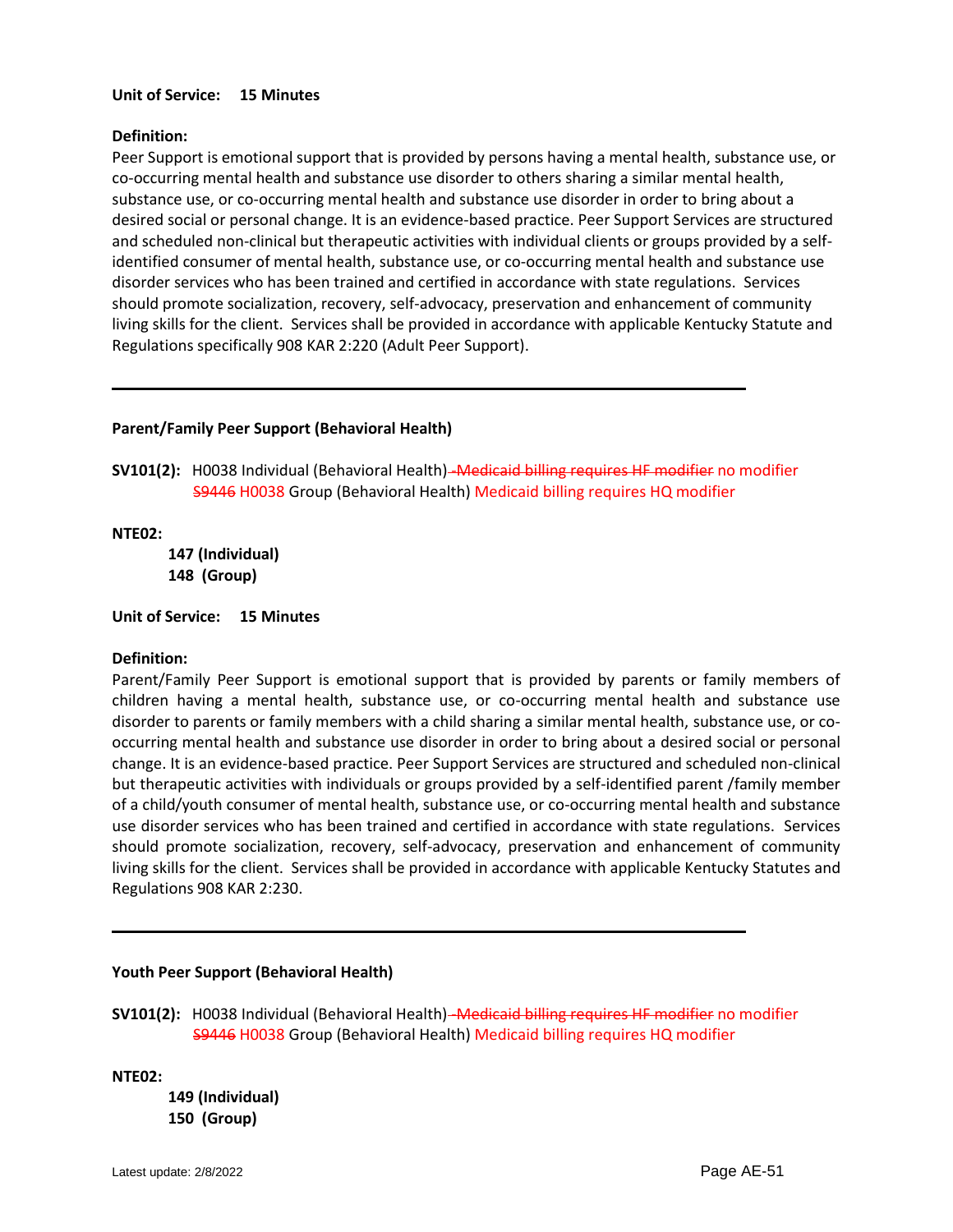# **Unit of Service: 15 Minutes**

## **Definition:**

Parent/Family Peer Support is emotional support that is provided by parents or family members of children having a mental health, substance use, or co-occurring mental health and substance use disorder to parents or family members with a child sharing a similar mental health, substance use, or cooccurring mental health and substance use disorder in order to bring about a desired social or personal change. It is an evidence-based practice. Peer Support Services are structured and scheduled non-clinical but therapeutic activities with individuals or groups provided by a self-identified parent /family member of a child/youth consumer of mental health, substance use, or co-occurring mental health and substance use disorder services who has been trained and certified in accordance with state regulations. Services should promote socialization, recovery, self-advocacy, preservation and enhancement of community living skills for the client. Services shall be provided in accordance with applicable Kentucky Statutes and Regulations 908 KAR 2:240 (Youth Peer Support).

**Targeted Case Management for Individuals with Co-Occurring Mental Health (SMI, SED) or Substance Use Disorders (SUD) and Chronic or Complex Physical Health Issues**

**SV101(2): T2023 with Modifier TG** 

# **NTE02:**

**266**

#### **Unit of Service: 1 Month (see special unit notes on page AE3)**

#### **Definition:**

*Services should be delivered according to the current Kentucky State Plan Amendment. The following is an excerpt from the amendment 14-002A that was effective on July 1, 2014.* 

Services furnished to assist a recipient in gaining access to needed medical, social, educational and other services. Targeted Case Management includes the following assistance:

1. Comprehensive assessment and periodic reassessment of individual needs, to determine the need for any medical, educational, social or other services. These assessment activities include

- a. taking client history;
- b. identifying the individual's needs and completing related documentation; and

c. gathering information from other sources such as family members, medical providers, social workers, and educators (if necessary), to form a complete assessment of the eligible individual. d. An assessment or reassessment must be completed at least annually or more often if needed based on changes in the individual's condition.

2. Development (and periodic revision) of a specific care plan that is based on the information collected through the assessment that

a. specifies the goals and actions to address the medical, social, educational, and other services needed by the individual;

b. includes activities such as ensuring the active participation of the eligible individual, and working with the individual (or the individual's authorized health care decision maker) and others to develop those goals; and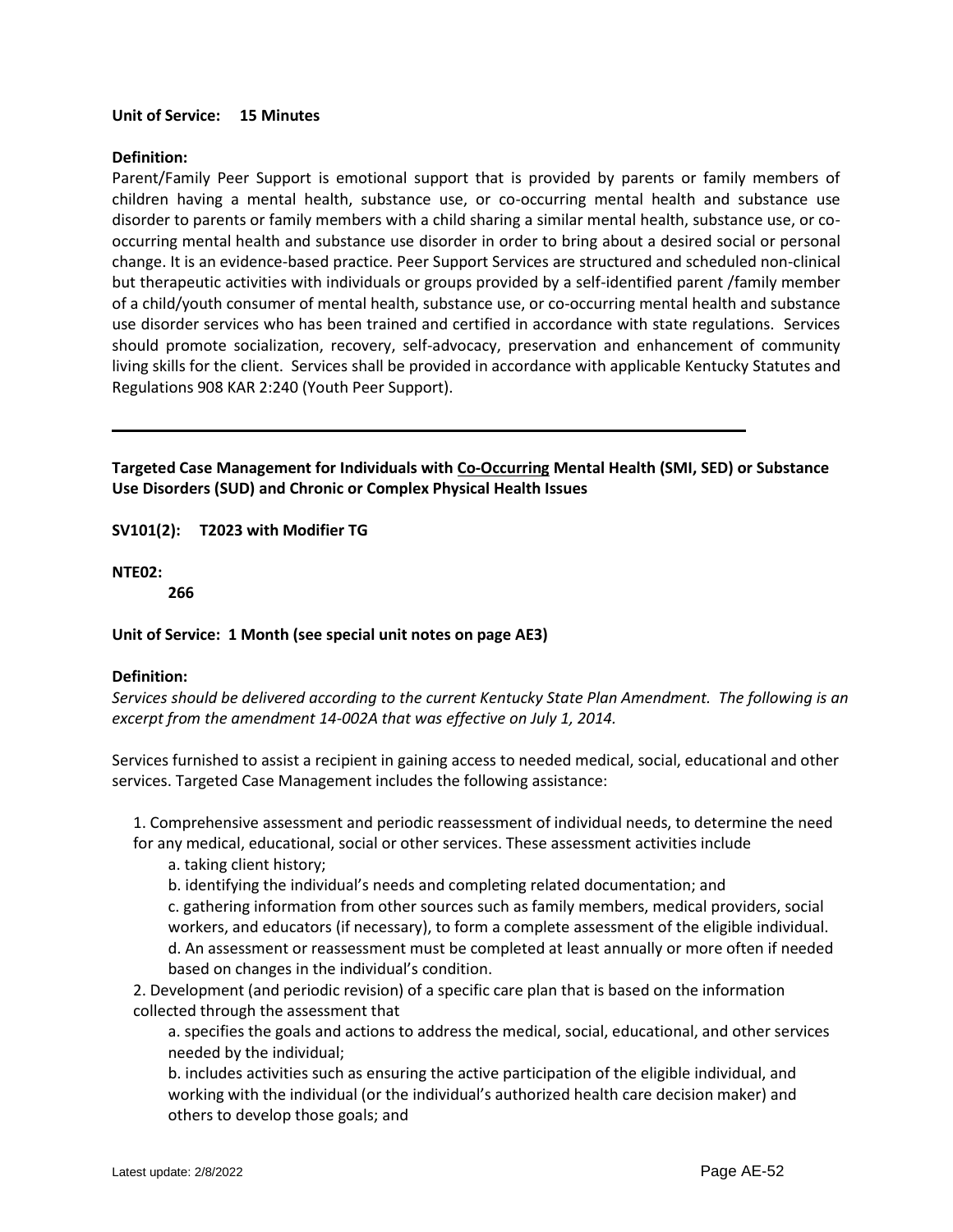c. identifies a course of action to respond to the assessed needs of the eligible individual. 3. Referral and related activities (such as scheduling appointments for the individual) to help the eligible individual obtain needed services including

a. activities that help link the individual with medical, social, educational providers, or other programs and services that are capable of providing needed services to address identified needs and achieve goals specified in the care plan.

4. Monitoring and follow-up activities:

a. activities and contacts that are necessary to ensure the care plan is implemented and adequately addresses the eligible individual's needs, and which may be with the individual, family members, service providers, or other entities or individuals and conducted as frequently as necessary, and including at least one annual monitoring, to determine whether the following conditions are met:

- (1) services are being furnished in accordance with the individual's care plan;
- (2) services in the care plan are adequate; and
- (3) changes in the needs or status of the individual are reflected in the care plan. Monitoring and follow-up activities include making necessary adjustments in the care plan and service arrangements with providers.
- (4) Monitoring shall occur no less than once every three (3) months and shall be face-to-face.

Case management includes contacts with non-eligible individuals that are directly related to identifying the eligible individual's needs and care, for the purposes of helping the eligible individual access services; identifying needs and supports to assist the eligible individual in obtaining services; providing case managers with useful feedback, and alerting case managers to changes in the eligible individual's needs. (42 CFR 440.169(e))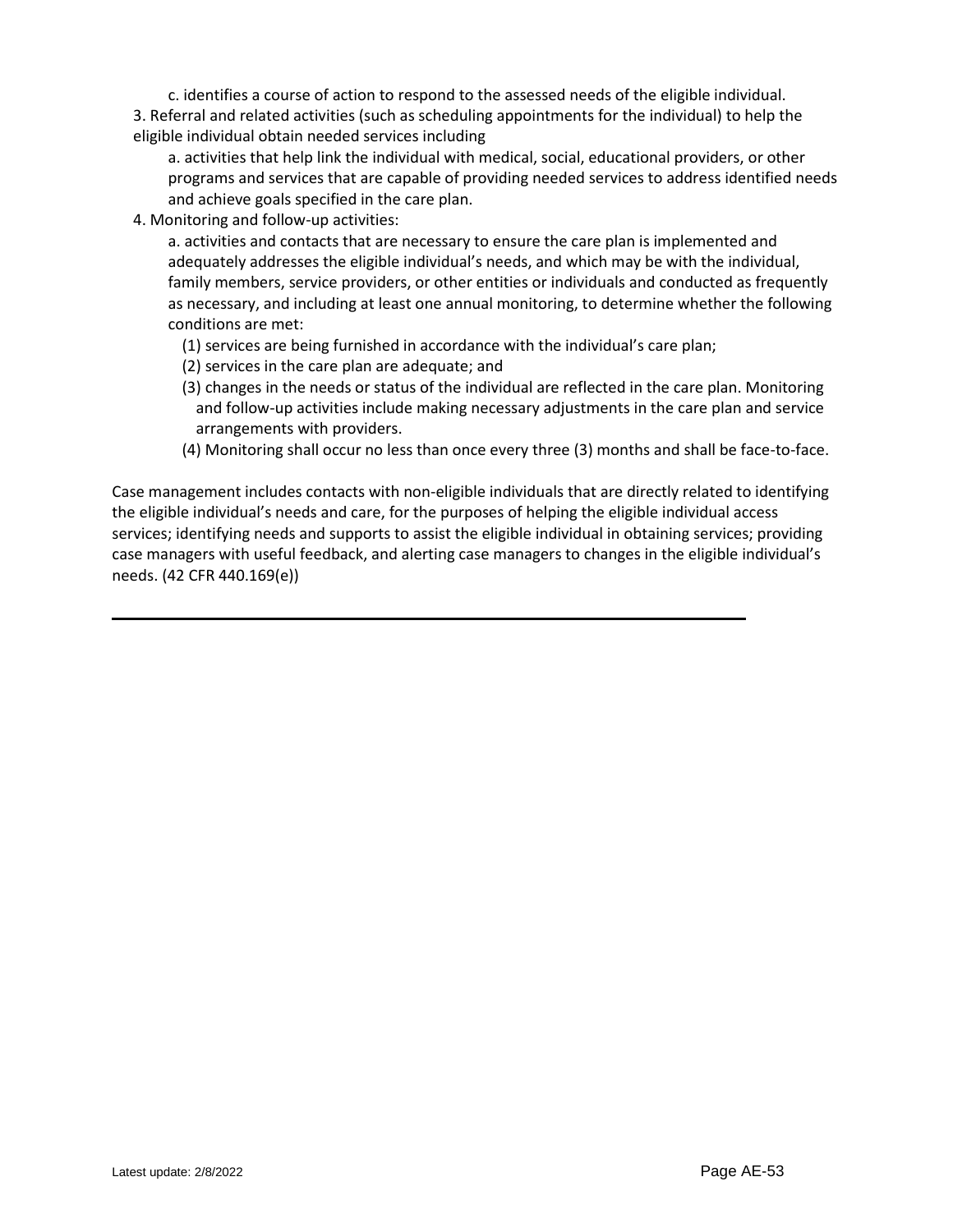# **Unknown and Other Services Not Categorized Above**

#### **Unknown / Not Collected**

**SV101(2): report procedure code** 

**NTE02: 098**

**Unit of Service: N/A**

#### **Definition:**

This field should rarely be used.

# **Other Non-DBHDID service specified in SV101(2)**

**SV101(2): valid procedure code**. When DBHDID is payer source, apply "Case #1" on page AE-1.

# **NTE02: 099**

**Unit of Service: N/A**

# **Definition:**

This captures any service provided that is not associated with a valid DMHMRS\_Modifier\_1 (NTE02) code.

#### **Physical Health Services**

**SV101(2): valid procedure code**

**NTE02: 900**

**Unit of Service: 1 Service** 

#### **Definition:**

This code is used for any physical health service provided to clients in the Client file. The code is intended to capture non-behavioral health services. It is expected that there will be a physical health diagnosis in the Diagnosis Code 1 field of the Event record and that there is a corresponding record for the client in the client file for the month that the service was provided.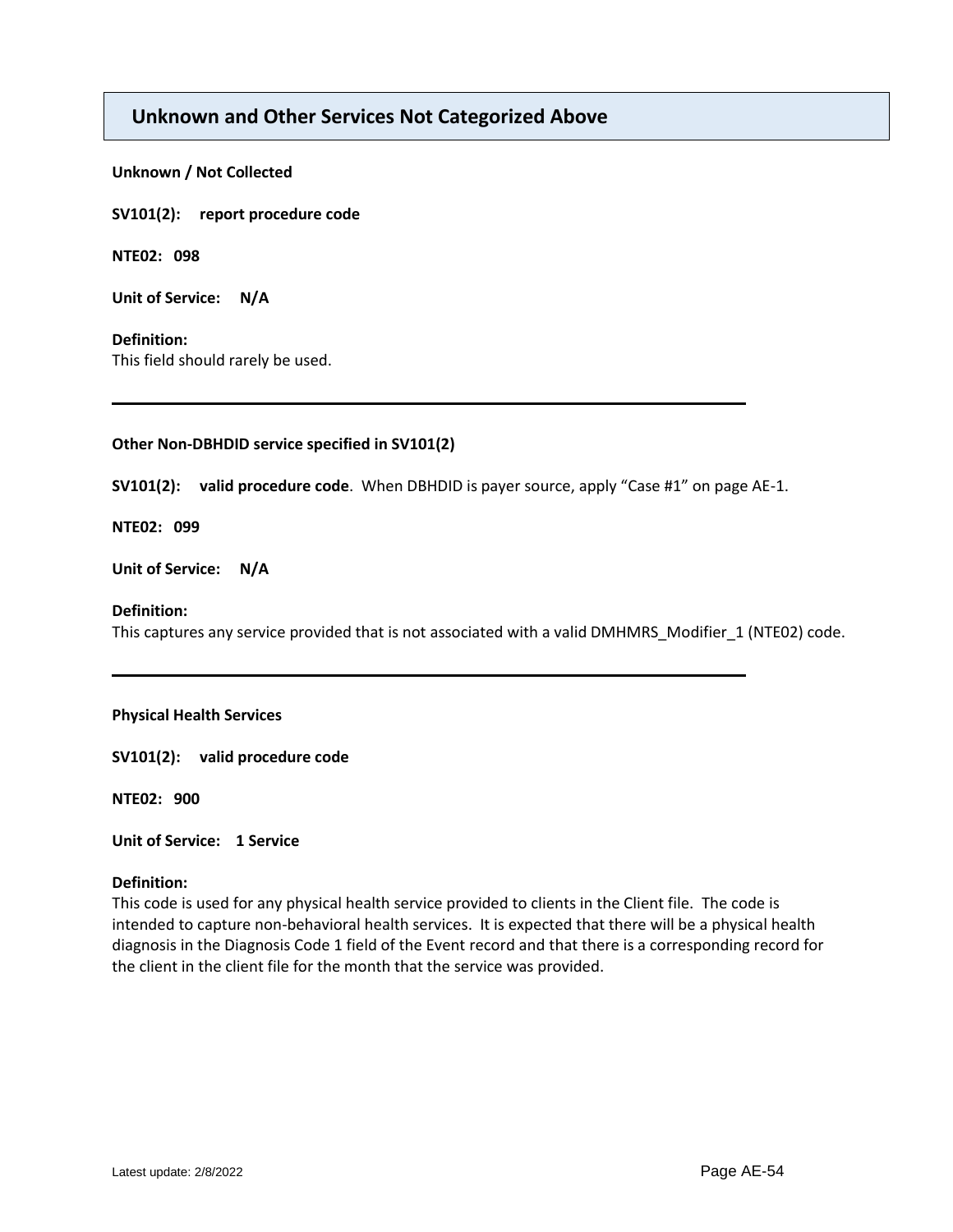# **FOOTNOTES:**

\*Valid procedure code if applicable – If Medicaid is the payer for the service, use a valid CPT or HCPCS code. Otherwise, follow instructions for populating the SV101(2) field for non-Medicaid payers. . When DBHDID is payer source, apply "Case #1" on page AE-1.

\*\*No required procedure code – Code not generally used for Medicaid services. Follow instructions for populating the SV101(2) field for non-Medicaid payers.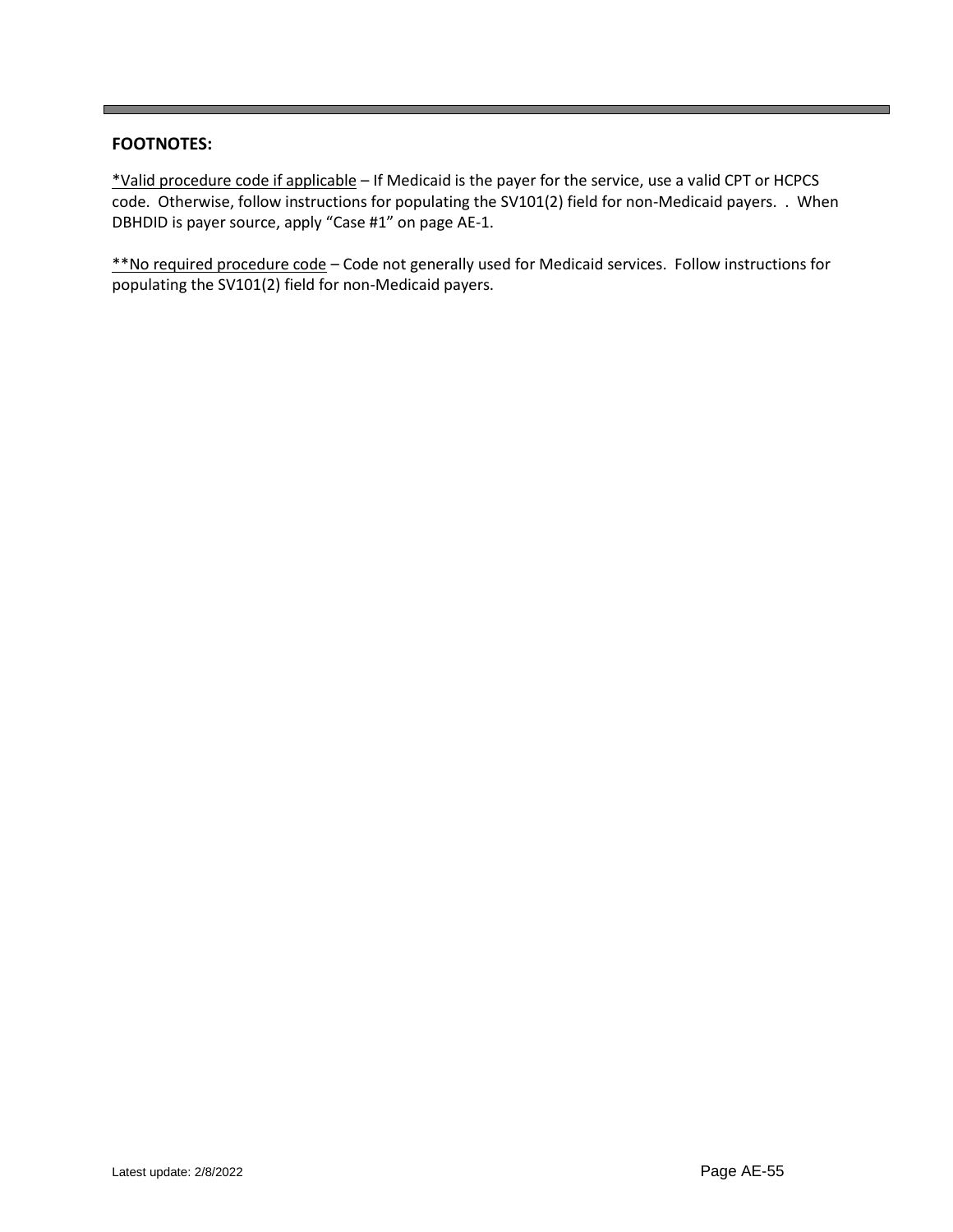# **Index of DMHMRS\_Modifier\_1 Codes in Numerical Order**

| <b>Service Name</b>                                                           | <b>BHDID Data Implementation Guide</b><br><b>Event Field NTE02</b><br>DMHMRS_Modifier_1<br>"DBHDID Service Code" | Page<br># |
|-------------------------------------------------------------------------------|------------------------------------------------------------------------------------------------------------------|-----------|
| Assessment                                                                    | 001                                                                                                              | 35        |
| <b>PASRR Level II Evaluation</b>                                              | 004                                                                                                              | 35        |
| <b>Consultation PASRR</b>                                                     | 006                                                                                                              | 36        |
| Psychiatric Diagnostic Evaluation                                             | 010                                                                                                              | 36        |
| <b>Psychological Testing</b>                                                  | 020                                                                                                              | 36        |
| Miscellaneous Services Purchased                                              | 024                                                                                                              | 37        |
| Miscellaneous Goods Purchased                                                 | 025                                                                                                              | 37        |
| Therapeutic Foster Family Treatment                                           | 027                                                                                                              | 38        |
| Respite Care (Intellectual Disabilities)                                      | 031                                                                                                              | 11        |
| Specialized Personal Care Home Services (Mental Health)                       | 037                                                                                                              | 22        |
| Residential Support (Supported Housing per diem)                              | 040                                                                                                              | 38        |
| Withdrawal Management (non-medical)                                           | 041                                                                                                              | 28        |
| Withdrawal Management (medical)                                               | 042                                                                                                              | 28        |
| Supportive Housing - Psychosocial Rehabilitation Services                     | 043                                                                                                              | 48        |
| Individual Outpatient Therapy                                                 | 050                                                                                                              | 39        |
| Individual Outpatient Therapy (Psychiatrist)                                  | 051                                                                                                              | 39        |
| <b>Group Outpatient Therapy</b>                                               | 052                                                                                                              | 39        |
| Targeted Case Management for Adults with Serious Mental Illness<br>(SMI)      | 060                                                                                                              | 25        |
| Targeted Case Management for Children with Severe Emotional Disorder<br>(SED) | 061                                                                                                              | 26        |
| <b>DUI Education</b>                                                          | 070                                                                                                              | 28        |
| <b>Mental Health Prevention</b>                                               | 072                                                                                                              | 22        |
| Consultation (Behavioral Health)                                              | 073                                                                                                              | 40        |
| <b>Behavioral Support (Intellectual Disabilities)</b>                         | 084                                                                                                              | 11        |
| Supported Employment                                                          | 085                                                                                                              | 48        |
| <b>Occupational Therapy</b>                                                   | 087                                                                                                              | 12        |
| Physical Therapy                                                              | 088                                                                                                              | 12        |
| Speech Therapy                                                                | 089                                                                                                              | 13        |
| <b>PASRR Specialized Services (Intellectual Disabilities)</b>                 | 090                                                                                                              | 13        |
| PASRR Goods Purchased (Intellectual Disabilities)                             | 094                                                                                                              | 13        |
| Group Home Residential Supports (Intellectual Disabilities)                   | 095                                                                                                              | 14        |
| Family Home Residential Supports (Intellectual Disabilities)                  | 096                                                                                                              | 14        |
| Staffed Residence Residential Supports (Intellectual Disabilities)            | 097                                                                                                              | 15        |
| Unknown / Not Collected                                                       | 098                                                                                                              | 54        |
| Other non-BHDID Service Specified in SV101(2)                                 | 099                                                                                                              | 54        |

H.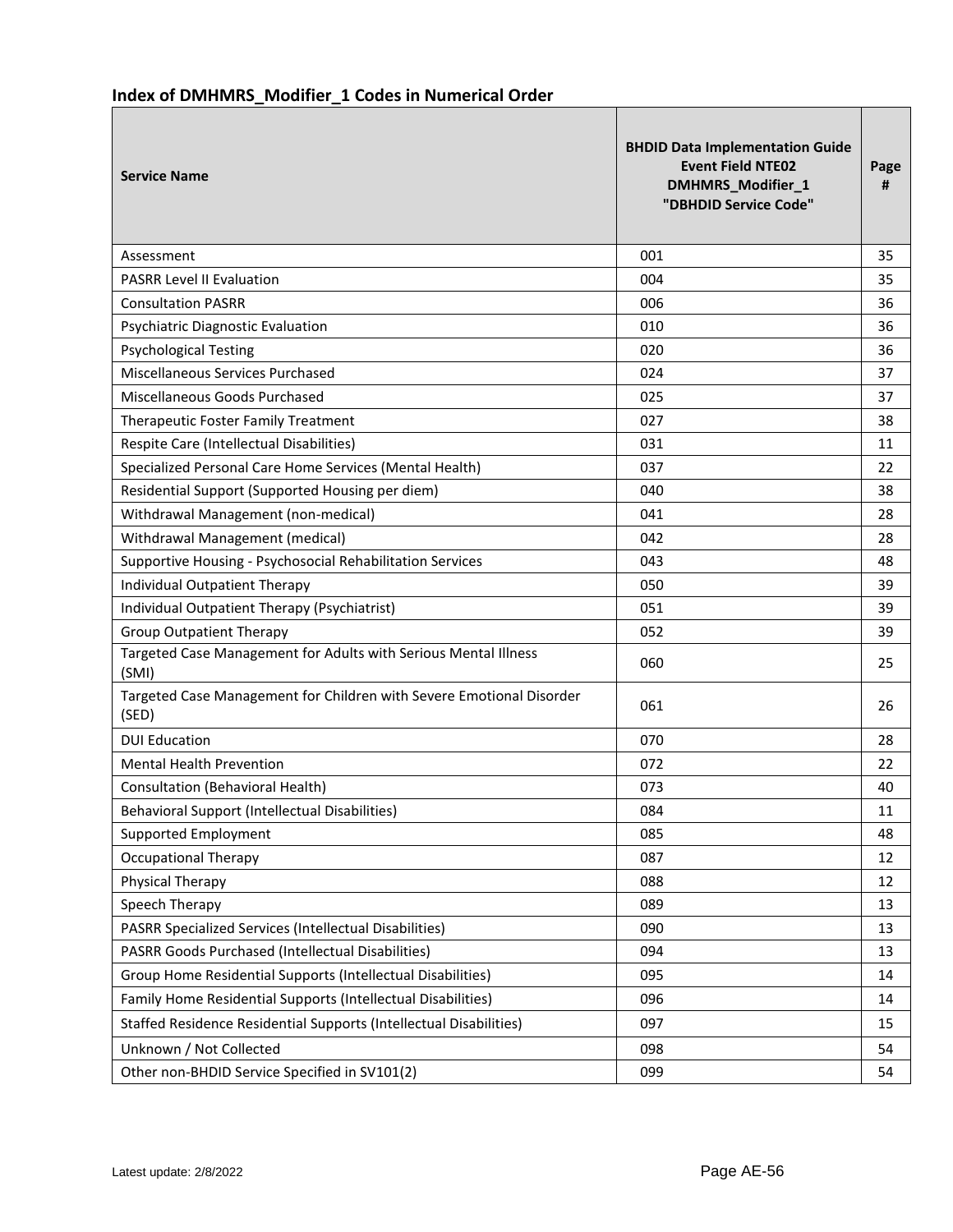| Screening                                                                                                | 101 (Mental Health);<br>102 (Substance Use Disorder)                                                        | 40 |
|----------------------------------------------------------------------------------------------------------|-------------------------------------------------------------------------------------------------------------|----|
| <b>Assessment DUI</b>                                                                                    | 103                                                                                                         | 29 |
| Assessment - Alcohol Intoxication                                                                        | 104                                                                                                         | 29 |
| Behavioral Health Prevention Education for pregnant and/or postpartum<br>individuals                     | 105 (Substance Use Disorder                                                                                 | 41 |
| <b>Residential Services for Substance Use Disorders</b>                                                  | 118 (Short Term);<br>119 (Long Term)                                                                        | 29 |
| Day Treatment                                                                                            | 128 (Child/Youth <21)                                                                                       | 42 |
| Therapeutic Rehabilitation Program (Mental Health)                                                       | 129 (Child/Youth);<br>130 (Adult)                                                                           | 23 |
| Residential Crisis Stabilization (Behavioral Health)                                                     | 138 (Adult);<br>139 (Child/Youth)                                                                           | 41 |
| Adult Peer Support                                                                                       | 145 (Individual);<br>146 (Group)                                                                            | 50 |
| Parent/Family Peer Support                                                                               | 147 (Individual);<br>148 (Group)                                                                            | 51 |
| Youth Peer Support                                                                                       | 149 (Individual);<br>150 (Group)                                                                            | 51 |
| Intensive Outpatient Program                                                                             | 154 (Mental Health);<br>153 (Substance Use Disorder)                                                        | 43 |
| Case Management for Individuals with Intellectual Disabilities (ID)                                      | 162                                                                                                         | 21 |
| <b>Outreach and Education</b>                                                                            | 174                                                                                                         | 43 |
| Psychoeducational service, per 15 minutes                                                                | 175                                                                                                         | 44 |
| <b>Mobile Crisis</b>                                                                                     | 176                                                                                                         | 44 |
| Adult Foster Care Home Residential Supports (Intellectual Disabilities)                                  | 177                                                                                                         | 15 |
| Career Planning (Intellectual Disabilities)                                                              | 178                                                                                                         | 16 |
| Community Living Supports (SCL-1); Personal Assistance (SCL-2)                                           | 179                                                                                                         | 16 |
| Day Training (Intellectual Disabilities)                                                                 | 181                                                                                                         | 16 |
| Alternative Residential (in own home, or technology assisted residential)<br>(Intellectual Disabilities) | 182                                                                                                         | 17 |
| <b>Community Access (Intellectual Disabilities)</b>                                                      | 186                                                                                                         | 18 |
| Crisis Prevention (Intellectual Disabilities)                                                            | 191                                                                                                         | 18 |
| <b>Crisis Intervention</b>                                                                               | 200 (15 minutes) (H2011);<br>210 (first 60 minutes) (90839);<br>211 (each additional 30 minutes)<br>(90840) | 45 |